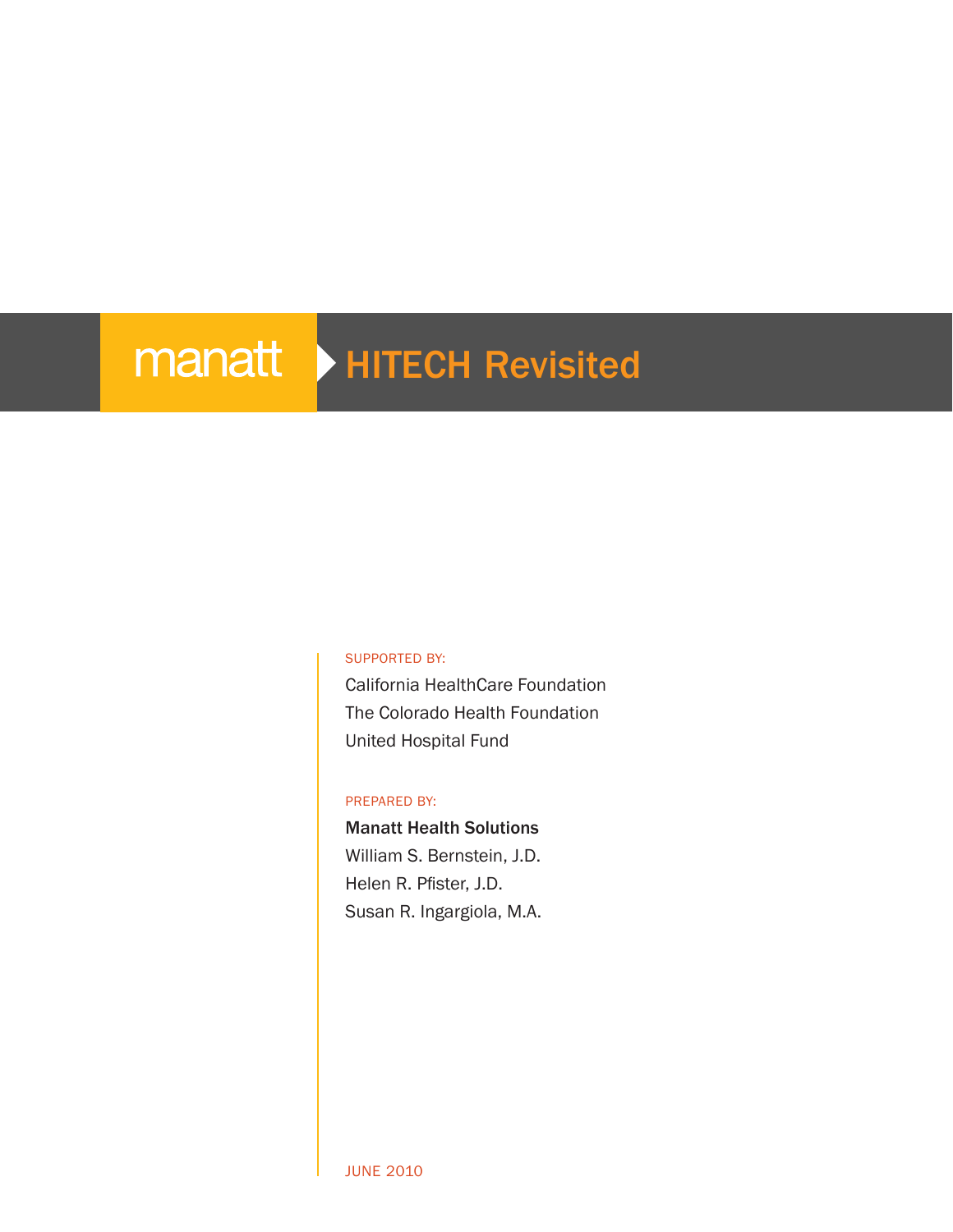#### About the Funders

The **California HealthCare Foundation** is an independent philanthropy committed to improving the way health care is delivered and financed in California. By promoting innovations in care and broader access to information, our goal is to ensure that all Californians can get the care they need, when they need it, at a price they can afford. For more information, visit [www.chcf.org.](http://www.chcf.org/)

The Colorado Health Foundation works to make Colorado the healthiest state in the nation by increasing the number of Coloradans with health insurance, ensuring they have access to quality, coordinated care and encouraging healthy living. The Foundation invests in the community through grants and initiatives to health-related nonprofits that focus on these goals, as well as operating medical education programs to increase the health care work force. The Foundation's assets of more than \$900 million include an investment portfolio as well as an ownership interest in Denver's HealthONE hospital system. For more information, visit [www.coloradohealth.org](http://www.coloradohealth.org/).

The United Hospital Fund (UHF) is a nonprofit health services research and philanthropic organization whose mission is to shape positive change in health care in New York. Through initiatives to expand health insurance coverage and reform Medicaid, strengthen health care finances, improve quality of care and patient safety, and redesign health care services to better meet changing needs, the Fund serves as a center for ideas, activity, and vision, independent in thought and committed to its core values. For more information, visit [www.uhfnyc.org](http://www.uhfnyc.org/).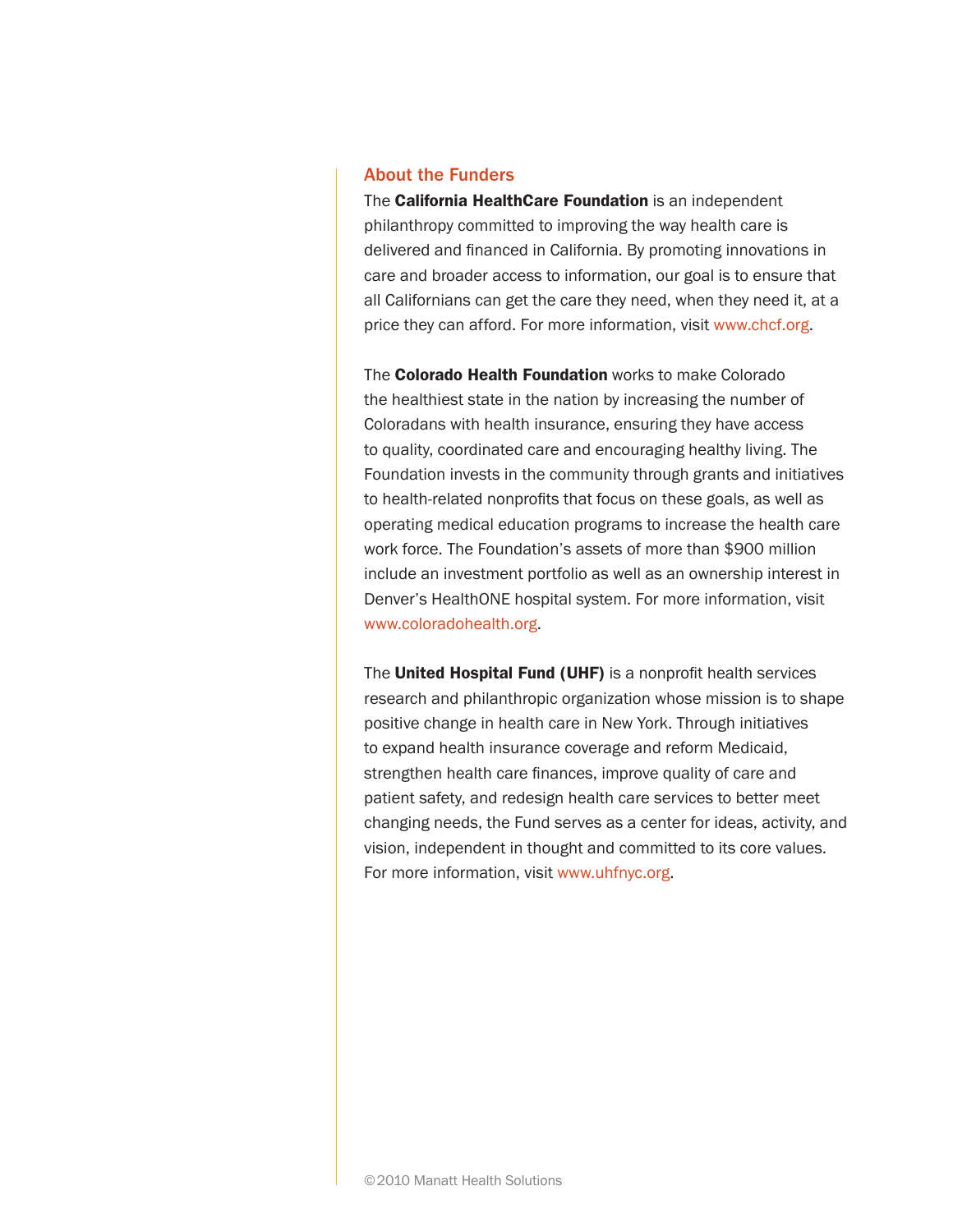#### About Manatt Health Solutions

Manatt Health Solutions is the interdisciplinary policy and business advisory division of Manatt, Phelps & Phillips, LLP, a leading law and consulting firm. Clients look to Manatt Health Solutions for leading expertise in health care coverage and access, health information technology (health IT), health care financing and reimbursement, and health care restructuring. Manatt Health Solutions also provides strategic and business advice, policy analysis and research, project implementation, alliance building/ advocacy and government relations services. For more information, visit [www.manatt.com](http://www.manatt.com/WhoWeAre.aspx).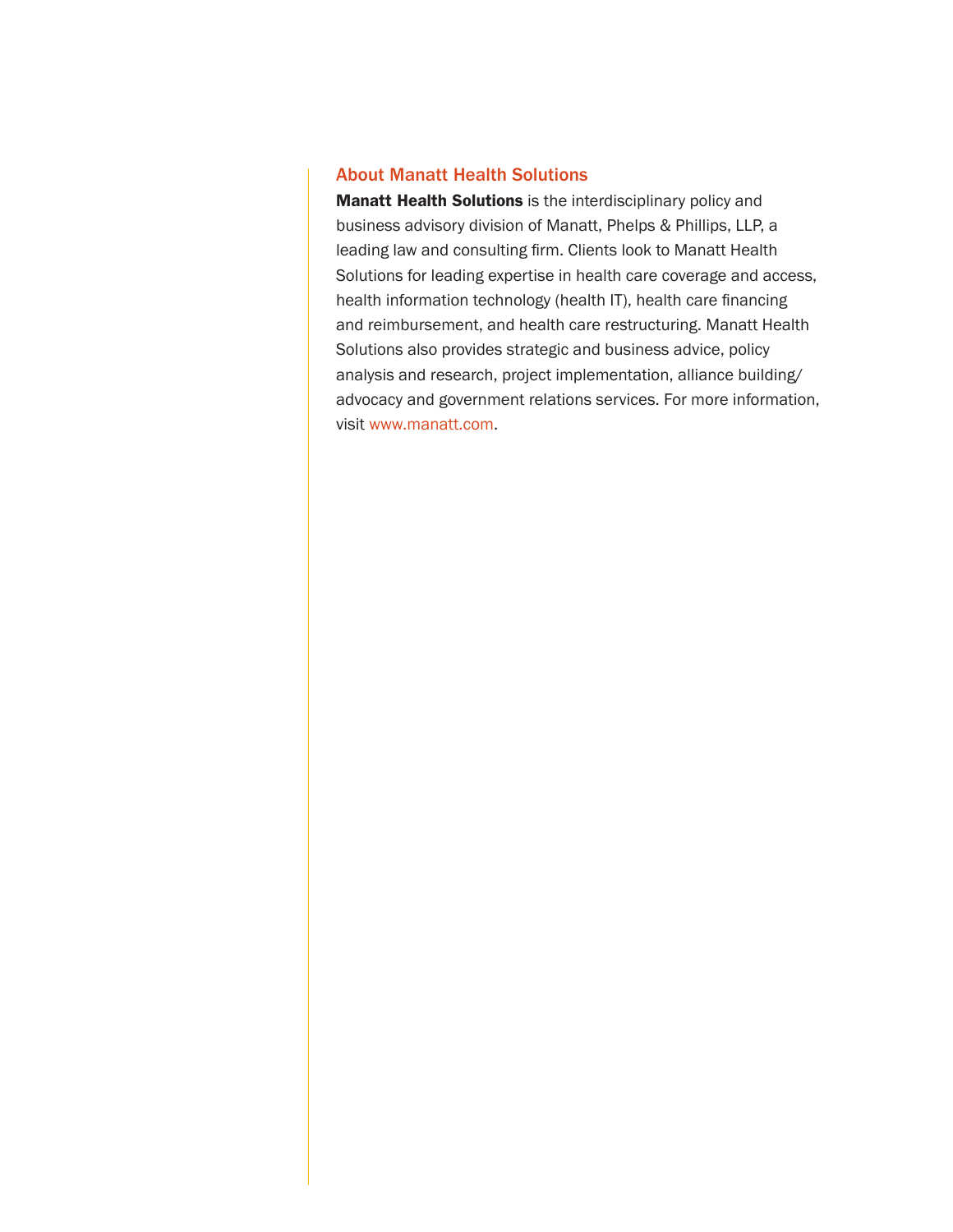### **Contents**

#### 1 [Introduction](#page-4-0)

A [Note from the Funders](#page-4-0)

**[Overview](#page-6-0)** 

[Summary of Findings and Recommendations](#page-9-0)

#### 8 [Findings](#page-11-0)

[Eligible Health Care Providers May Have Difficulty Achieving](#page-11-0)  [Meaningful Use](#page-11-0)

[The Meaningful Use Timetable Should Be Extended and](#page-16-0)  [Providers Should Know What Requirements They Will Have](#page-16-0)  [to Meet in Future Years](#page-16-0)

[HITECH Needs a Clear Strategy to Achieve Interoperability](#page-18-0)

[The Meaningful Use NPRM Should More Strongly Encourage](#page-21-0)  [Use of Robust Clinical Decision Support](#page-21-0)

[States Need More Flexibility to Leverage Meaningful Use](#page-23-0)  [to Improve Their Medicaid Programs](#page-23-0)

Health IT [Adoption Incentives for Long-Term Care and](#page-24-0)  [Behavioral Health Providers Are Necessary to Achieve](#page-24-0)  [Truly Coordinated Care](#page-24-0)

[Regional Extension Centers Should Be Monitored for](#page-26-0)  [Sustainability and Operational Challenges](#page-26-0)

[HITECH Was Only Half the Battle: The Need for](#page-29-0)  [Payment Reform](#page-29-0)

#### 30 [Conclusion](#page-33-0)

- 31 Appendix A: [Report Interviewees](#page-34-0)
- 32 [Appendix B:](#page-35-0) Glossary
- 34 [Endnotes](#page-37-0)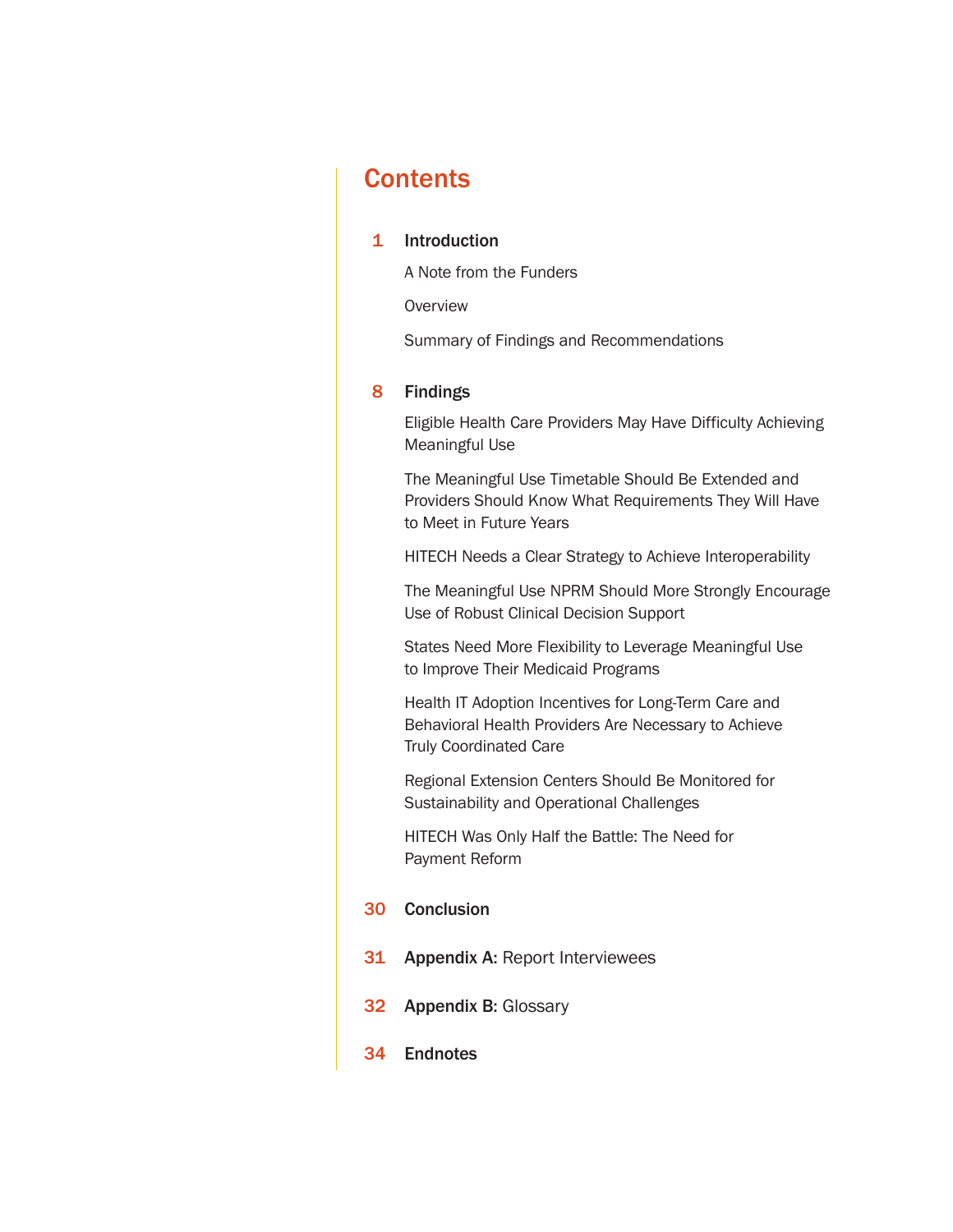## <span id="page-4-0"></span>Introduction

#### A Note from the Funders

On February 17, 2009, President Obama signed the American Recovery and Reinvestment Act, which included historic provisions for transforming the country's health care system from a paper-based to a digital infrastructure. These provisions, known as the Health Information Technology for Economic and Clinical Health Act (HITECH), were designed to improve the quality, efficiency, and coordination of health care through financial incentives for providers to adopt and meaningfully use electronic health records (EHRs).

Over the course of the past year and a half, the two federal agencies charged with overseeing HITECH's implementation—the Office of the National Coordinator for Health Information Technology (ONC) and the Centers for Medicare and Medicaid Services (CMS)—have been diligently implementing the new law's various provisions, seeking to reshape the way health information is documented, exchanged, and used in the hope of creating a foundation for an improved health care system. It has been, and will continue to be, no small task. Both agencies have released proposed regulations and funding opportunities. With a critical mass of federal funding awarded and on-the-ground implementation underway, now is an appropriate time to pause briefly, take stock, and evaluate the trajectory in which HITECH is headed. Specifically, now is the time to ask:

- ▶ Are the policies and programs being implemented likely to result in a health care system that is networked, interoperable, and focused on coordination of care, as has been so thoughtfully articulated by National Coordinator Dr. David Blumenthal?
- $\triangleright$  Are the financial incentives, infrastructure-building activities, workforce training, and EHR adoption support efforts that are underway leading toward significant levels of provider EHR adoption?
- ▶ Will the policies being implemented improve clinical decision-making at the point of care?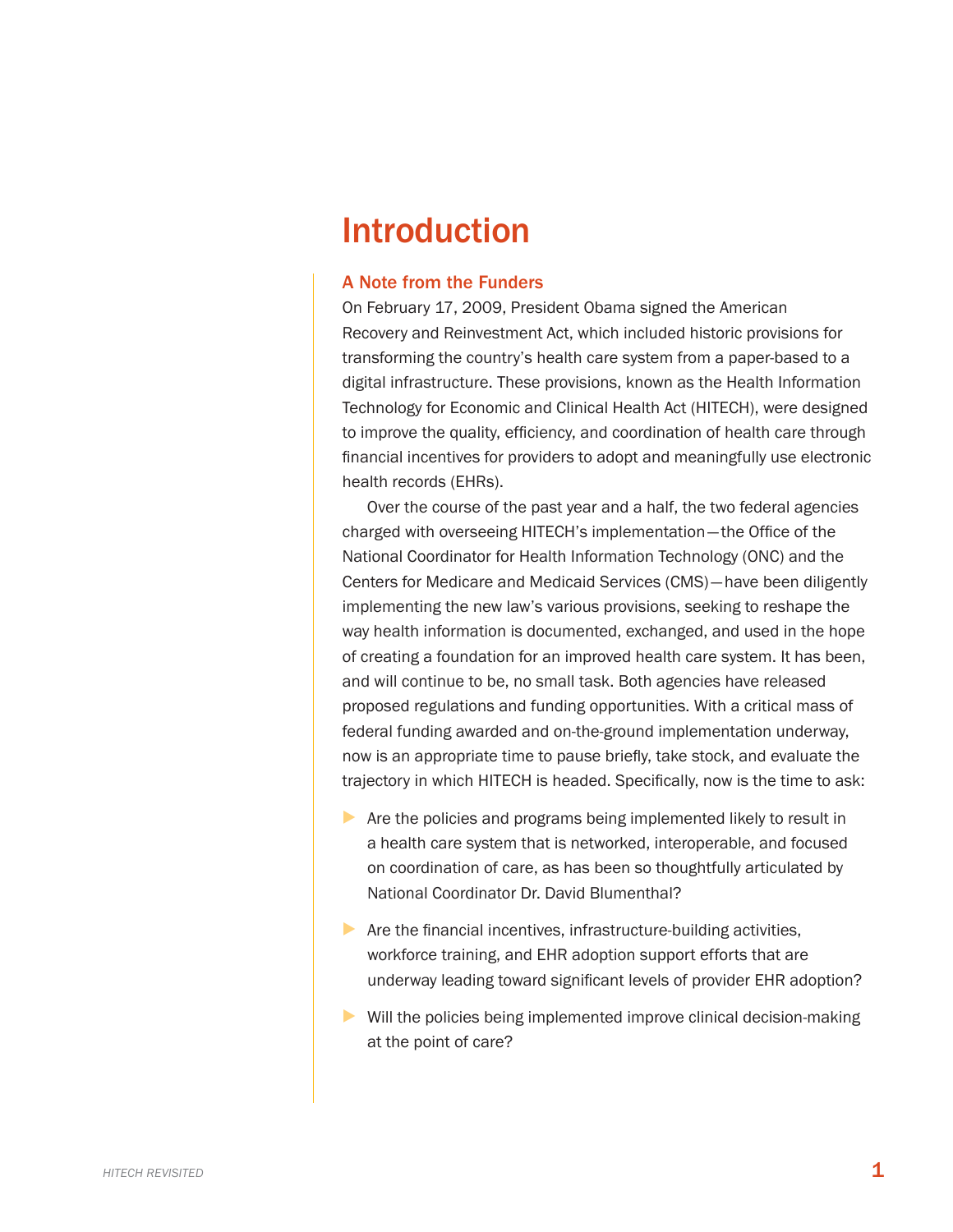The California HealthCare Foundation, the Colorado Health Foundation, and the United Hospital Fund jointly commissioned Manatt Health Solutions (Manatt) to analyze these and other questions, and to provide a candid evaluation of where HITECH stands, what challenges it faces, and what specific actions can be taken to achieve its goals. Manatt has a wealth of handson involvement with HITECH's development and implementation, including having authored multiple policy briefs on health information technology (IT) financing, governance, and privacy and security, assisting states in their development of statewide health information exchange (HIE) networks, and working with a wide range of stakeholders—including payers, large hospital systems, community health centers, and physician practices—on strategy and implementation efforts to use health IT to improve health care quality and efficiency.

To inform its analysis, Manatt interviewed 24 health IT leaders representing a wide range of stakeholder groups. A number of those interviewed have been actively engaged in the development of federal policy for many years, with some playing important advisory roles in the current administration. These included Dr. Janet Corrigan, President of the National Quality Forum; Helen Darling, President of the National Business Group on Health; Dr. John Glaser, Chief Technology Officer at Partners HealthCare; Dr. Mark Leavitt, former Chair of the Certification Commission for Health IT; Deven McGraw, Director of the Health Privacy Project at the Center for Democracy and Technology; and John Rother, Executive Vice President of AARP.

Other interviewees included state leaders who are at the forefront of implementing HITECH through the development of state HIE networks

and Medicaid policies to support meaningful use of EHRs: Brent Antony, Chief Information Officer, Bureau of TennCare, State of Tennessee; Rachel Block, Deputy Commissioner for Health IT, State of New York; Toby Douglas, Chief Deputy Director, Health Care Programs, California Department of Health Care Services; Dr. Jim Figge, Medical Director, New York State Department of Health, Office of Health Insurance Programs; Jonah Frohlich, Deputy Secretary for Health IT, State of California; and Dave Goetz, Commissioner of Finance and Administration, State of Tennessee.

Interviewees also included individuals with experience implementing EHR systems in a wide range of provider settings, such as hospitals, small physician practices, and community health centers, including those in rural areas. These included Pamela Brier, President and CEO of Maimonides Medical Center; Dr. David Cohen, Senior Vice President of Clinical Affairs and Senior Vice Chairman of the Department of Medicine, Maimonides Medical Center; Dr. Allen Dobson, President of Cabarrus Family Medicine and of Community Care of North Carolina; Robert J. Henkel, President of Healthcare Operations and Chief Operating Officer, Ascension Health; Michael Lardiere, Director of Health IT and Senior Advisor for Behavioral Health, National Association of Community Health Centers; Susan Nestor Levy, Chief Advocacy Officer, Ascension Health; Dr. David Kibbe, Senior Advisor to the American Academy of Family Physicians; Dr. Amanda Parsons, Assistant Commissioner to the Primary Care Information Project, New York City Department of Health and Mental Hygiene; Carol Raphael, President and CEO, Visiting Nurse Service of New York; Bill Spooner, Senior Vice President and Chief Information Officer, SHARP HealthCare; and Micky Tripathi, President and CEO, Massachusetts eHealth Collaborative.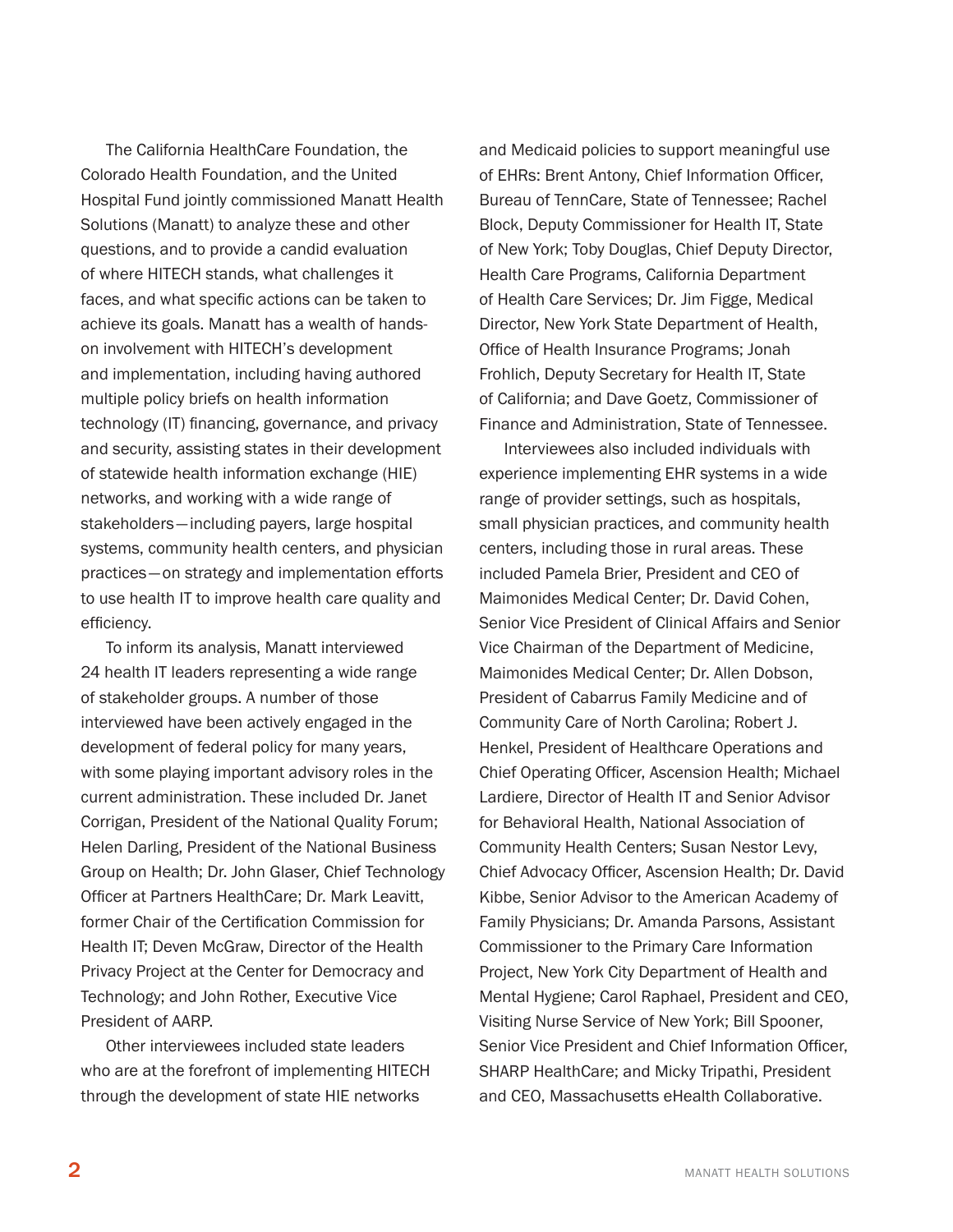<span id="page-6-0"></span>The interviews were conducted by telephone during the fall of 2009 and winter/spring of 2010. Respondents were given written interview guides before their interviews. All interviews were transcribed and the quotations included herein were submitted to the respondents for review. A complete list of interviewees appears in Appendix A.

This report sets forth Manatt's analysis of the trajectory in which HITECH is headed and recommendations for mid-course corrections that may help to achieve HITECH's goals. Although they have had the opportunity to review and comment on the report, the findings and recommendations in this report do not necessarily reflect the views of the supporting foundations. The report is offered in the spirit of providing insight from the field to help Congress and the administration fully realize HITECH's vision.

#### **Overview**

HITECH's statutory framework sets forth a two-part structure for achieving widespread adoption and use of health IT:

- 1. HITECH provides \$2 billion in discretionary funding for ONC to invest in new programs to support health IT adoption and implementation, HIE infrastructure development, health IT workforce training, and research—collectively, "health IT infrastructure support." A brief description of each of these new programs, including their current status, is set forth in Table 1 on the following page.
- 2. HITECH authorizes Medicare and Medicaid incentive payments to eligible professionals and hospitals for adoption and meaningful use of certified EHRs.<sup>1</sup> CMS has estimated that between \$14.1 and \$27.5 billion in

funding will be distributed by Medicare and Medicaid through the EHR incentive programs, though this estimate is expected to increase significantly as a result of the recently-enacted expansion of program eligibility to hospitalbased professionals.<sup>2</sup>

HITECH's funding priorities will shape the country's transformation from paper-based to digital health records. The amount of funding available for health IT infrastructure support could be less than 10 percent of what will likely be spent on provider EHR adoption incentives. This imbalance in funding could lead to siloed paper documentation systems being replaced by siloed electronic documentation systems—a major policy risk. There is unanimous agreement that HITECH would be judged a failure should this occur.

That risk aside, the health IT experts interviewed for this report felt that HITECH is a major step forward, and expressed optimism that its investments will lead to measurable improvements in the health care system, especially when complemented by the types of payment reforms included in the recently-enacted health reform package.

Interviewees applauded Congress, ONC, and CMS for knitting together a series of programs that address—comprehensively—the myriad needs of health care providers transitioning to electronic systems. Many interviewees agreed that HITECH's programs represent a sensible structure and strategy for driving the use of health IT to improve care quality and efficiency. According to Deven McGraw, Director of the Health Privacy Project at the Center for Democracy and Technology, HITECH's programs are the result of "a conscious attempt to put money in all of the places money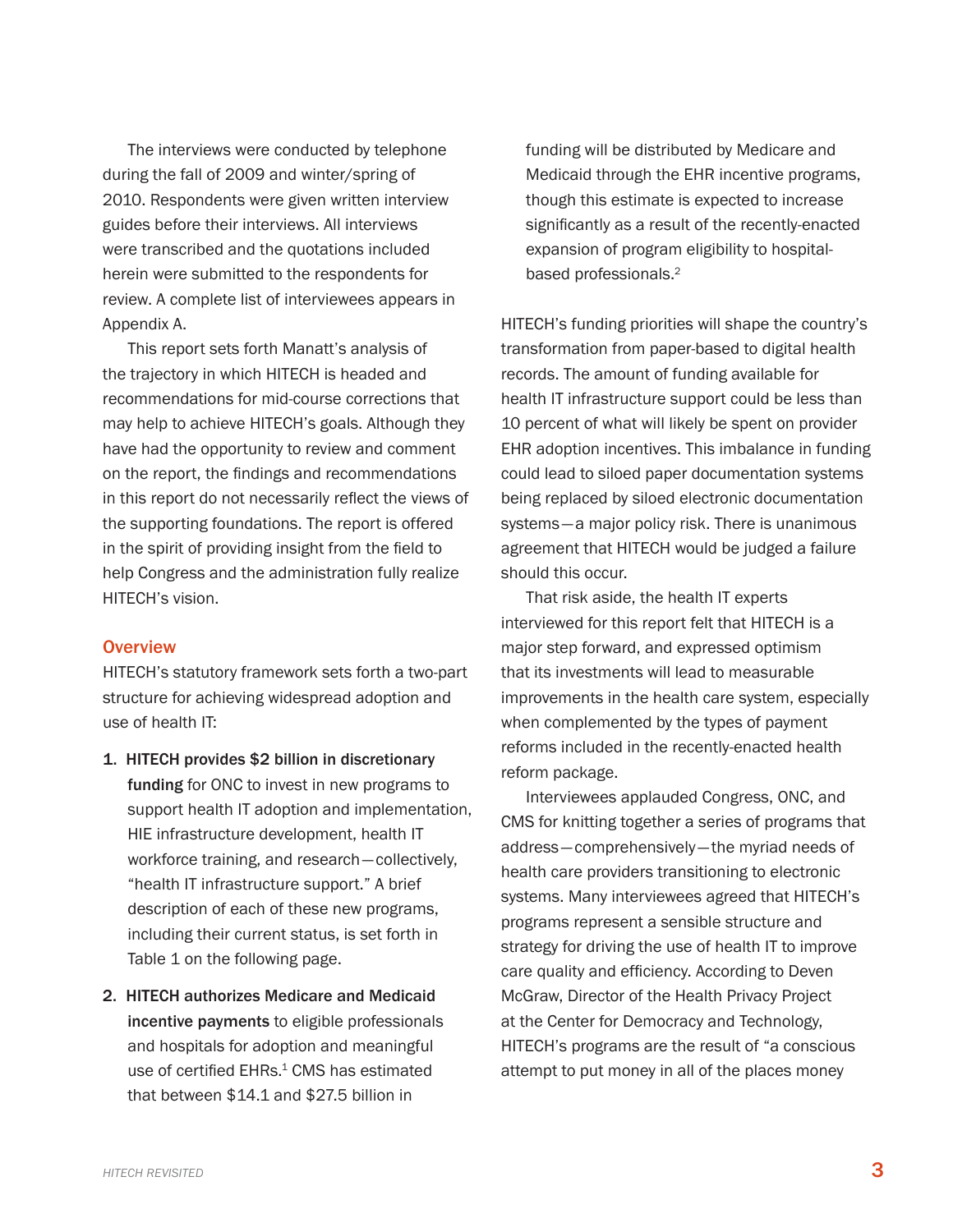#### Table 1. HITECH Programs and Funding to Date

| PROGRAM DESCRIPTION                                                                                                                                                                                                                                                                       | FUNDING                                                                                                                                                                                                                                                                                                                                                                                                                                                                                                                                                                                                                                                                                                                                                                                                                   |
|-------------------------------------------------------------------------------------------------------------------------------------------------------------------------------------------------------------------------------------------------------------------------------------------|---------------------------------------------------------------------------------------------------------------------------------------------------------------------------------------------------------------------------------------------------------------------------------------------------------------------------------------------------------------------------------------------------------------------------------------------------------------------------------------------------------------------------------------------------------------------------------------------------------------------------------------------------------------------------------------------------------------------------------------------------------------------------------------------------------------------------|
| Health Information Technology Extension Program:<br>Designed to offer technical assistance, training,<br>and other support services to help physicians and<br>other providers in the adoption and meaningful<br>use of EHR systems.                                                       | In February 2010, ONC announced the first cycle of awards under this<br>program, providing \$375 million to create 32 Regional Extension Centers. In<br>April 2010, ONC announced the second and final cycle of awards under the<br>program, providing \$268 million to create another 28 Regional Extension<br>Centers. In addition, ONC announced the availability of approximately<br>\$25 million for Regional Extension Centers to specifically support critical<br>access hospitals and rural hospitals.<br>ONC has also allocated \$50 million to establish a national Health Information<br>Technology Research Center to foster collaboration among the Regional<br>Extension Centers and with other stakeholders, to identify and share best<br>practices in EHR adoption, effective use, and provider support. |
| State Health Information Exchange Cooperative<br>Agreement Program: Designed to fund efforts<br>at the state level to establish and implement<br>appropriate governance, policies, and network<br>services within the broader national framework,<br>to build capacity for statewide HIE. | The first cycle of state HIE awards, announced by ONC in February 2010,<br>provided \$386 million to 34 states or State-Designated Entities, the District of<br>Columbia, Puerto Rico, and the U.S. territories. In March 2010, a second round<br>of state HIE awards was announced, providing \$162 million to 16 states or<br>State-Designated Entities.                                                                                                                                                                                                                                                                                                                                                                                                                                                                |
| <b>Health Information Technology Workforce</b><br>Development Program: Designed to establish<br>and/or expand education programs for training<br>health IT professionals.                                                                                                                 | ONC has set aside \$120 million for the Health IT Workforce Development<br>Program. It released \$84 million in grants on April 2, 2010 through four<br>separate programs: 1) the Community College Consortia Program; 2) the<br>Curriculum Development Centers Program; 3) the Competency Examination<br>Program; and 4) the University-Based Training Program.                                                                                                                                                                                                                                                                                                                                                                                                                                                          |
| <b>Beacon Community Cooperative Agreement</b><br>Program: Designed to build and strengthen<br>health IT infrastructure and HIE capabilities,<br>including strong privacy and security measures<br>for data exchange within 15 communities.                                                | ONC has allocated \$265 million for the Beacon Community Program. Of that<br>amount, \$220 million has been awarded through 15 cooperative agreements<br>with integrated health systems, consortia of health care providers, and<br>government entities, to build on existing infrastructure to support HIE. An<br>additional \$30 million was made available on May 26, 2010 for two more<br>awards. The remaining \$15 million will be used to provide technical assistance<br>to the grantees and to evaluate the success of the program.                                                                                                                                                                                                                                                                              |
| Strategic Health IT Advanced Research Projects<br>(SHARP) Program: Designed to fund research in<br>areas where breakthrough advances are needed<br>to address barriers to the widespread adoption<br>of health IT.                                                                        | In April 2010, ONC awarded four cooperative agreements of \$15 million each<br>to the Mayo Clinic of Medicine, which will focus its research on promoting<br>the secondary use of EHR data while maintaining privacy and security; the<br>University of Illinois at Urbana-Champaign, which will focus its research on<br>ensuring the security of health IT; the University of Texas Health Science Center<br>at Houston, which will focus its research on enabling patient-centered cognitive<br>support for clinicians; and Harvard University, which will focus its research on<br>making progress toward new health care application and network-platform<br>architectures.                                                                                                                                          |

Sources: "Selected Health Funding in the American Recovery and Reinvestment Act of 2009," Congressional Research Service. March 17, 2010. Report Number R40181; Press Release. U.S. Department of Health and Human Services, HHS Awards \$144 Million in Recovery Act Funds to Institutions of Higher Education and Research to Address Critical Needs for the Widespread Adoption and Meaningful Use of Health IT. (April 2, 2010); Press Release. U.S. Department of Health and Human Services, HHS Announces \$267 Million in Recovery Act Funds for New Health IT Regional Extension Centers. (April 6, 2010); "Beacon Community Cooperative Agreement Program: Facts at A Glance." U.S. Department of Health and Human Services. (May 4, 2010).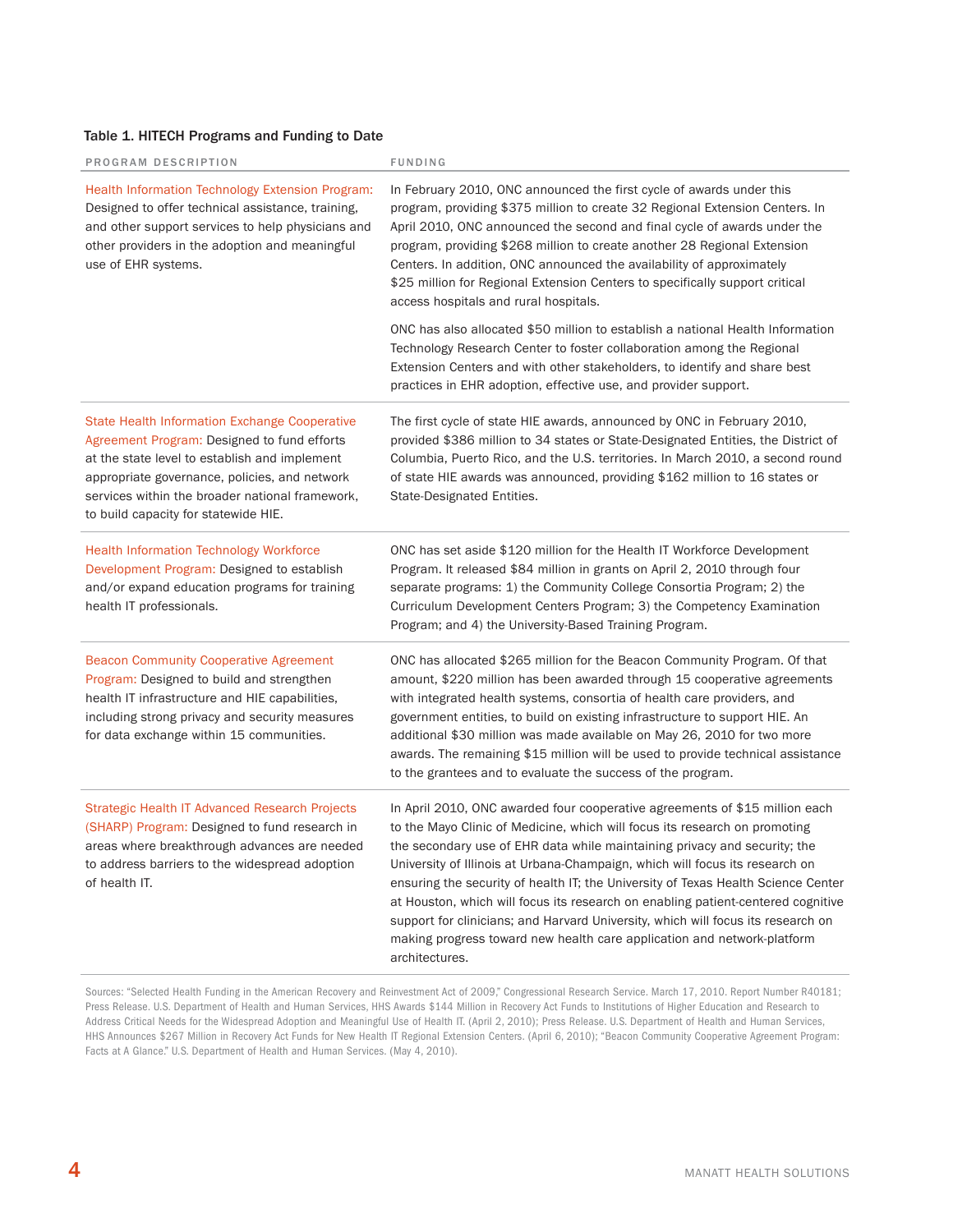was needed to wire the health care system in a way that would truly advance people's health."

Interviewees also praised the collaboration HITECH has spurred among health care stakeholders in communities across the country. Said Kevin Kearns, President and CEO of Health Choice Network, a network of community health centers in Florida, "The partners that have come together to apply for HITECH's grant programs is historic. To have Jackson Memorial and North and South Broward hospital districts and the academic institutions all coming together is incredible."

Interviewees commented favorably on the transparency and speed with which ONC and CMS are working to implement HITECH. CMS, for example, has already released a notice of proposed rulemaking to implement the Medicare and Medicaid EHR incentive programs (Meaningful Use NPRM), as well as a series of subregulatory guidance documents directed at state Medicaid agencies.3 The state Medicaid experts interviewed for this report described a thoughtful, staged process, consisting of familiar tools, consistent communication, and collaboration within states, among states, and between states and CMS. According to Dr. Jim Figge, Medical Director in the Office of Health Insurance Programs at the New York State Department of Health, "There is a fair amount of networking going on… it has been a good model of cooperation. Hopefully it will continue and we will keep collaborating as we work on the framework for the nationwide health information network." Another aspect of the Medicaid EHR incentive program that interviewees considered noteworthy was HITECH's authorization of an enhanced federal match—90 percent—for expenditures incurred by states in administering the EHR incentive program. These could include expenditures on activities in support of HIE, along

with others that serve as a direct accelerant to the success of a state's Medicaid EHR incentive program and that facilitate the dispersion and use of certified EHRs.<sup>4</sup>

CMS's and ONC's efforts to ensure coordination among the diverse programs they have implemented were viewed by interviewees as important to ensuring collaborative—as opposed to siloed—investments in health IT infrastructure. Called out as particularly noteworthy were CMS's and ONC's requirements that state agencies developing HIE networks under the State HIE Cooperative Agreement Program (State HIE Program), state Medicaid agencies implementing the Medicaid EHR incentive program, and Beacon Community Cooperative Agreement Program awardees collaborate closely. This collaboration is intended to ensure that their efforts result in the development of a networked infrastructure through which health information can be exchanged to support multiple public policy goals, from facilitating care coordination to improving reporting of public health data.

However, while acknowledging that HITECH has the right goals and ingredients, and commending ONC's and CMS's implementation efforts, interviewees voiced concern that, without course correction in certain areas, the transformative potential of health IT that HITECH envisioned may not be realized. The remainder of this paper discusses these concerns. It begins with a summary of findings and recommendations then goes into a detailed discussion of each issue of concern.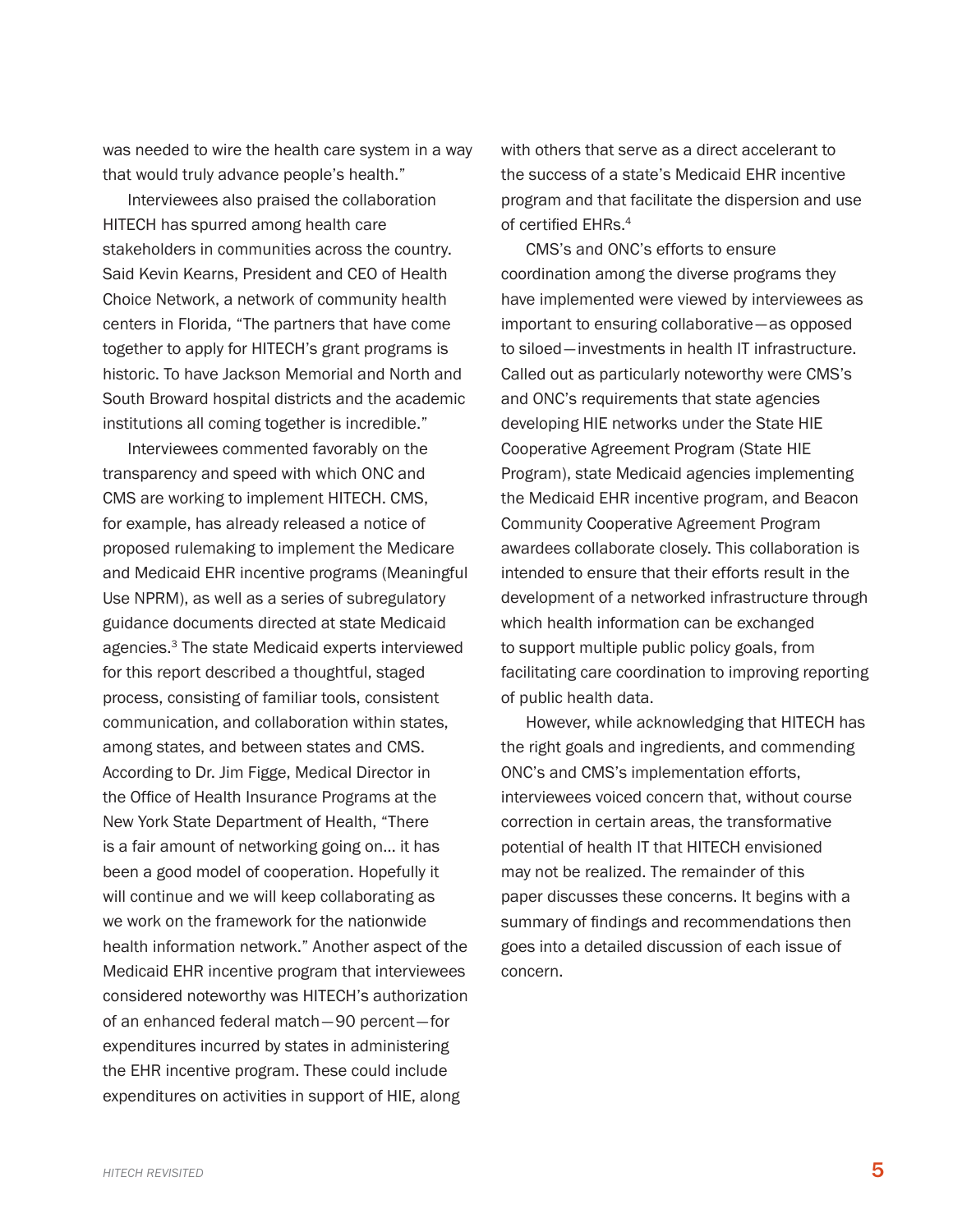#### <span id="page-9-0"></span>Summary of Findings and Recommendations

The findings and recommendations below are based on Manatt's analysis of HITECH, interviews with health IT experts, and Manatt's own field experience. Some of the findings and recommendations relate to the statute itself, while others concern ONC's and CMS's implementing regulations.

FINDING: Eligible health care providers,<br>especially small and rural practices and certain FINDING: Eligible health care providers, community health centers, may have difficulty meeting the proposed meaningful use criteria in the Meaningful Use NPRM, which may result in EHR adoption rates that are less than anticipated and/or hoped for.

Recommendation: CMS should revise the proposed meaningful use criteria so they are more achievable and reflect the ability of current systems to support providers as they seek to integrate ambitious new EHR capabilities into their clinical routines and daily work flows.

FINDING: Eligible health care providers may<br>have difficulty meeting the proposed timetable FINDING: Eligible health care providers may for meaningful use. Also, the development of meaningful use criteria in three stages, only the first of which has been released, means health care providers do not know what requirements they will have to meet in future years, handicapping their ability to choose a health IT strategy that effectively suits their needs.

Recommendation: CMS should release a full meaningful use roadmap by the end of calendar year 2010, and adopt an incremental approach to achieving meaningful use over a longer time period.

**EINDING:** The administration's approach to<br>advancing interoperability relies too heavily on FINDING: The administration's approach to simple point-to-point connections and on faith in the private market, which is unlikely to yield the type of multi-point interoperability necessary for high value quality improvement and cost efficiency gains.

Recommendation: CMS should ensure that the final meaningful use regulation includes provisions directly tying meaningful use to participation in HIE networks being developed under the State HIE Program.

FINDING: Stronger policies to encourage clinical<br>practices that are consistent with evidence-based Finding: Stronger policies to encourage clinical treatment guidelines are necessary to ensure improvements in patient health outcomes.

Recommendation: CMS should ensure that the final meaningful use regulation more strongly encourages health care providers to utilize robust clinical decision support at the point of care.

**FINDING:** It is important to allow states to use<br>meaningful use as a policy lever by which to drive FINDING: It is important to allow states to use improvements in the care provided under their Medicaid programs. CMS's proposal to deem any Medicare hospital that is a meaningful user under the Medicare EHR incentive program (and is also eligible for Medicaid EHR incentive payments) a meaningful user under the Medicaid EHR incentive program would inhibit states' ability to do so.

Recommendation: CMS should abandon the hospital meaningful use deeming proposal, thus enabling state-specific meaningful use objectives (which must be approved by CMS) to apply to all eligible hospitals and professionals receiving Medicaid EHR incentive payments provided such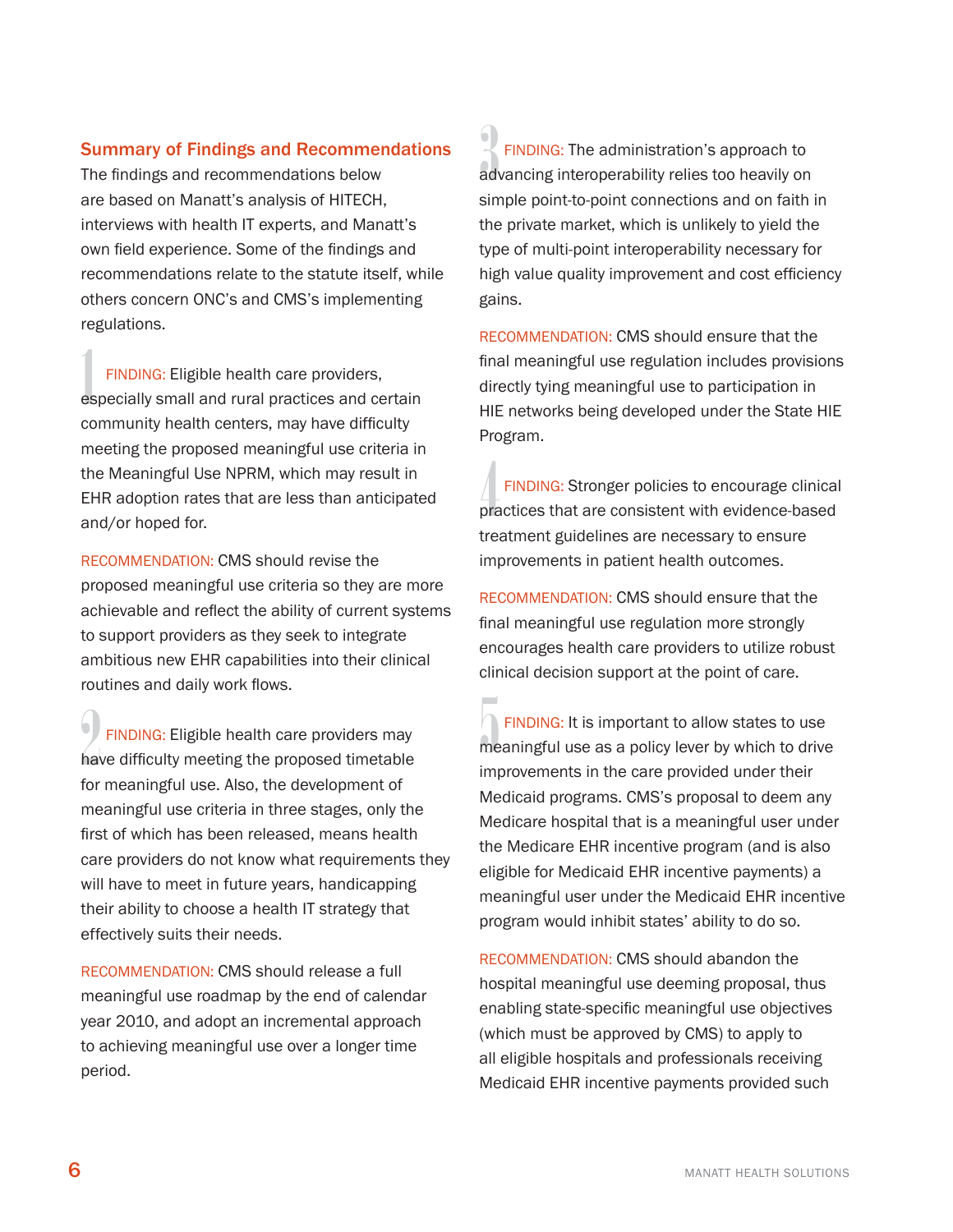objectives advance Medicaid interoperability and quality improvement goals.

**6**<br>**A FINDING:** Expanding eligibility for health IT adoption incentives to long-term care facilities Finding: Expanding eligibility for health IT and many behavioral health providers will help to enable truly coordinated care across all care settings.

Recommendation: Congress should pass legislation either making currently excluded health care providers eligible for the Medicare and Medicaid EHR incentive programs or authorizing separate funding to support EHR adoption and ongoing use by such providers.<sup>5</sup>

FINDING: The services to be provided by<br>HITECH's Health IT Extension Program's Regional FINDING: The services to be provided by Extension Centers will be essential to successful EHR adoption and meaningful use, but Regional Extension Centers may face sustainability and operational challenges.

Recommendation: ONC should closely evaluate the effectiveness of the Regional Extension Centers and, where sustainability and/or operational challenges exist, develop alternative approaches to ensure the provision of EHR adoption and implementation support services on an ongoing basis.

FINDING: HITECH is a necessary but not<br>sufficient step to achieve greater quality and Finding: HITECH is a necessary but not efficiency in health care. While the recentlypassed health reform package includes a number of important provisions to test new health care delivery and payment models, broad-scale payment and delivery reform will be a necessary complement to HITECH's considerable investment. Recommendation: Congress and CMS should continue to implement policies, targeted especially toward Medicaid and the commercial health insurance market, that encourage physicians and hospitals to organize into systems of care that deliver high performance through the use of health IT.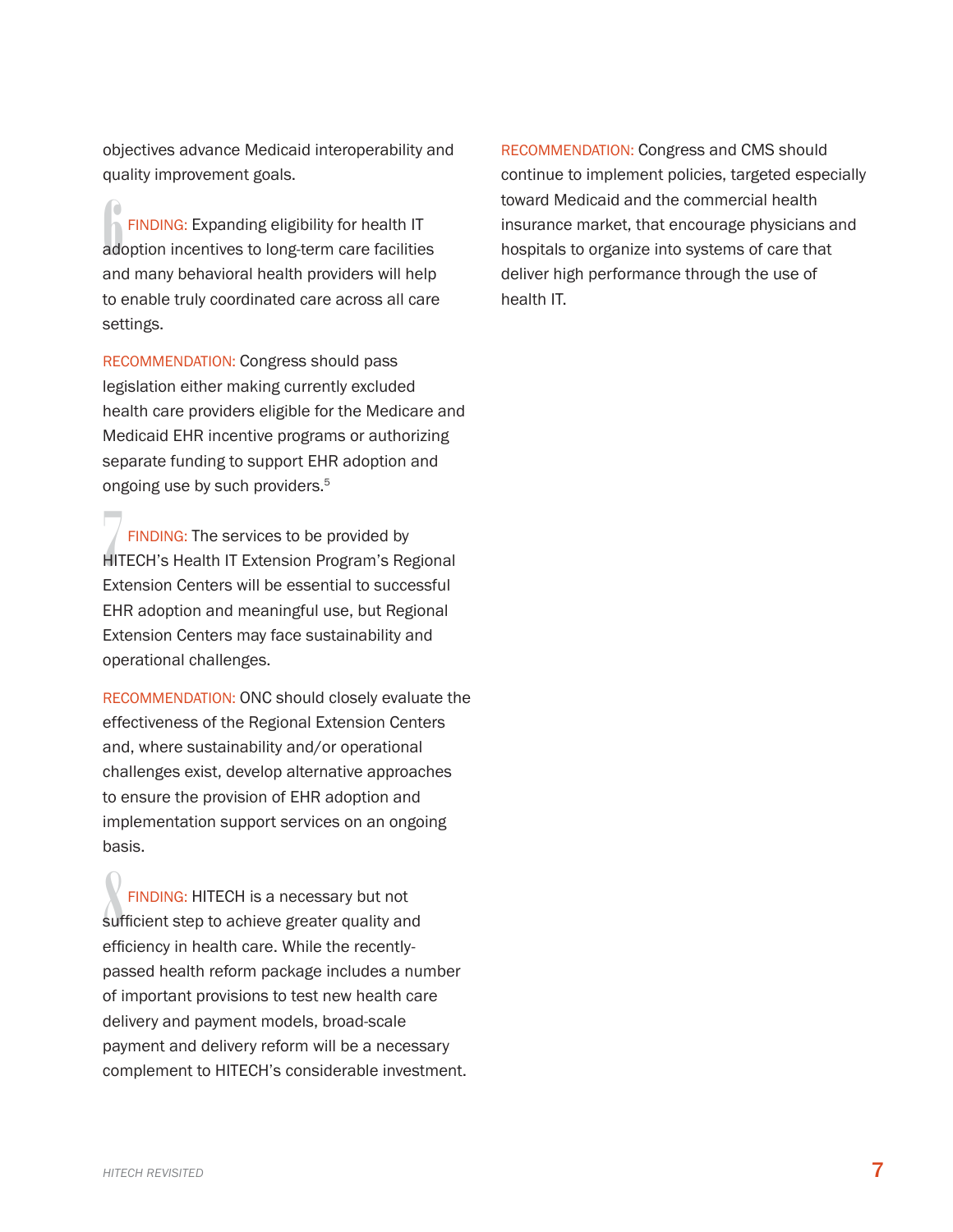## **Findings**

#### Eligible Health Care Providers May Have Difficulty Achieving Meaningful Use

In the Meaningful Use NPRM, CMS proposed a series of objectives and associated measures that an eligible professional or hospital must meet to qualify as a meaningful EHR user in the first stage of the Medicare and Medicaid EHR incentive programs (the three stages of meaningful use are described on page 14). These measures can be broken into three categories: (1) functional measures that rely solely on capabilities included as part of certified EHRs; (2) functional measures that require HIE; and (3) quality measures based on reporting of clinical information. A brief description of each category is provided below.

1. Functional Measures That Rely Solely on Capabilities Included as Part of Certified EHR Technology. Measures in this category place substantial reliance on the inherent capabilities of the certified EHR itself. Providers can achieve some of these measures with relatively little effort; an eligible professional or hospital need only enable the relevant EHR capability. For other measures, the provider must use the capability and quantify this use.

Example: For the stage 1 objective, "Maintain Active Medication List," CMS set as the corresponding measure the following: "At least 80 percent of all unique patients seen by the eligible professional or admitted by the eligible hospital have at least one entry (or an indication of 'none' if the patient is not currently prescribed any medication) recorded in structured data."

2. Functional Measures That Require Health Information Exchange. Measures in this category contemplate a provider's use of certified EHR technology to effect the electronic exchange of information from third-party data sources.

Example: For the stage 1 objective, "Incorporate Clinical Lab-Test Results into EHR as Structured Data," the corresponding measure is the following: "At least 50 percent of all clinical laboratory results ordered by the eligible professional or by an authorized provider of the eligible hospital… whose results are in either… a positive/

<span id="page-11-0"></span>*"Most small and medium practice physicians are not using their EHRs to engage in the types of quality improvement activities required in the NPRM. Even though their EHRs may have the capacity to electronically prescribe medications, for example, only a minority of physicians are using it."*  — Dr. David Kibbe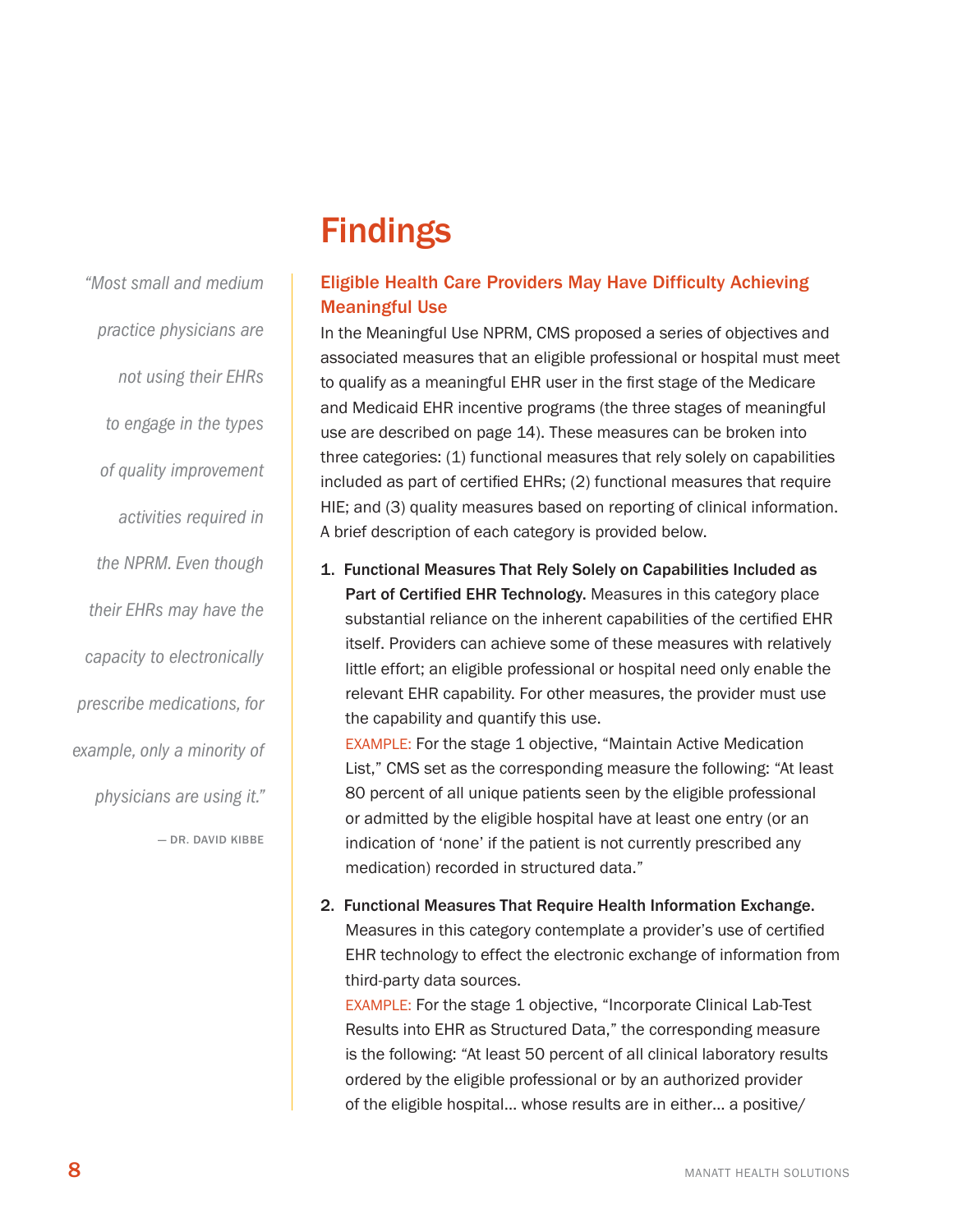negative or numerical format are incorporated in certified EHR technology as structured data." Other stage 1 measures with similar information exchange requirements include those pertaining to e-prescribing and insurance eligibility and claims. Providers are also required to conduct isolated, one-time tests of an EHR's capability to electronically exchange clinical and certain other types of information, such as problem lists, medication lists, allergies and diagnostic test results, among providers of care and patient-authorized entities.

3. Quality Measures Based on Reporting of Clinical Information. In this category, CMS proposed to require reporting of information on clinical quality measures (though not electronically before 2012). Some of these measures are included in Medicare's physician and inpatient hospital quality reporting programs. An eligible professional must report a core set of measures, as well as (to the extent applicable) a specialty-specific set of measures. Eligible professionals and eligible hospitals are required to report on measures for all patients, not just Medicare and Medicaid beneficiaries. EXAMPLE: An eligible hospital must report its "[o]verall inpatient 30-day hospital readmission rate."

There is strong support for HITECH's focus on meaningful use as opposed to simple adoption of EHRs. Said Dr. Janet Corrigan, President and CEO of the National Quality Forum, "I think CMS's proposed framework for meaningful use, which builds on the six priority areas and goals advanced by the National Priorities Partnership, (a group of 32 partner organizations, convened by the National Quality Forum, that has identified a series of

priorities to eliminate harm, waste and disparities in the health care system) is spot-on."

Yet, interviewees voiced concern about whether the proposed meaningful use requirements are achievable, whether providers need more flexibility if they are to make progress in reaching HITECH's goals, and whether the complexity of the proposed meaningful use requirements will retard, rather than encourage, EHR adoption and use.

#### The Small/Medium Physician Practice and Health Center Perspective

Small physician practices and other providers not associated with hospitals or health systems, such as community health centers, face particular health IT adoption barriers, including lack of technical expertise and financial resources. These challenges may make small providers' achievement of the NPRM's meaningful use requirements especially difficult.

According to Dr. Allen Dobson, President of Cabarrus Family Medicine and of Community Care of North Carolina, a community network of physicians and hospitals throughout the state:

*We know by looking across the country that it is the large integrated health care delivery systems that have the resources on hand to help them achieve meaningful use. Small independent practices, on the other hand, will have to rely more intensely on their vendors to help them. In primary care, especially, we will need outside help to adopt, implement, and achieve the meaningful use measures CMS is proposing.…*

*The last decade of EHR development has produced electronic data but it hasn't really produced tools to help providers care for patients or exchange information. Data now*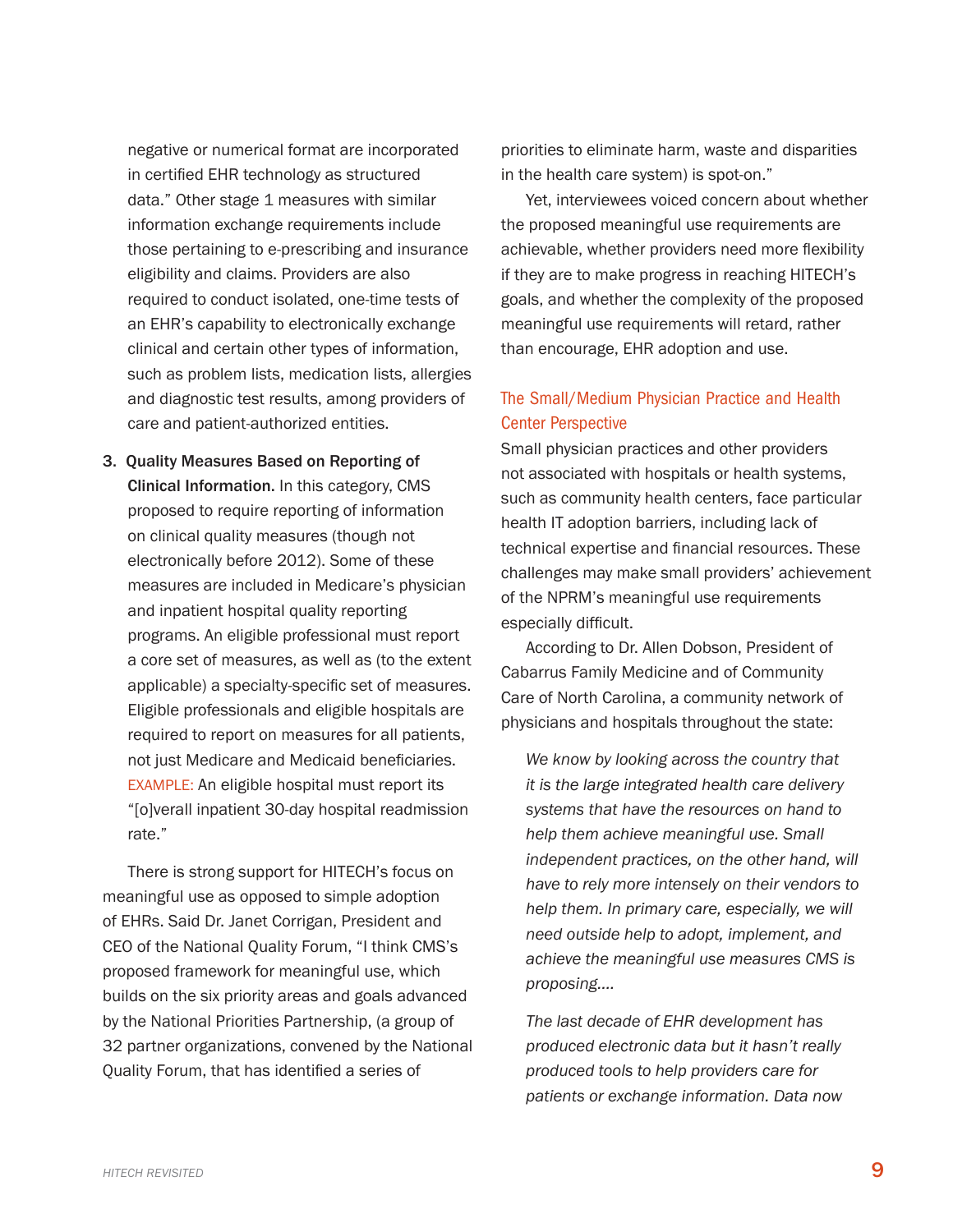*sits in electronic silos. We, the vendor and provider communities, have some real work to do to create products that can enable the achievement of meaningful use.* 

According to Dr. David Kibbe, Senior Advisor to the American Academy of Family Physicians, 70 percent of whose members practice in groups of ten or fewer and over half in groups of four or fewer, the majority of small and medium physician practices have chosen not to adopt EHRs, and may choose to forego attempting to achieve meaningful use in the early stage of the EHR incentive programs because of complexity and cost: "As the rules are currently written, most of the achievement of meaningful use will occur among hospitals and physicians in large groups and hospital-owned practices, which will benefit from the hospitals' experience, momentum, and resources."

Of the physicians that have adopted EHRs, only a minority are using them as a means of quality improvement. Said Dr. Kibbe:

*Most small and medium practice physicians are not using their EHRs to engage in the types of quality improvement activities required in the NPRM. Even though their EHRs may have the capacity to electronically prescribe medications, for example, only a minority of physicians are using it. We have a lot of physicians who have EHRs but who have turned off many of their features and functions, which means they will have to engage in significant workflow changes to become meaningful users.*

Added Dr. Kibbe, "The idea behind HITECH was to encourage physicians in practices around the country—not just the big ones like Kaiser or the Cleveland Clinic or practices tied to hospitals—to

meaningfully use EHRs." As currently structured, however, the Meaningful Use NPRM could lead to massive incentive outlays to hospitals and large physician group practices, which have the resources to achieve meaningful use, leaving behind small and medium physician practices, which are likely to have a harder time satisfying the all-or-nothing structure of the NPRM.

In contrast, many community health centers, including federally qualified health centers (FQHCs), historically have placed a focus on health IT adoption, putting them slightly ahead of the meaningful use curve. Kevin Kearns, President and CEO of Health Choice Network, noted that he is confident in community health centers' ability to get down the meaningful use path: "Our centers have been on EHRs for a while and now they will just have to do a few things differently, though that is not to say that the effort needed to achieve meaningful use is in any way a small one."

Other community health centers, however, will have more difficulty achieving meaningful use. For example, unlike their urban counterparts, rural health care providers can face health IT adoption challenges that stem from their remote locations. According to Michael Lardiere, Director of Health Information Technology and Senior Advisor for Behavioral Health at the National Association of Community Health Centers, health centers in rural areas are likely to find the meaningful use measures that rely on HIE hard to meet. Many health centers in rural areas simply do not yet have the means by which to share information electronically with one another. Said Lardiere, "Lack of last-mile broadband connectivity compounds this problem. The pipes just are not there for rural health centers to share data."

The ability to generate and transmit permissible prescriptions electronically will also be a challenge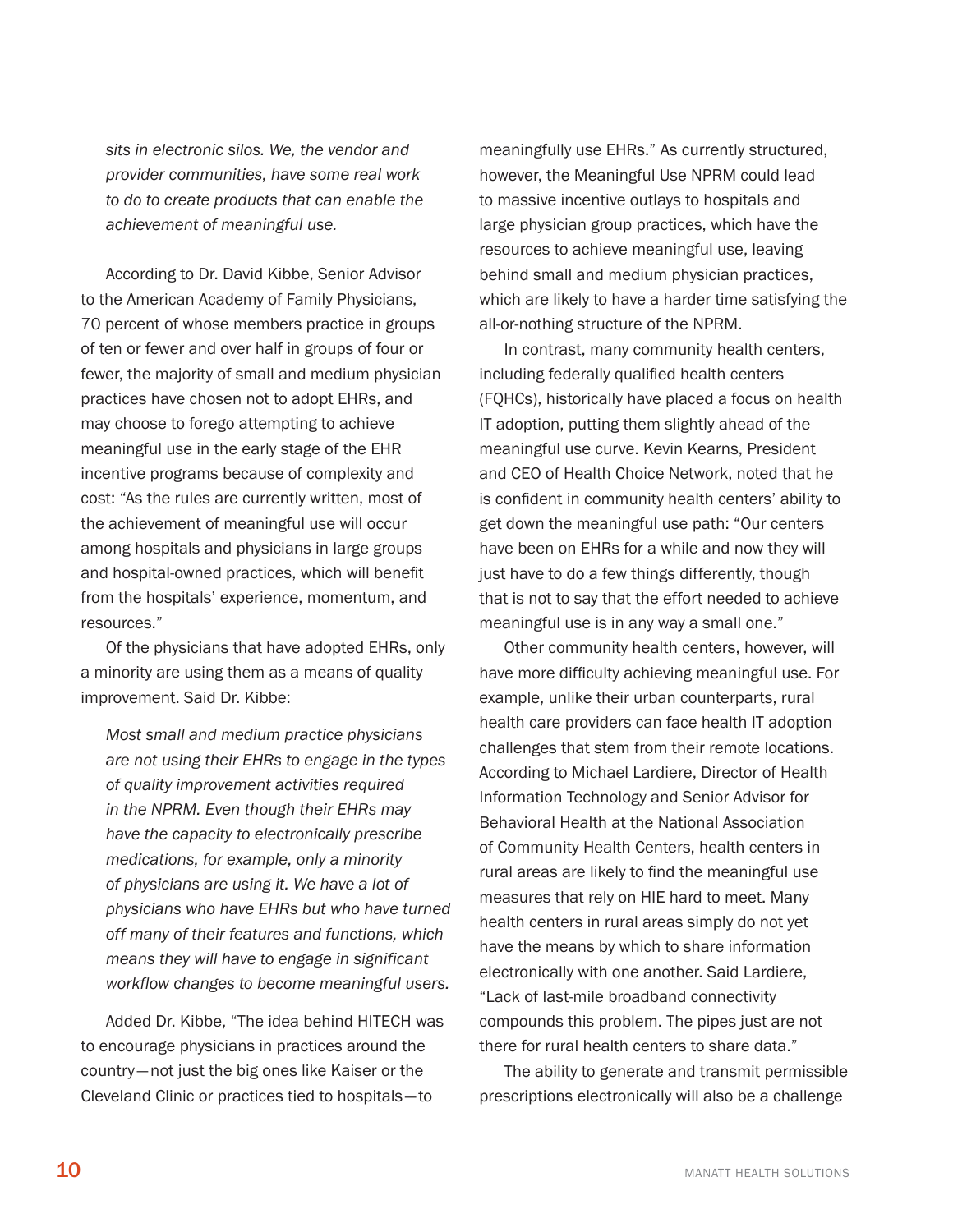for rural health centers, as they are often serviced by locally-owned pharmacies that do not have the capacity to receive such prescriptions. Recognizing this challenge, the National Association of Community Health Centers has recommended that CMS revise the e-prescribing requirement in the NPRM so that it applies only to instances where the pharmacy is able to receive prescriptions electronically.<sup>6</sup>

 In addition to challenges in achieving meaningful use, rural health care providers may have difficulty meeting the Medicaid EHR incentive program's eligibility requirements. By statute, Medicaid EHR incentives are available to eligible professionals who "practice predominantly" in FQHCs or rural health clinics and have at least 30 percent of their patient volume attributable to "needy individuals," which includes Medicaid recipients, Children's Health Insurance Program recipients, patients furnished uncompensated care, and patients whose charges are reduced by the provider based on income considerations.<sup>7</sup> CMS proposed to define "practices predominantly" as 50 percent of an eligible professional's total patient encounters over a six-month period occurring at a FQHC or rural health clinic.8

Because many rural health center physicians practice there only part-time, they may have difficulty meeting this predominant-practice threshold. And those that do meet it may have further difficulty meeting the 30 percent needy individual case-load threshold. This is because rural health centers are often the only sources of care in remote regions, and thus treat significant numbers of patients with commercial health insurance and/or Medicare.

#### The Hospital and Health System Perspective

According to a January 2010 American Hospital Association (AHA) survey, less than 1 percent of hospitals said that their systems are currently capable of meeting all stage 1 meaningful use criteria. The majority of hospitals (55 percent) also reported that they would not be capable of meeting all criteria in 2015.<sup>9</sup>

According to Robert J. Henkel, President of Healthcare Operations and Chief Operating Officer at Ascension Health, a large hospital system operating in various states across the country:

 *During our journey to the EHR over the last seven years, we have invested more than \$900 million in capital and operating costs for health IT. Considerable additional investments will be necessary for all Ascension Health acute care hospitals to achieve meaningful use. Our early estimate shows an additional \$87 million will be required for eight of our sites to achieve meaningful use according to the recommendations of the federal HIT Policy Committee. The Medicare incentives available for these eight sites are estimated at only \$40 million, less than half of the necessary amount.*

Said Dr. John Glaser, Chief Information Officer at Partners HealthCare, generally viewed as one of the most electronically sophisticated health systems in the country, "Partners probably won't achieve meaningful use on the hospital side in 2011, but on the outpatient side we might." While it is not likely to be the health system's biggest challenge, Dr. Glaser offered the reporting of smoking status as an example of a behavior change that could prove challenging at Partners. "Only 29 percent of our doctors report smoking status right now. The hardest part of all this will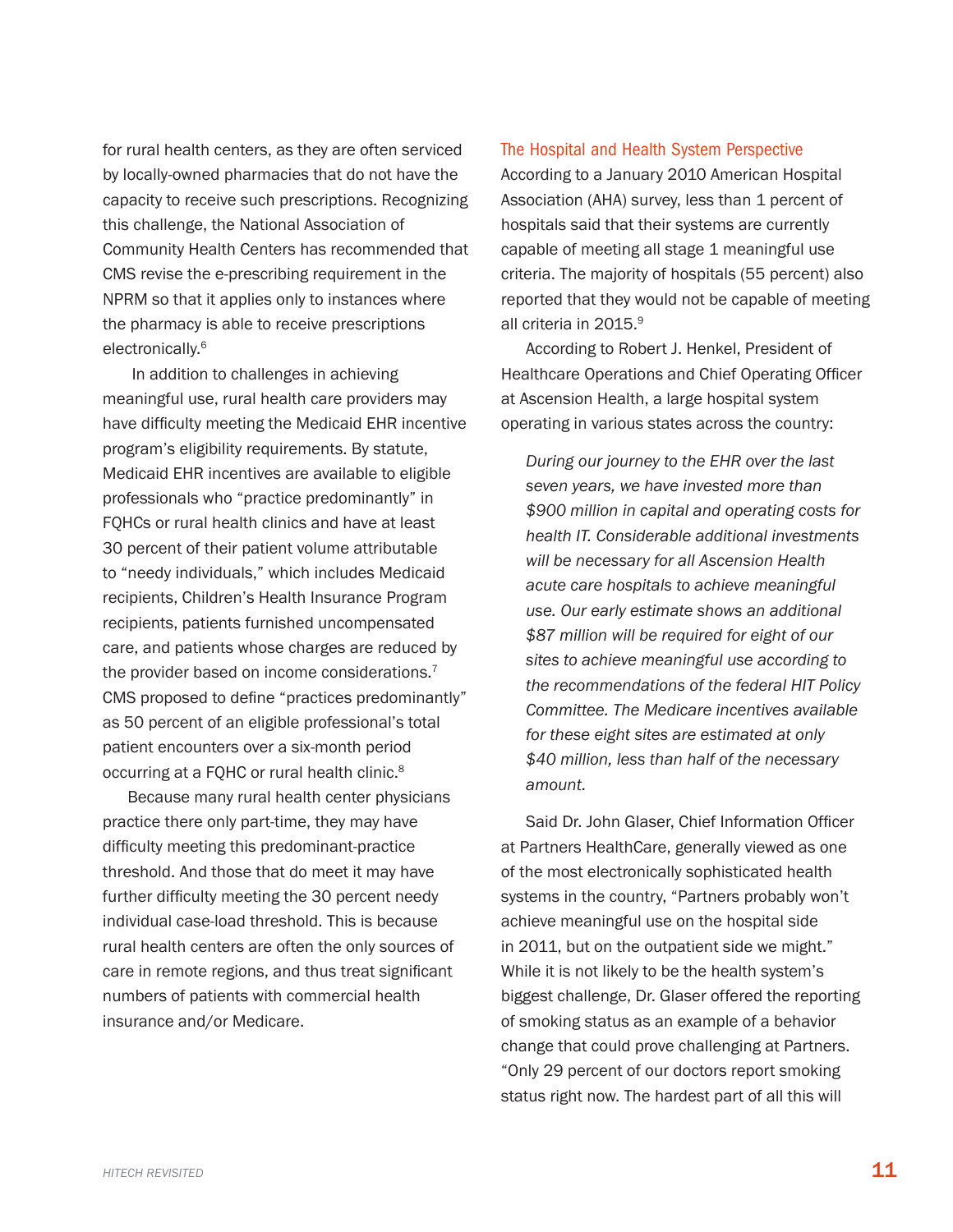be convincing providers to change their behavior." Under the NPRM, eligible professionals and eligible hospitals must record smoking status in their EHR for at least 80 percent of all unique patients 13 years old or older.

Maimonides Medical Center, in Brooklyn, New York, is nearly a decade into its transition to EHRs and has a long history as an innovator in HIE. It is a founding member of the Brooklyn Health Information Exchange and was recently awarded \$6.7 million by the State of New York to leverage its health IT investment to foster a new medical home model of care focusing on behavioral health. According to Pamela Brier, the hospital's president, "We expect to meet the Meaningful Use NPRM's meaningful use criteria in 2011 and we will move heaven and earth to get there." However, the hospital's Dr. David Cohen, Senior Vice President, Clinical Affairs and Senior Vice Chairman, Department of Medicine at Maimonides, acknowledged that "as proposed, the meaningful use measures require significant workflow changes for health care providers. The requirements related to engaging patients in their health care (e.g., those that require providers to give patients electronic access to their information) may pose significant challenges."

Other interviewees suggested it would be particularly difficult to meet the clinical lab data requirement described above. Said Dr. Mark Leavitt, retired Chairman of the Certification Commission for Health IT, "Nobody can send lab orders electronically except in integrated delivery systems. The bulk of physician offices are not sending electronic orders to labs. There are no accepted standards." Added Leavitt, "The effect of high stage 1 requirements for the electronic receipt of lab data, in the absence of unambiguous standards, could encourage the establishment

of an even greater number of expensive nonstandardized connections to laboratories."

Some interviewees suggested that the NPRM took an all-or-nothing approach to meaningful use of EHRs, which did not recognize the different paths health care providers may take to get there. Further, it made no distinction between providers that have done very little with regard to health IT and those that have implemented many health IT functions but that may not meet the full set of objectives proposed by CMS.

Bill Spooner, Senior Vice President and Chief Information Officer at SHARP HealthCare in San Diego, spoke to this issue: "The Meaningful Use NPRM essentially says that if I get a 99 on a test, I fail. If for some reason I miss one requirement, I don't get any money. That's going to eliminate a lot of people. If my computerized physician order entry percentage is 79 percent not 80 percent, I don't get anything. It's just not realistic." (Under the NPRM, eligible professionals must use computerized physician order entry for 80 percent of all orders to achieve meaningful use.)

An alternative to the all-or-nothing approach would help address many of these concerns. Such an approach could be modeled on the Vermont Blueprint for Health, which provides financial incentives that are tied to the achievement of specific criteria but allows providers to progress incrementally through the criteria, and to receive incentives while they do so.<sup>10</sup> Under three pilot programs being conducted as part of the Blueprint for Health initiative, primary care practices receive an enhanced payment based on their degree of achievement of the National Committee for Quality Assurance's Physician Practice Connections– Patient Centered Medical Home criteria. Every six months, practices are re-scored against the criteria. This approach provides an incentive for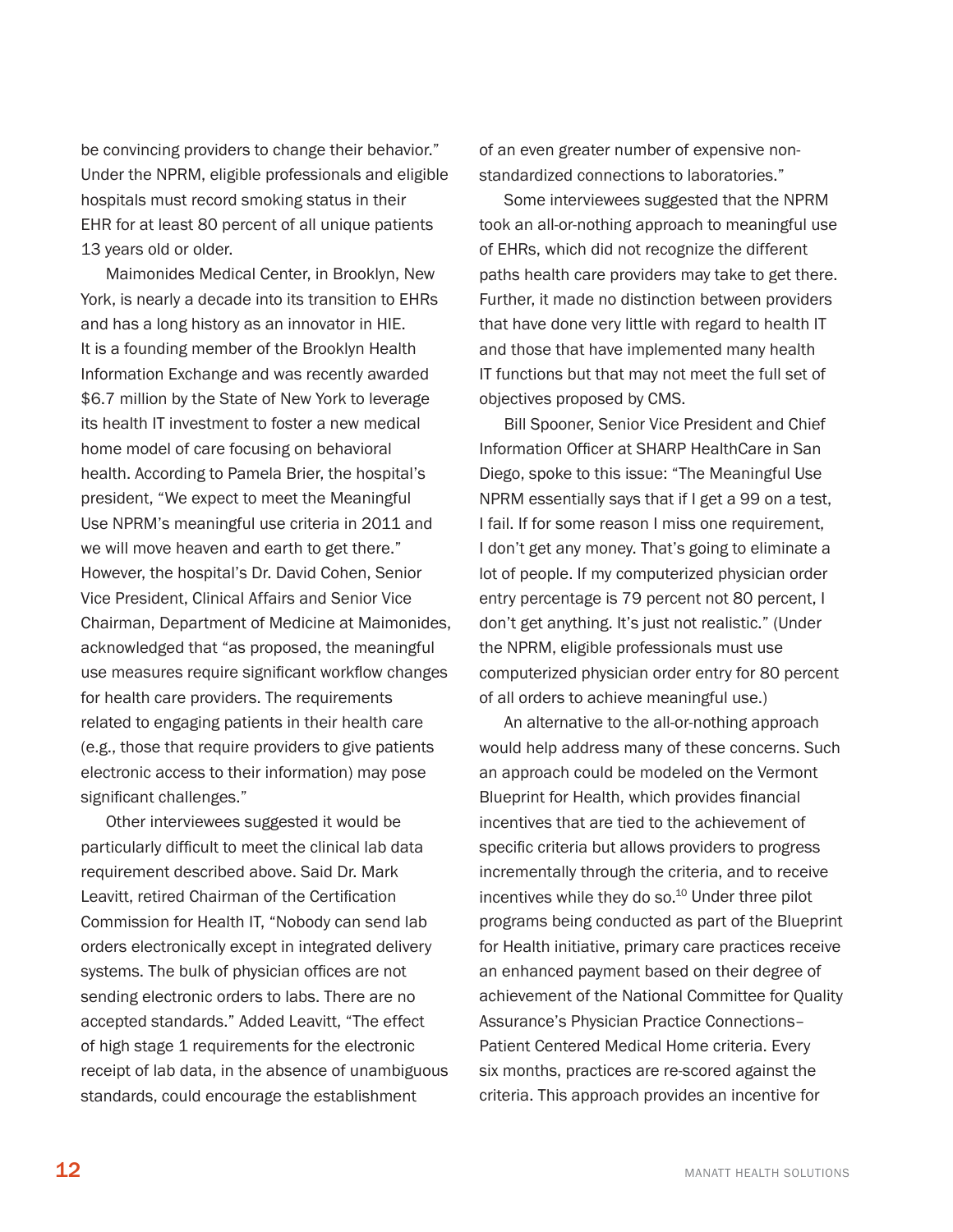<span id="page-16-0"></span>ongoing quality improvement, since payment is adjusted up or down based on five point incremental changes in score.<sup>11</sup>

Interviewees also noted that the NPRM focuses solely on the performance of individual hospitals and ignores the role of hospital systems, despite their prevalence throughout the country. Hospital systems—defined by the AHA as two or more hospitals owned, leased, sponsored, or contract managed by a central organization—have made significant investments and progress in group purchasing and implementation of health IT tools at the system level.<sup>12</sup> Most hospital systems make their health IT investments as part of a larger, complex capital budgeting process. In an effort to provide more cost-effective, higher-quality care, they often dedicate considerable resources to coordinating, centralizing, and streamlining health IT services across the various hospitals in their system, including budgeting, investment, and vendor contracting.

By failing to allow hospitals to qualify for EHR incentive payments on a system-wide basis, both HITECH and the Meaningful Use NPRM missed an opportunity to leverage the health IT implementation progress hospital systems have already made. Further, the inability of hospital systems to qualify for EHR incentives on a systemwide level could lead such systems to halt inprogress and planned health IT implementation programs at certain hospitals to shift resources to other hospitals in the system, counter to the intentions and goals of the EHR incentive programs.

According to Robert J. Henkel, President of Healthcare Operations and Chief Operating Officer at Ascension Health, "Health systems can bring the benefit of administrative efficiencies to patient care, but different hospitals can have vastly varied

health IT implementation experience. To ensure that all hospitals in multi-hospital health systems are able to achieve meaningful use in a consistent manner, and in recognition of the fact that hospitals within a health system may be at varying stages of EHR adoption, we think CMS should create an alternative pathway under which all eligible hospitals that are part of a qualified health system in which meaningful use goals are met on a system-wide rather than hospital-specific basis are deemed to have achieved meaningful use and are exempted from penalties."

Under the alternative pathway supported by Henkel, all of a qualified health system's hospitals would be considered meaningful users if 30 percent of the system's member hospitals meet the stage 1 meaningful use criteria in Fiscal Years 2011 and 2012; 50 percent meet the stage 1 meaningful use criteria in Fiscal Year 2013; and 75 percent meet the stage 1 meaningful use criteria in Fiscal Year 2014. Said Henkel, "Meeting meaningful use at a system-wide level will allow us to bring our hospitals online in a logical, prioritized, success-oriented manner."

#### The Meaningful Use Timetable Should Be Extended and Providers Should Know What Requirements They Will Have to Meet in Future Years

While not mandated by statute, CMS proposed a three-stage approach to the adoption of meaningful use criteria. In the Meaningful Use NPRM, CMS proposed specific objectives and measures for stage 1 only, noting its intent to propose stage 2 criteria by the end of 2011 and stage 3 criteria by the end of  $2013$ .<sup>13</sup> According to CMS, the three stages are intended to reflect reasonable criteria based on currently available technology and provider practice experience that build over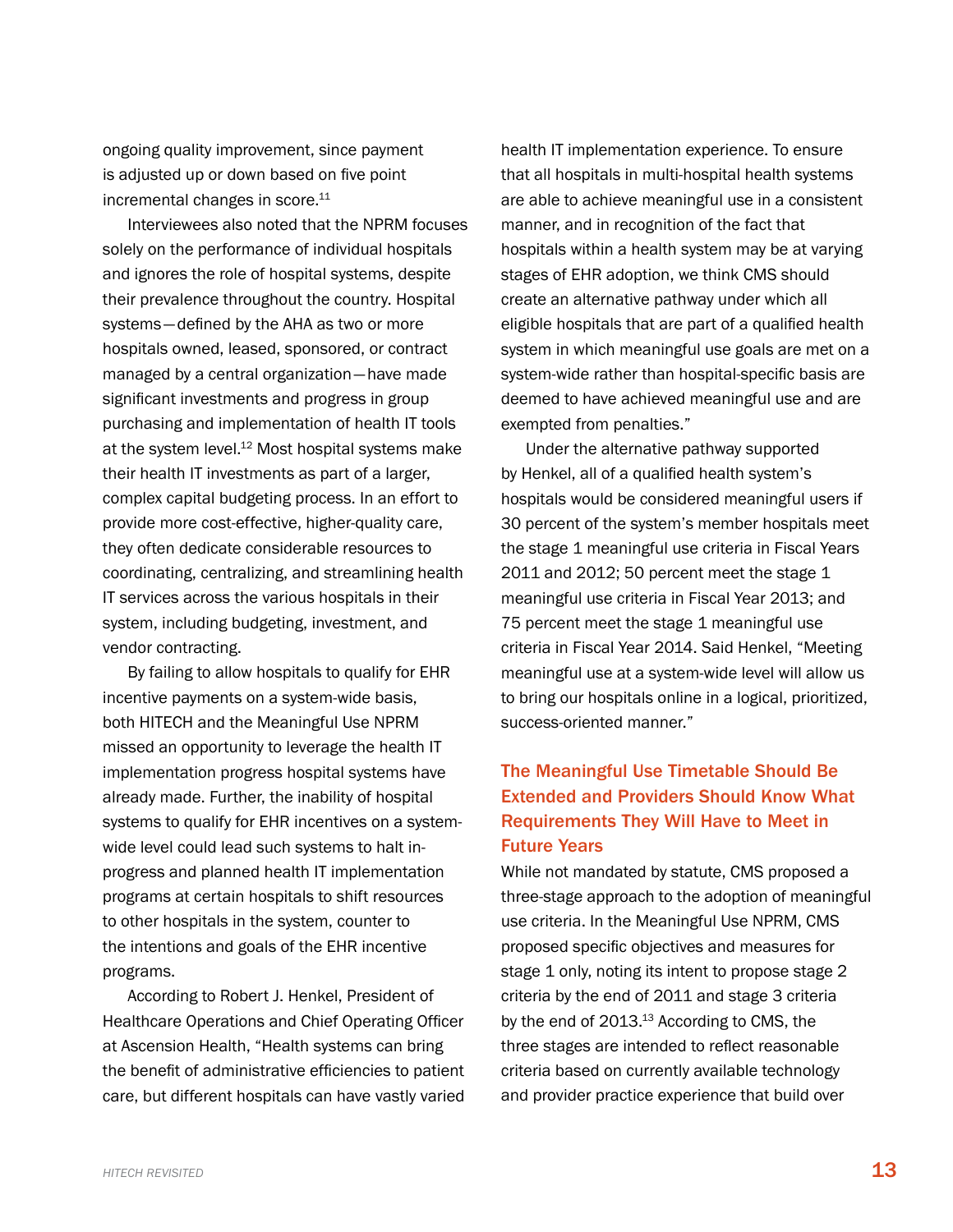time to a more robust definition of meaningful use, consistent with anticipated development of technology and health IT infrastructure.<sup>14</sup>

In the Meaningful Use NPRM, CMS described each stage as follows:

- ▶ Stage 1 meaningful use criteria focus on: 1) capturing health information in a coded format; 2) using the information to track key clinical conditions; 3) communicating captured information for care coordination purposes; and 4) reporting of clinical quality measures and public health information.
- ▶ Stage 2 criteria would likely expand upon stage 1 criteria in the areas of disease management, clinical decision support, medication management, support for patient access to health information, transitions in care, quality measurement, research, and bidirectional communication with public health agencies.
- ▶ Stage 3 criteria would likely focus on achieving improvements in quality, safety, and efficiency, focusing on decision support for national high-priority conditions, patient access to selfmanagement tools, access to comprehensive patient data, and improving population health outcomes.

Most interviewees agreed with the need for providers to move along a continuum and to increase electronic HIE gradually. Said Bill Spooner of SHARP HealthCare, "I think we know what's going to happen in general. We don't know specifics but we know that sooner or later we're going to be doing computerized physician order entry to a high degree, we will have more quality indicators to report, and we'll be engaging in information exchange."

But some voiced concern that general knowledge of what might be required to achieve meaningful use may not be enough for providers to make informed purchasing decisions. By waiting to promulgate stage 2 and stage 3 criteria, CMS is effectively requiring providers to adopt EHRs now with no regard for the functionality that will be required to demonstrate meaningful use in the future. Vendors, likewise, are unable to design current systems to meet future meaningful use requirements since they do not know what they will be. In response to these concerns, many have suggested that the final regulation provide a complete roadmap of the full set of meaningful use objectives across all three stages.

Interviewees also voiced concern about the proposed timetable for meaningful use. The HITECH statute allows providers to enter the EHR incentive programs in different years, depending on when they meet the required meaningful use criteria. In the Meaningful Use NPRM, CMS suggested a timeline (depicted in Table 2) by which providers may move through the NPRM's proposed stages. CMS's proposed approach permits participants in their first payment year to meet only stage 1 criteria, allowing them to progress to more strict meaningful use requirements in later years. Under this approach, all eligible professionals and hospitals would achieve the same level of meaningful use by 2015, though they could use different schedules to get there.

Interviewees feared that late adopters would be unable to achieve stage 3 meaningful use by 2015. According to Bill Spooner, SHARP HealthCare, "The fact that all providers, regardless of when they first become meaningful users, will be required to achieve stage three of meaningful use by 2015 or face significant financial penalties is unrealistic."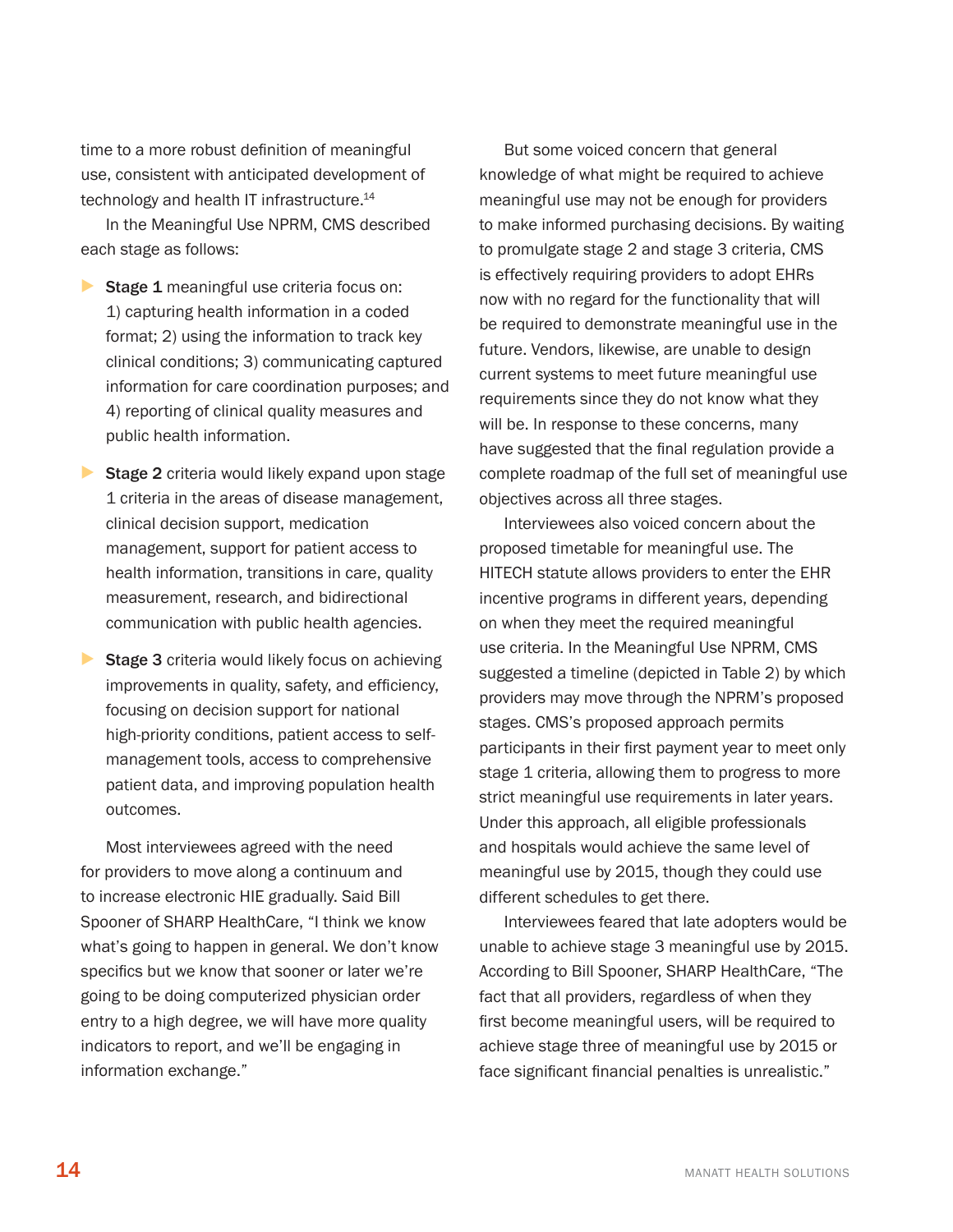#### <span id="page-18-0"></span>Table 2. Meaningful Use NPRM Proposed Stages of Meaningful Use Criteria, by Payment Year

| <b>FIRST</b> | PAYMENT YEAR |                                 |      |                         |          |  |
|--------------|--------------|---------------------------------|------|-------------------------|----------|--|
| YEAR         | 2011         | 2012                            | 2013 | 2014                    | $2015+*$ |  |
| 2011         |              | Stage 1 Stage 1 Stage 2 Stage 2 |      |                         | Stage 3  |  |
| 2012         |              |                                 |      | Stage 1 Stage 1 Stage 2 | Stage 3  |  |
| 2013         |              |                                 |      | Stage 1 Stage 2         | Stage 3  |  |
| 2014         |              |                                 |      | Stage 1 Stage 3         |          |  |
| $2015+**$    |              |                                 |      |                         | Stage 3  |  |

\*Stage 3 criteria of meaningful use or an update to the criteria if one is established through future rulemaking.

\*\*Avoids payment penalties only for eligible professionals in the Medicare EHR incentive program.

HITECH itself does not require that eligible professionals and eligible hospitals achieve stage 3 of meaningful use by a specific date, leaving CMS the ability to adopt a more flexible, incremental approach to achieving meaningful use. The AHA has proposed that CMS allow hospitals to satisfy the meaningful use definition if they meet 25 percent of the NPRM's proposed (with modifications) objectives in 2011 or 2012, with increasing percentages in future years through 2017.

If not changed in the final regulation, the proposed staging and timing of meaningful use could exacerbate the underlying challenge of meeting the NPRM's meaningful use criteria.

#### HITECH Needs a Clear Strategy to Achieve Interoperability

The HITECH statute calls for the "development of a nationwide health information technology infrastructure that allows for the electronic use and exchange of information and that… promotes a more effective marketplace, greater competition… [and] increased consumer choice,"

among other goals.<sup>15</sup> To support the development of this infrastructure, HITECH created the State HIE Program, which provides federal funding to states to establish and implement appropriate governance, policies, and network services for statewide HIE networks.

Acknowledging the importance of interoperability, Dr. David Blumenthal has stated that "… we cannot support arrangements that restrict the secure, private exchange of information required for patient care across provider or network boundaries. Some of these arrangements may improve care for those inside their walls. But ultimately, they have the potential to carve the nation up into disconnected silos of information, and thus, to undermine the vision of a secure, interoperable, nationwide health information infrastructure, which the law requires us to establish."16

The Meaningful Use NPRM also expressly acknowledges the benefits of HIE, noting:

[H]ealth information exchanges have the potential to transform the healthcare system by facilitating timely, accurate, and portable health information on each patient at the point of service.… In addition, use of health information exchange models can reduce the need for costly point-to-point interfaces between different EHR tools, as used in laboratories and pharmacies, thus providing a more scalable model of interoperable health information exchange. HIEs promote adoption of certified EHR technology by providing the infrastructure for providers' EHRs to reach outside of their clinical practice sites and connect with other points of care.… Without health information exchange, electronic health records are simply digitized filing cabinets and will not achieve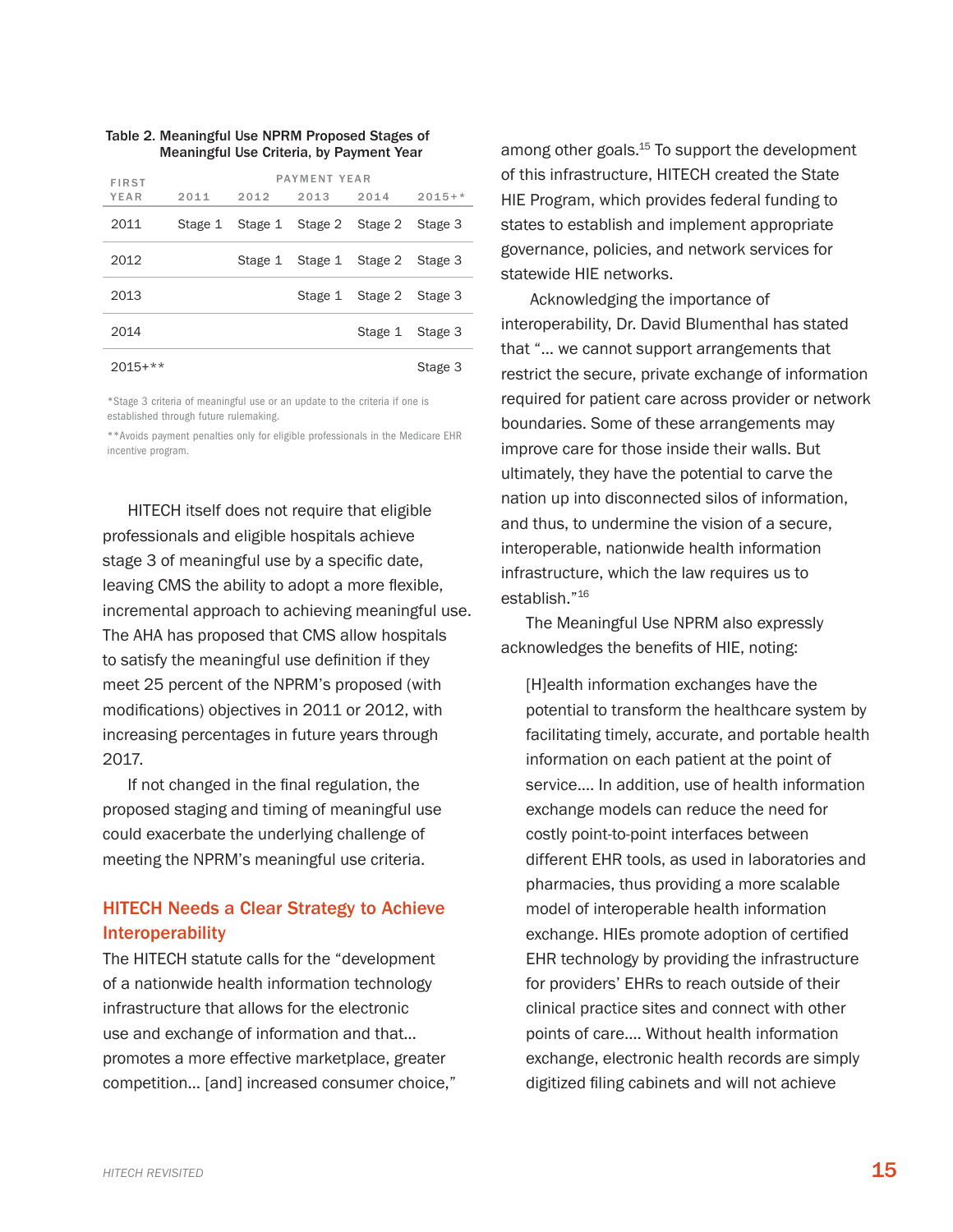their quality of care or cost containment potential.… The inclusion in HITECH of HIE grants to be awarded to States or Statedesignated Entities by ONC are an additional indication of the symbiotic relationship between health information exchanges and optimal use of EHRs.<sup>17</sup>

Despite this, HITECH's implementation to date lacks a clear vision for how to achieve interoperable HIE. The challenge stems, in part, from the statute itself. While touting the benefits of HIE and requiring that health care providers engage in it as a condition of meaningful use, Congress left HIE largely undefined.

According to Dr Blumenthal, "(t)o enable a wide variety of providers—from small practices to large hospitals—to become meaningful users of electronic health records by 2011, we need to ensure the availability of a reliable and secure 'entry level' exchange option that aligns with the long range information exchange vision we have for our nation."18 Consistent with this short-term objective, the Meaningful Use NPRM encourages point-to-point exchanges of data (e.g., a primary care physician sending a referral and patient care summary to a specialist electronically) rather than more "robust" exchange that enables providers to access patient information from multiple sources. ONC describes the NPRM's approach to interoperability as a necessary first step to broader exchange, which recognizes that providers may have "simpler needs for information exchange, or perhaps less technically sophisticated capabilities."19

This approach has generated a fair amount of disappointment and concern. One major concern is that it could result in failed investments in products and services that are incapable of

evolving to support the more robust version of HIE that stakeholders agree should be HITECH's ultimate goal. Another concern is that it places a lot of faith in the private market to create more robust interoperability solutions when the private market has failed to do so in the past. The administration appears to anticipate a "natural evolution" from entry level to robust exchange resulting from expected consolidation among health care providers and new payment initiatives that encourage care coordination.<sup>20</sup> However, this expectation does not take into account the many barriers that have stood in the way of successful HIE to date.

The administration's approach to interoperability stands in contrast to that of many states. Leaders in these states believe that HIE should be implemented through statewide or community-wide initiatives similar to the regional HIEs that have begun operating across the country, which have a governance structure that consists of HIE participants and that develops policies to ensure privacy and security, shared technical services and standards, and defined clinical improvement goals. For these state leaders, it is incredibly important that federal policy supports participation in these emerging networks, rather than favoring point-to-point exchanges that could have little long-term value.

Jonah Frohlich, the Deputy Secretary for Health IT at the California Health and Human Services Agency, addressed this issue:

*CMS missed a significant opportunity to ensure the federal government's health IT investments promote sharing of information across different organizations and in a manner that will advance federal and state public policy goals. The meaningful use proposed NPRM*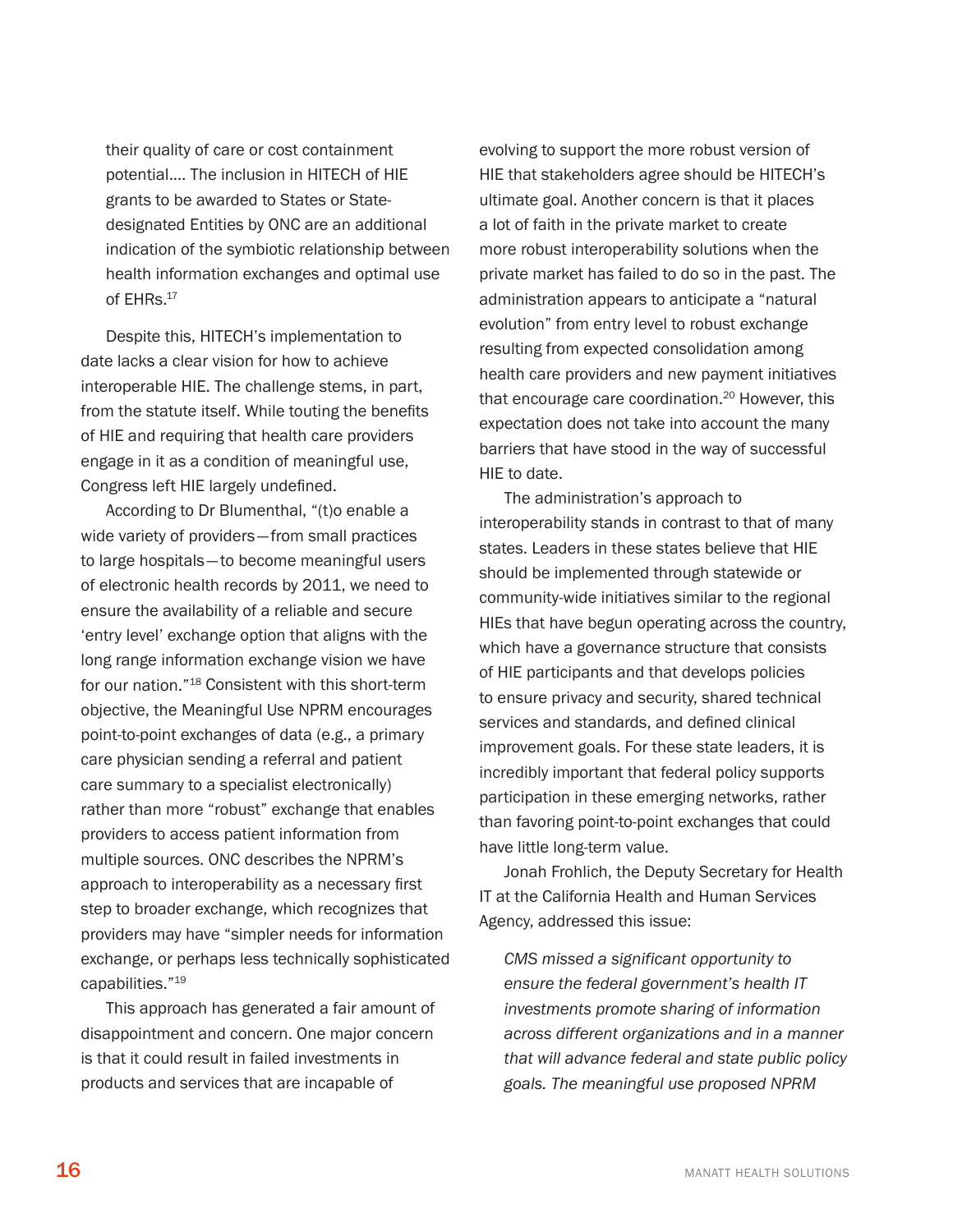*could have been a market-driving force to use the HIE infrastructure states are building, but it wasn't.… Under the NPRM, providers are given no incentives to participate in state HIE networks, and are left to continue to* 

▶

interoperability. Deven McGraw, Director of the Health Privacy Project at the Center for Democracy and Technology, suggested the federal government is engaged in a "grand experiment" to determine how best to facilitate the type of nationwide health

*make investments in proprietary EHR systems and interfaces. It is a bit baffling why the federal government would invest in and promote the need for state networks but not even recognize these networks in defining what constitutes meaningful use. Hopefully, the final meaningful use regulation will correct the problem.* 

There are different views about the lack of connection between the Meaningful Use NPRM and the State HIE Program. One view is that federal policy leaders do not believe governance at the state and regional levels is necessary to achieve robust interoperability, and that, instead, HIE need only be supported by standards,

*"Under the NPRM, providers are given no incentives to participate in state HIE networks, and are left to continue to make investments in proprietary EHR systems and interfaces. It is a bit baffling why the federal government would invest in and promote the need for state networks but not even recognize these networks in defining what constitutes meaningful use."*  — Jonah Frohlich information exchange that HITECH envisioned. Dr. John Glaser, Vice President and Chief Information Officer at Partners HealthCare, observed that "you are always on dangerous ground when you try to engineer a thing at a maturity level when you really don't understand it well. It's not clear to me it is necessary to engineer a final form of the nationwide health information network in the next few years."

On the other hand, Dr. Mark Leavitt, retired Chairman of the Certification Commission for Health IT, expressed concern that the federal government's periodic, abrupt changes in interoperability strategies could inhibit the development of HIE completely. According to Leavitt, "The picture is so

policies, and services that enable providers and consumers to send information to one another over the Internet.

Others believe that it is too soon to pick one path over another to achieve robust

confused that we basically stopped our attempts to certify HIEs, which was one of the things we were asked to develop under our original contract with ONC. What is coming out of the government right now related to interoperability and HIE is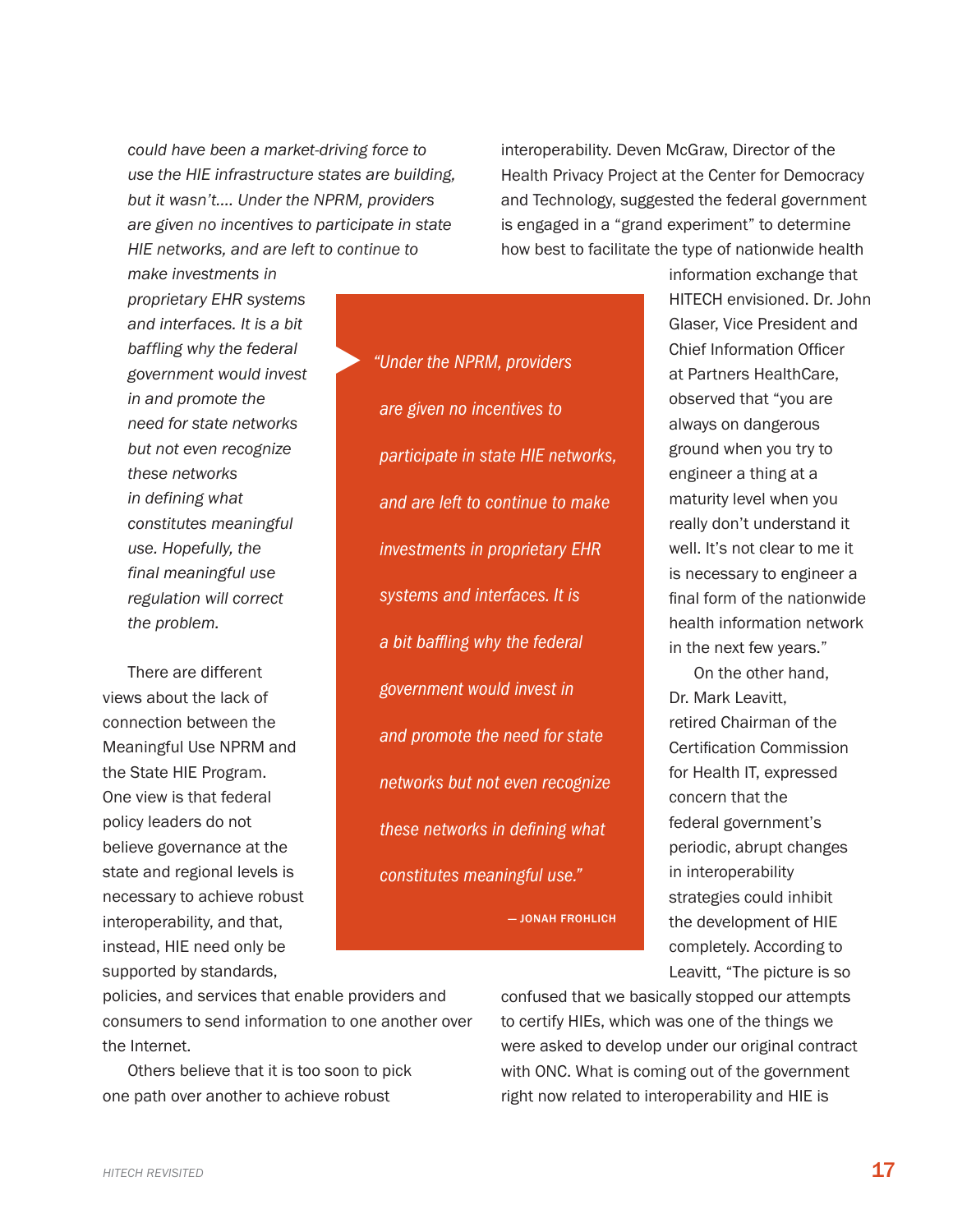<span id="page-21-0"></span>ambiguity." Added Leavitt, "If you want systems to be interoperable, you need to know what standards they will work against. They also need to connect. But we don't have interoperability between HIEs and we've made backwards progress on standards to define how EHRs connect to HIEs."

Commissioner Dave Goetz of the Tennessee Department of Finance and Administration expressed similar concerns: "Strong policies incenting health care providers to engage in interoperable HIE are necessary. Without them, HITECH could result in the adoption of EHRs by willing health care providers who have no means by which to exchange information other than on a point-to-point basis."

HIEs around the country are at various stages of development, so it is unrealistic to expect that all states will develop necessary HIE capacity within the same time frame. However, if meaningful use incentives are not used to support state networks, these networks may have little chance of surviving. According to Goetz, "We need these networks to solve a market failure and to perform functions that serve an enormous public good but that no individual stakeholder has an incentive to perform on their own."

Pamela Brier, President and Chief Executive Officer of Maimonides Medical Center, suggested that HITECH might have better advanced the goal of achieving an interoperable nationwide network of health information exchange "by devoting more attention to nurturing community-wide care coordination efforts, like those being funded under the innovative, albeit limited, Beacon Community Cooperative Agreement Program." That program was designed to provide funding to communities with advanced EHR and HIE capacity to build and strengthen such capacity and to achieve—at a community level—measurable improvements

in health care quality, safety, efficiency, and population health. The program was funded at only \$265 million and limited to 15 communities across the nation. Brier also noted that, from a hospital's perspective, creation of statewide HIE networks makes a lot of sense. "The last thing hospitals need," said Brier, "is to waste limited resources investing multiple times in different network solutions to get information to the right place at the right time."

The Statewide HIE Coalition, a coalition of states with HIE plans or capacity that are working to build the infrastructure necessary for nationwide adoption and meaningful use of health IT, has recommended that CMS establish a pathway for meaningful use that would deem eligible hospitals and professionals that participate in qualified HIE networks (developed under the State HIE Program and approved by a state government HIT coordinator) and that satisfy specified measures as having met the meaningful use criteria that rely on HIE.<sup>21</sup> The pathway would be an alternative to meeting the HIE-reliant meaningful use requirements currently included in the Meaningful Use NPRM, and would give health care providers much needed flexibility.

According to Rachel Block, Deputy Commissioner at the Office of Health Information Technology Transformation, New York State Department of Health, the proposal would help link the EHR incentives to the State HIE Program and ensure that the incentives support the continued development of necessary HIE infrastructure. "From my perspective," noted Block, "tying meaningful use to participation in statewide networks—rather than to point-to-point exchange requirements for medication and lab results—is much more sensible, as it encourages participation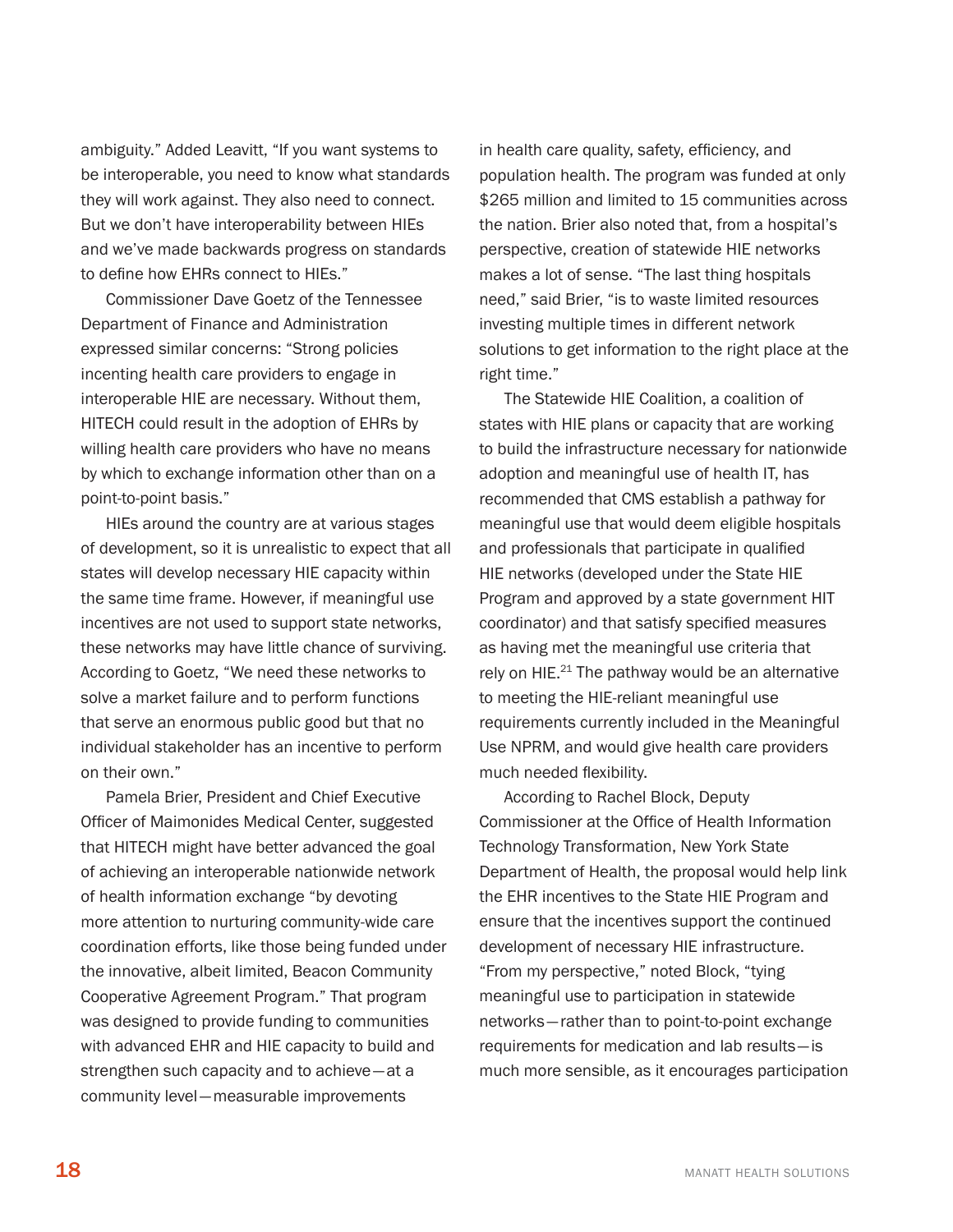in publicly spirited networks whose capabilities and value will grow over time."

#### The Meaningful Use NPRM Should More Strongly Encourage Use of Robust Clinical Decision Support

HITECH envisions a nationwide health IT infrastructure that "provides appropriate information to help guide medical decisions at the time and place of care."22 Clinical decision

▶

support is a key element of this. The American Medical Informatics Association adopted the following consensus definition for clinical decision support as part of a national effort to develop a roadmap for more robust clinical decision support adoption and use:

> Clinical decision support provides clinicians, patients or individuals with knowledge and person-specific or population information, intelligently filtered or presented at appropriate

*"Most current EHRs have limited capacity to provide robust decision support capabilities commensurate with the significant investment and aspirations of HITECH."*  — Dave Goetz

According to the Agency for Healthcare Research and Quality, the benefits of clinical decision support are many. Clinical decision support can increase adherence to evidence-based medical knowledge and can reduce unnecessary variation in clinical practice. It can also assist with information management to support clinicians' decision-making abilities, reduce their mental workload, and improve clinical workflows. When well-designed and implemented, clinical decision

> support systems have the potential to improve health care quality, and also to increase efficiency and reduce health care costs.<sup>24</sup>

The NPRM's approach to clinical decision support places additional requirements on providers but is likely to yield relatively little value. The NPRM requires eligible professionals and hospitals to implement "five clinical decision support rules relevant to specialty or high clinical priority, including for diagnostic test ordering,

times, to foster better health processes, better individual patient care, and better population health. Clinical decision support interventions include alerts, reminders, and order sets, as well as other techniques for knowledge delivery including reference information and education (delivered with or without context sensitivity), health/clinical protocol and workflow orchestration support, display of contextrelevant data, topic-oriented documentation forms, and others.<sup>23</sup>

along with the ability to track compliance with those rules."25 The NPRM assumes that such rules can be embedded in today's existing EHRs and need not be supported by HIE.

According to Dave Goetz, Tennessee Department of Finance and Administration:

*Most current EHRs have limited capacity to provide robust decision support capabilities commensurate with the significant investment and aspirations of HITECH.… What has limited*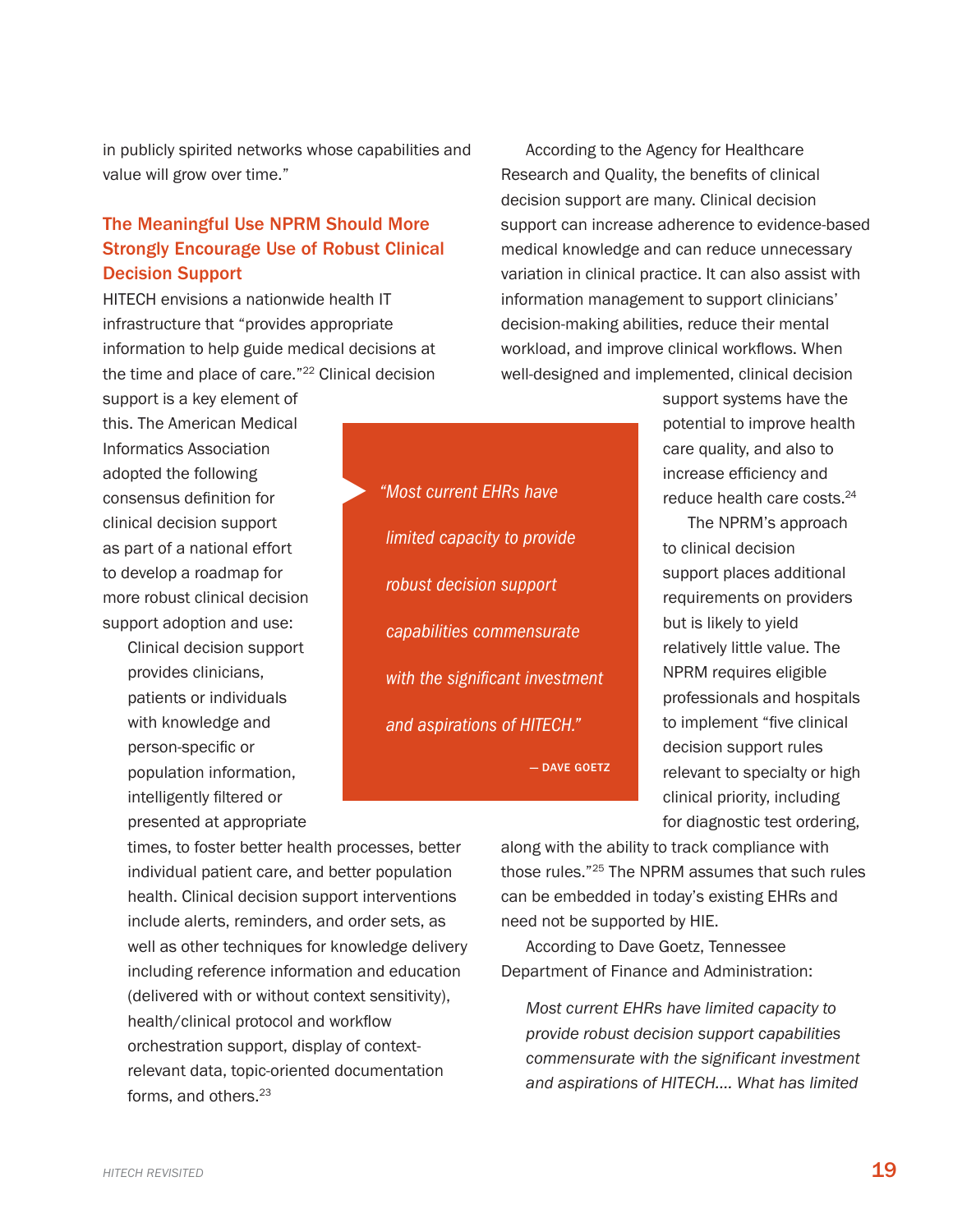<span id="page-23-0"></span>*the utility of the clinical decision support functionality in current EHRs has been that most current EHRs are not built to exchange data with other provider EHR systems unless connected through a health information exchange. Consequently, they are not able to incorporate data from multiple sources (e.g., claims, pharmacy benefit management data, lab data, patient-derived data from a personal health record or disease management system) and have relatively unsophisticated clinical logic capabilities.* 

A recent *Health Affairs* article, entitled, "The Future of Health Information Technology in the Patient-Centered Medical Home," highlights seven areas of existing EHR functionality that require further development to successfully support the medical home model of care, widely recognized as critical to care coordination and improved patient health outcomes. One of the areas the authors cite is clinical decision support functionality. They note that, "only a minority of commercially available clinical information systems offer important decision support features such as renal dosing and reminders for chronic diseases. This suggests that vendor applications will need to evolve… in this area."26

The NPRM, with its requirement that health care providers implement only five clinical decision support rules, is unlikely to result in a significant increase in the volume or quality of clinical decision support employed at the point of care. As noted by Dr. Dobson of Cabarrus Family Medicine and Community Care North Carolina:

*If we are to move the bar on quality, safety and efficiency, we will need much more emphasis on clinical decision support. It is important that clinical decision support tools integrate* 

*claims data with clinical data and give that data back to providers and patients in a way that is useful to them. Clinical decision support should improve care provided to patients on an individual basis and should also help us look at the population as a whole, enabling us to identify and help to effectively treat those people, with chronic diseases, for example, who have fallen through the cracks.*

To drive health care providers to employ the type of robust clinical decision support that is available today (but which may not be available through stand-alone EHR systems), CMS should amend the NPRM to require health care providers to utilize clinical decision support tools that are characterized by:

- Use of a broad set of patient data. This should include lab values and patient-reported data, to ensure precision in alerting, and to minimize false-positive alerts to, physicians and patients.
- ▶ Patient and physician specificity. Alerts generated by the systems should be truly patient-specific and actionable, based on the clinical profile of the patient.
- Sophisticated clinical rules. The clinical rules at the foundation of the clinical decision support system should be designed with sophistication that mirrors the real complexities of patient physiology and care delivery. This includes validation logic to ensure that messages are directed to patients who actually have the relevant conditions, and exclusionary logic to prevent alerts to patients for whom an exception applies (e.g., a normally recommended medication is contraindicated because of another of a patient's conditions).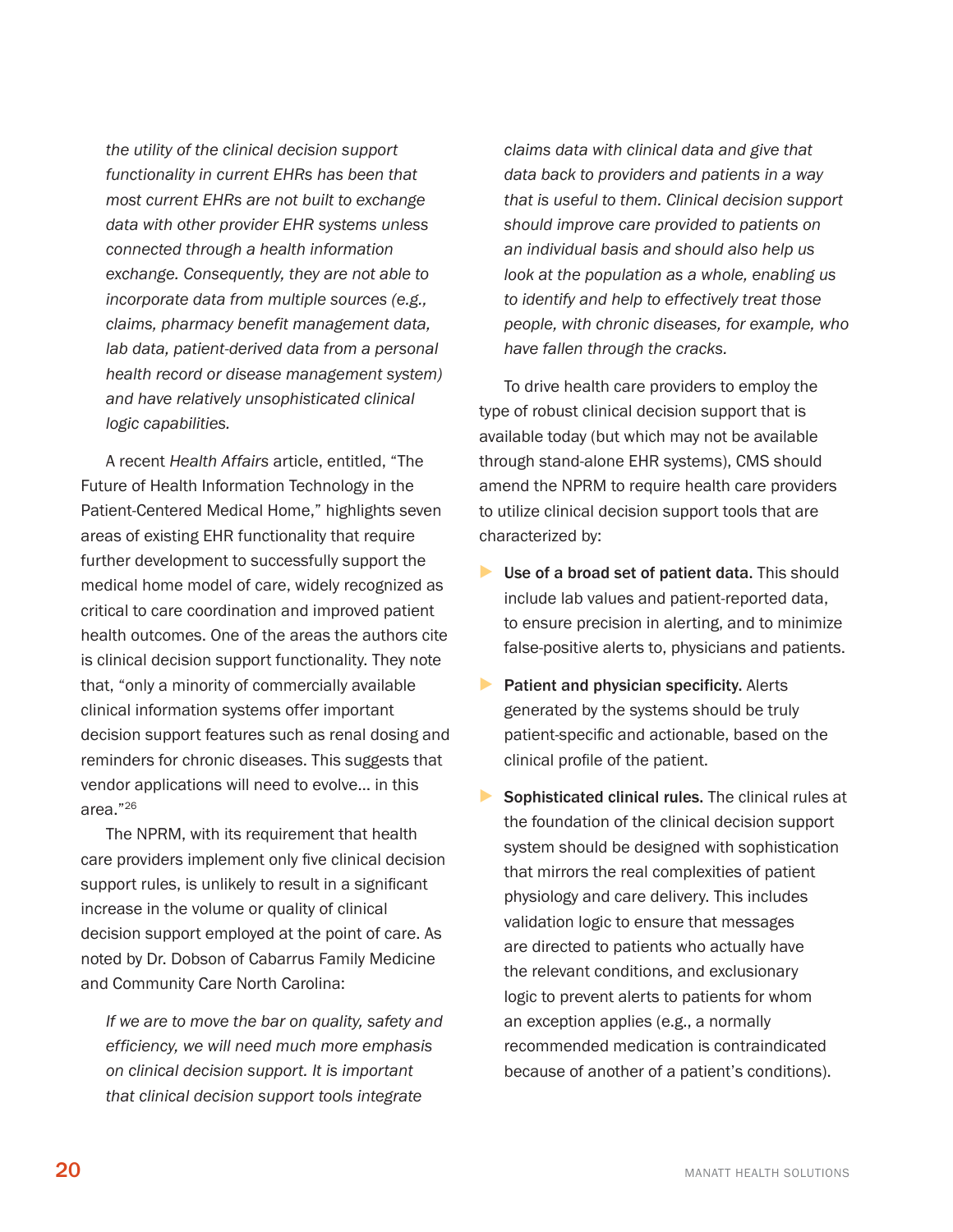<span id="page-24-0"></span>**Incorporation of provider feedback.** Clinical decision support should incorporate feedback from providers and should use that feedback in subsequent analyses. For example, if a physician indicates that a patient has an allergy to a certain medication, future alerts should not recommend that medication.

In addition, the final meaningful use regulation should encourage providers to demonstrate not only that they have utilized clinical decision support tools but that, in a verifiable way, they have taken appropriate action. This could include requiring evidence that providers either acted on an alert (e.g., stopped a medication, added a medication, ordered a diagnostic or screening test) or that they provided feedback that the alert was not appropriate.

#### States Need More Flexibility to Leverage Meaningful Use to Improve Their Medicaid Programs

In the Meaningful Use NPRM, CMS proposed to create a definition of meaningful use for providers participating in the Medicare EHR incentive program that would also serve as the floor for providers in the Medicaid EHR incentive program.27 States would be permitted to add additional objectives to the definition of meaningful use for Medicaid purposes, or to modify how the existing objectives are measured, provided that the states' alternatives further promote the use of EHRs and health care quality and do not require additional functionality beyond that of certified EHR technology.28

CMS anticipated that states might use this flexibility, for example, to support statewide HIE capacity by requiring providers to participate in statewide HIE as a condition to receive Medicaid

EHR incentive payments.<sup>29</sup> Indeed, the legislature of at least one state, Vermont, has already introduced a bill that would require providers to participate in Vermont's statewide HIE network in order to qualify as meaningful users under Medicaid.<sup>30</sup>

However, CMS also imposed a significant restriction on states' authority in this area by proposing that any Medicare provider who is a meaningful EHR user under the Medicare EHR incentive program (and is otherwise eligible for the Medicaid incentive payment) is also automatically deemed to be a meaningful EHR user under the Medicaid EHR incentive program.<sup>31</sup> This is applicable only to eligible hospitals, as eligible professionals cannot receive an incentive payment under both Medicare and Medicaid.

As Commissioner Dave Goetz of the Tennessee Department of Finance and Administration pointed out, this proposal will significantly limit the universe of health care providers to which state-specific meaningful use criteria will apply: "Hospitals deemed meaningful users under Medicare will not have to meet any state-specific additional meaningful use requirements under Medicaid, leaving only children's hospitals and eligible professionals subject to the additional requirements, thereby curtailing a state's ability to effect any meaningful change through this policy lever."

Hospitals, like other health care providers, are unlikely to engage in meaningful HIE without appropriate incentives. This is largely because existing fee-for-service payment models have not incented hospitals, nor their ambulatory provider counterparts, to share information in order to coordinate care. By revising the NPRM to permit states to require hospitals to engage in HIE in order to receive EHR incentive payments, CMS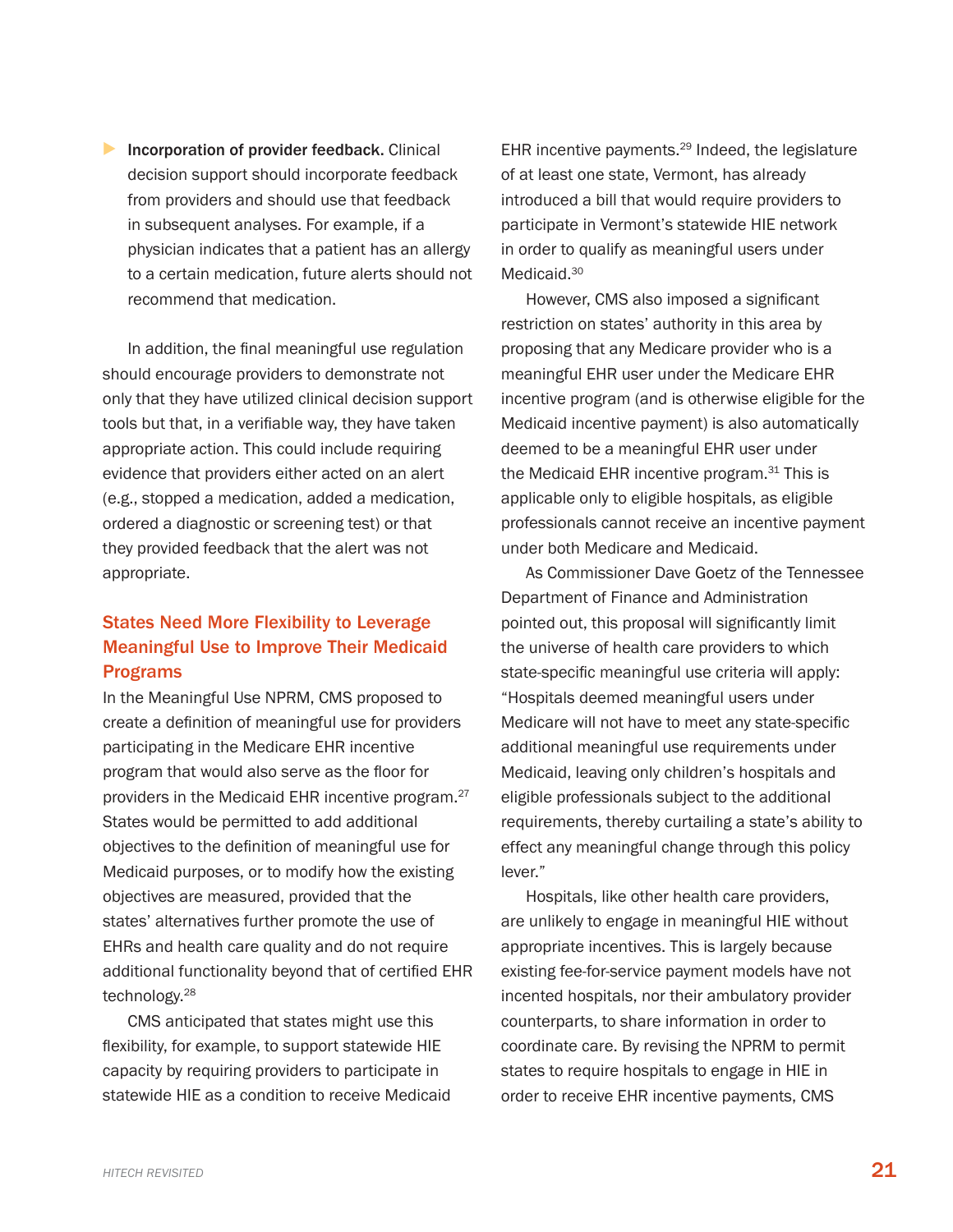could provide Medicaid a significant opportunity to reverse this trend.

#### Health IT Adoption Incentives for Long-Term Care and Behavioral Health Providers Are Necessary to Achieve Truly Coordinated Care

HITECH specifies the types of providers who are eligible for Medicare and Medicaid EHR incentive payments. On the Medicaid side, eligible providers include physicians, dentists, certified nursemidwives, nurse practitioners, physician assistants practicing in a FQHC or rural health clinic that is led by a physician assistant, acute care hospitals, and children's hospitals.<sup>32</sup> On the Medicare side, eligible providers include certain physicians (doctors of medicine or osteopathy, doctors of dental surgery or dental medicine, doctors of podiatric medicine, doctors of optometry, and chiropractors) as well as acute care hospitals and critical access hospitals.33

Interviewees cited as omissions, which could impede HITECH's ability to enable truly coordinated care, the ineligibility of certain behavioral health providers (e.g., clinical case workers, social workers and other non-physicians who often provide significant support, as well as psychiatric hospitals), post-acute providers, nursing homes, and other long-term care providers, including longterm care hospitals, under both the Medicare and Medicaid incentive programs. Said Carol Raphael, President and CEO of the Visiting Nurse Service of New York, "That's a real sensitive issue for us. We bring home 5,000 people from the hospital every month; we are tied into hospitals and into physicians with whom we share patients with chronic illnesses. It is troubling that post-acute and long-term care providers were not part of the incentive program. They are so vital to what's going on. Forty percent of people who leave hospitals

use post-acute care services and we know that's a very important part of the health care system right now—we can't fathom why post-acute and longterm care providers weren't included."

Recognizing the negative effect the omission of these care providers can have on care coordination, members of Congress have introduced and/or enacted bills to extend Medicare and Medicaid EHR incentives and other benefits to various subsets of the omitted classes of providers. For example, a bill was introduced on April 14, 2010 that would extend eligibility for EHR incentives under both Medicare and Medicaid to select clinical psychologists, clinical social workers and psychiatric hospitals.<sup>34</sup> It would also extend eligibility under the Medicaid EHR incentive program to certain mental health and substance abuse treatment facilities. In addition, it would create a new Behavioral Health Information Technology Grant Program under HITECH to provide assistance to mental health treatment facilities, substance abuse treatment facilities, and psychiatric hospitals not otherwise receiving EHR incentives under Medicare and Medicaid to:

- ▶ Facilitate the purchase of health IT;
- $\blacktriangleright$  Enhance the use of health IT, including covering costs associated with upgrading to become certified EHR technology;
- **Train personnel in the use of health IT;**
- Improve the secure electronic exchange of health information among behavioral and mental health professionals, substance abuse professionals, and other health care providers, including those providing primary care services;
- **Improve health IT for adaptation to community**based behavioral health settings;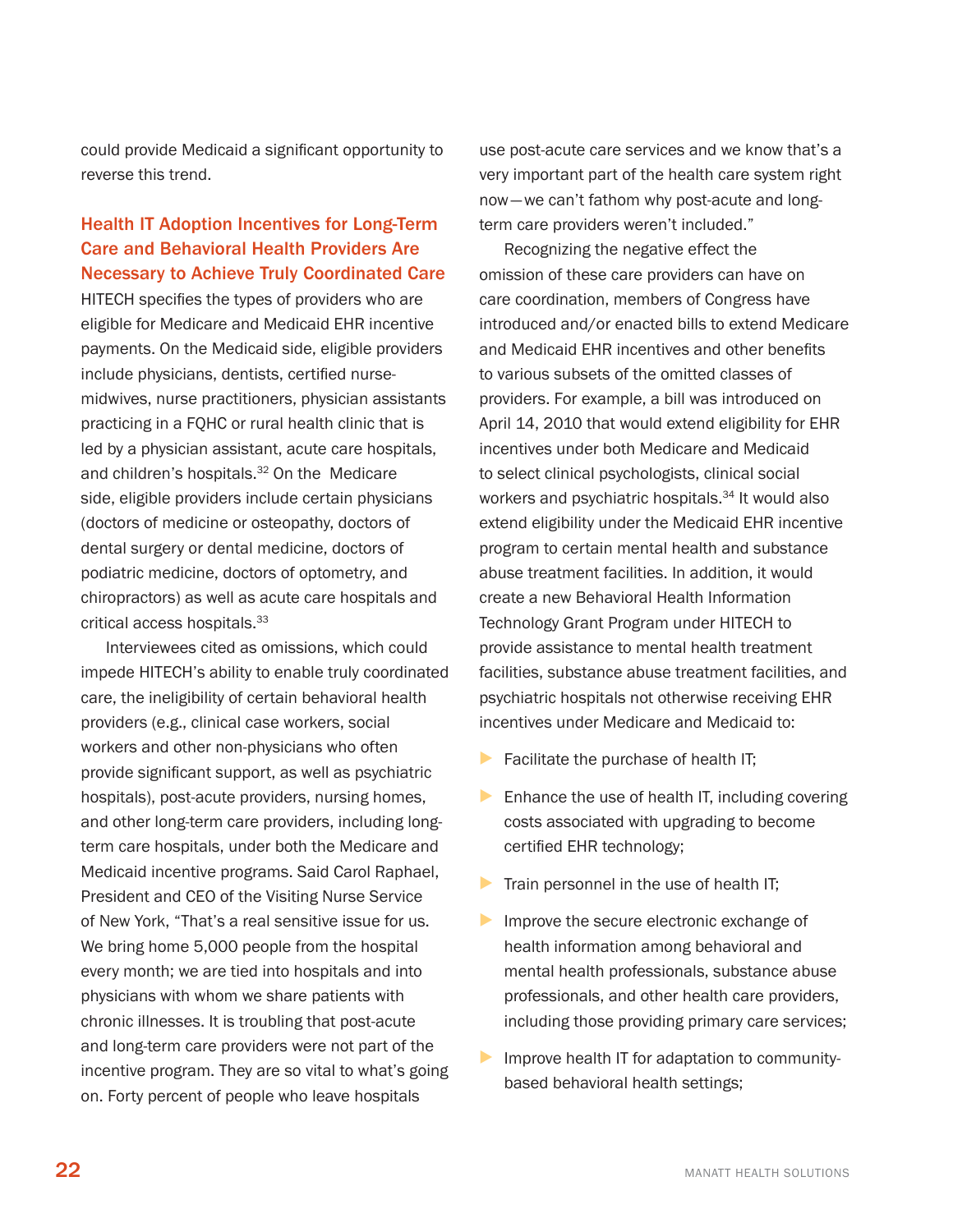- <span id="page-26-0"></span> $\triangleright$  Assist with the implementation of telemedicine, including facilitation of distance clinical consultations in rural and underserved areas; and
- ▶ Collaborate and integrate with Regional Extension Centers.

The recently-enacted federal health reform package authorized \$67.5 million for long-term care facilities to assist with costs related to purchasing, leasing, developing, and implementing certified EHR technology, among other things.<sup>35</sup> However, this amount is modest when compared to the billions of dollars in EHR adoption assistance authorized by HITECH, and may be too small a sum to stimulate widespread adoption in the long-term care sector.

Congress also recently passed legislation addressing another widely-cited HITECH eligibility omission—hospital-based professionals. As originally passed, HITECH excluded most hospital-based professionals from eligibility under both the Medicare and Medicaid incentive programs, defining hospital-based to mean an eligible professional, such as a pathologist, anesthesiologist, or emergency physician, who furnishes "substantially all" of such services in a hospital setting (inpatient or outpatient) and through the use of the hospital's facilities and equipment, including qualified EHRs.<sup>36</sup>

HITECH left CMS with discretion to establish criteria regarding what qualifies as furnishing substantially all of an eligible professional's services in a hospital setting. In the Meaningful Use NPRM, CMS proposed to define substantially all as furnishing at least 90 percent of services in an inpatient or outpatient hospital setting (including a provider-based outpatient clinic),

as determined by place of service codes. In the Meaningful Use NPRM's regulatory impact analysis, CMS asserted that approximately 27 percent of all Medicare-eligible professionals; approximately 27 percent of physicians, nurse midwives, and nurse practitioner Medicaid-eligible professionals; and approximately 48 percent of physician assistant Medicaid-eligible professionals would be ineligible for incentive payments under the NPRM's definition of hospital-based.<sup>37</sup> This, among other reasons, caused CMS to reduce the estimated number of eligible professionals for Medicare and Medicaid EHR incentive payments and, in turn, the expected incentive payment outlays from \$44.6 billion net of Medicare penalties to between \$14.1 to \$27.5 billion net of Medicare penalties.<sup>38</sup>

According to Susan Nestor Levy, Chief Advocacy Officer, Ascension Health, "Excluding physicians who provide the majority of their care in ambulatory settings would have slowed the adoption and implementation of EHRs for these providers and hindered the goals of greater physician-hospital integration that is so crucial for improving quality and reducing the cost of care." Levy continued, "In just one of Ascension Health's markets, Milwaukee, Wisconsin and its surrounding areas, the policy would have precluded 167 eligible professionals from obtaining the Medicare EHR Incentives. Assuming those physicians were eligible for the Medicare EHR Incentives beginning in 2011 at \$44,000 per physician, the physicians would have received \$7,348,000 to implement an ambulatory EHR. We are very pleased that Congress acted on this important issue."

Hospital outpatient clinics, one of the settings in which the hospital-based professionals excluded from EHR incentives under HITECH practice, fill an important niche in the health care delivery system, providing safety-net primary care functions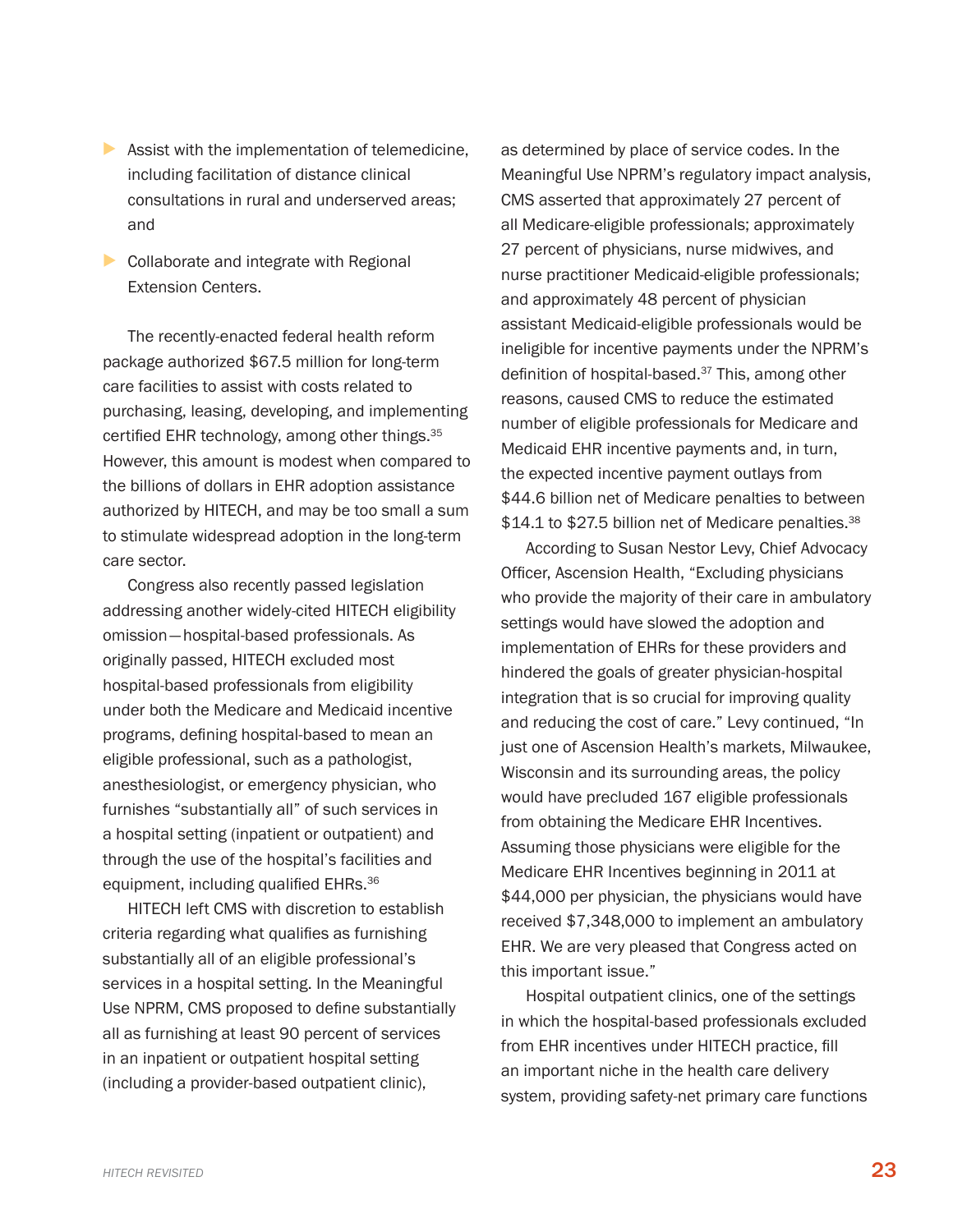and specialty care. About one in three hospital outpatient department visits are by Medicaid or Children's Health Insurance Program (CHIP) recipients. Hospital outpatient clinics are a major source of ambulatory preventive care for Medicaid patients as well as specialty care for those with other types of insurance. According to the National Center for Health Statistic's National Hospital Ambulatory Medical Care Survey, approximately 102.2 million visits were made to hospital outpatient departments in 2006, a 37 percent increase since 1996. General medicine clinics (including internal medicine, family practice, and primary care clinics) represented 60.8 percent all hospital outpatient department visits.39

Congress amended the hospital-based provider exclusion as part of the Continuing Extension Act of 2010, enacted on April 15, 2010.<sup>40</sup> Services furnished in hospital outpatient settings will no longer be excluded from Medicare and Medicaid EHR incentive eligibility.

This change in the eligibility definition can also be expected to increase the role of hospitals in driving EHR adoption under HITECH. It is currently unclear what the impact of the long-term care EHR grants included in the health reform package will be, nor whether behavioral health providers will be the subject of similar legislative enactments in the future.

#### Regional Extension Centers Should Be Monitored for Sustainability and Operational Challenges

HITECH established the Health IT Extension Program to address barriers to EHR implementation and use faced by many health care providers, particularly small practices and safety-net providers for the underserved.<sup>41</sup> The program, which falls under ONC's jurisdiction,

provides funding for the establishment of Regional Extension Centers (REC) that will offer technical assistance, guidance, and information on best practices to support and accelerate health care providers' efforts to become meaningful users of EHRs. The Health IT Extension Program will also establish a national Health IT Research Center, which will gather relevant information on effective practices from a wide variety of sources across the country and help the RECs collaborate with one another and with relevant stakeholders to identify and share best practices.

By ONC's design, in the first two years, RECs will receive federal funding in two categories: (1) core support, which will be used for outreach and educational activities, grants and program management, local workforce support, and peer-learning and knowledge-transfer activities facilitated by the Health IT Research Center; and (2) direct assistance support, which will be used for direct, on-site technical assistance to providers. Over \$600 million is being made available by ONC in the program's first two years, with RECs being responsible for 10 percent of the annual capital and operating and maintenance funds needed to operate.

In contrast, only \$45 million will be made available by ONC in the program's last two years, for core support only, with RECs approved to continue their operations into years three and four being responsible for 90 percent of the annual capital and operating and maintenance funds needed to operate during that period. This reflects ONC's expectation that RECs should essentially be self-sustaining by their third year:<sup>42</sup>

From the outset of the four-year project period, the cooperative agreement must include, and the recipient must implement, a plan to build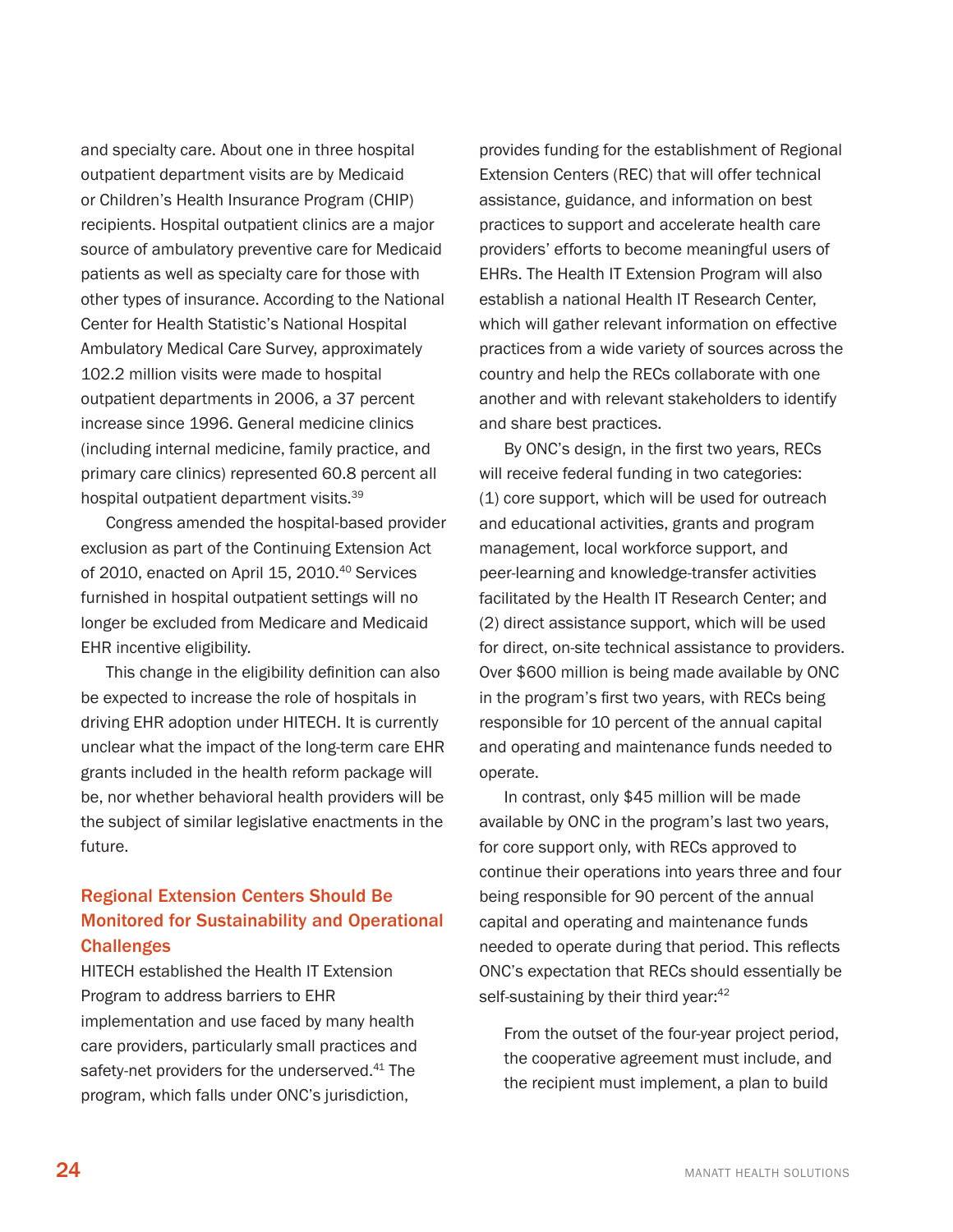a direct technical assistance infrastructure that will become self-sustaining by the end of the cooperative agreement's second year.… Therefore, federal support in years three and four is expected to be limited to core activities (e.g., participation in the communities of practice and other peer-learning and knowledge transfer activities facilitated by the [Health IT Research Center].…This partnership both reflects HHS experience with start-up activities associated with these complex endeavors and the HHS's projection that—once up and operating— Regional Centers may be receiving fees for the services and support they will be providing to providers in their geographic areas. We anticipate that this program income will be substantial for all successful projects.<sup>43</sup>

While the Extension Program is widely viewed as integral to the ability of health care providers to adopt and engage in meaningful use of EHRs, a key concern voiced by the health IT experts interviewed for this paper was the ability of RECs to fund 90 percent of their operations in years three and four of the program. ONC's assumption that RECs will be able to craft sustainable business models by year three, and thus require federal funding only to provide core support activities (as opposed to direct technical assistance), may be a risky one.

According to Dr. Amanda Parsons, Assistant Commissioner to the Primary Care Information Project, New York City Department of Health and Mental Hygiene, a current provider of health IT adoption support services, "The structure for Regional Extension Center funding assumed that they should be able to attract funding from the local health system (e.g., plans, hospitals, physicians), but the experience of the Primary Care

Information Project gives us reason to doubt this will occur. In the short term, only providers who qualify for significant meaningful use incentives will have the financial means to join and procure services from Regional Extension Centers."

Added Parsons, "Regional Extension Center sustainability beyond the initial two-year grant period could come from moving providers beyond meaningful use and into participation with delivery system reform programs created in the health care reform package, such as community health teams, accountable care organizations and others."

A recent article in the journal *Health Affairs* explored the challenges facing the Extension Program, including REC sustainability.<sup>44</sup> The authors found that current providers of health IT adoption assistance, many of whom will serve as RECs, are concerned that funding may be inadequate to meet provider support needs, particularly for small practices, and that HITECH may be raising expectations they may not be able to meet. According to the authors, RECs will face the challenge of making available a broad range of services in a short period of time, including health IT implementation and quality improvement services.

There is nothing in the statute that requires RECs to become self-sustaining by year three of the program. Rather, HITECH merely provided that ONC may not provide more than 50 percent of the capital and annual operating and maintenance funds required to create and maintain a REC, a provision it allowed ONC to waive.<sup>45</sup>

According to Micky Tripathi, President and CEO of the Massachusetts eHealth Collaborative and consultant to the REC operated by the New York eHealth Collaborative, sustainability will indeed be a challenge: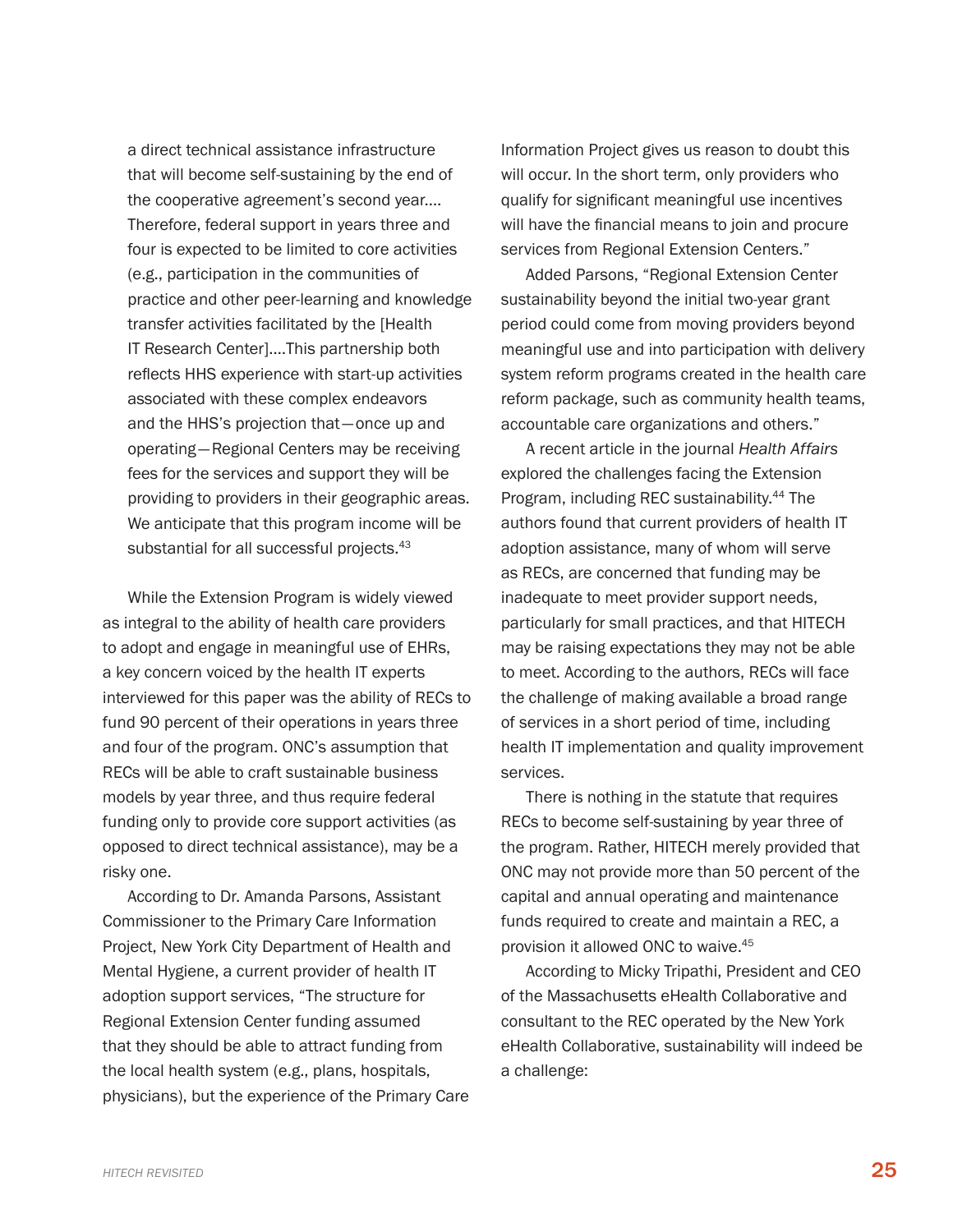<span id="page-29-0"></span>*At this point, we don't know exactly what ONC will require of the Regional Extension Centers that choose to participate in years three and four of the program. ONC could require minimal ongoing support or they could require that Regional Extension Centers ensure that providers achieve stages two and three of* 

▶

*intend for Community Care of North Carolina to contribute funding to ensure ongoing operations but it will be interesting. I'm not sure individual providers are going to be willing to pay high fees for these services, a problem Regional Extension Centers across the country are likely to be up against.*

*meaningful use, a taller order that will cost far more in operating budget that must be matched. And because the EHR incentive payments to health care providers decrease in the out years, it may be unrealistic to expect providers to be willing to continue to pay for Regional Extension Center services toward the end of the program, let alone beyond.*

Dr. Allen Dobson of Cabarrus Family Medicine and Community Care of North Carolina agreed:

> *In North Carolina, we have a unique collaboration of*

*"…Because the EHR incentive payments to health care providers decrease in the out years, it may be unrealistic to expect providers to be willing to continue to pay for Regional Extension Center services toward the end of the program, let alone beyond."* 

— Micky Tripathi

That the services of RECs will be necessary in years three and four of the program, and beyond, is not a foregone conclusion. The goal of the RECs in years one and two is to help 100,000 priority primary care providers become meaningful users.46 If that goal is met, RECs may have served their purpose. On the other hand, there are likely to be many health care providers, including specialists and others not included on ONC's initial priority list, who would benefit from the type of adoption and implementation support that RECs will provide.<sup>47</sup>

Further, as highlighted in the *Health Affairs* article

*providers, led by our Area Health Education Centers and including Community Care of North Carolina, a community health network representing physicians, hospitals, health departments and departments of social services across the state, which will serve as our Regional Extension Center. Right now we* 

noted above, the experiences of existing health IT adoption programs, like the New York City Primary Care Information Project and the Massachusetts eHealth Collaborative, indicate that RECs will need practice consultants who have direct experience with small practices, along with technical expertise in EHR software and knowledge of how to adapt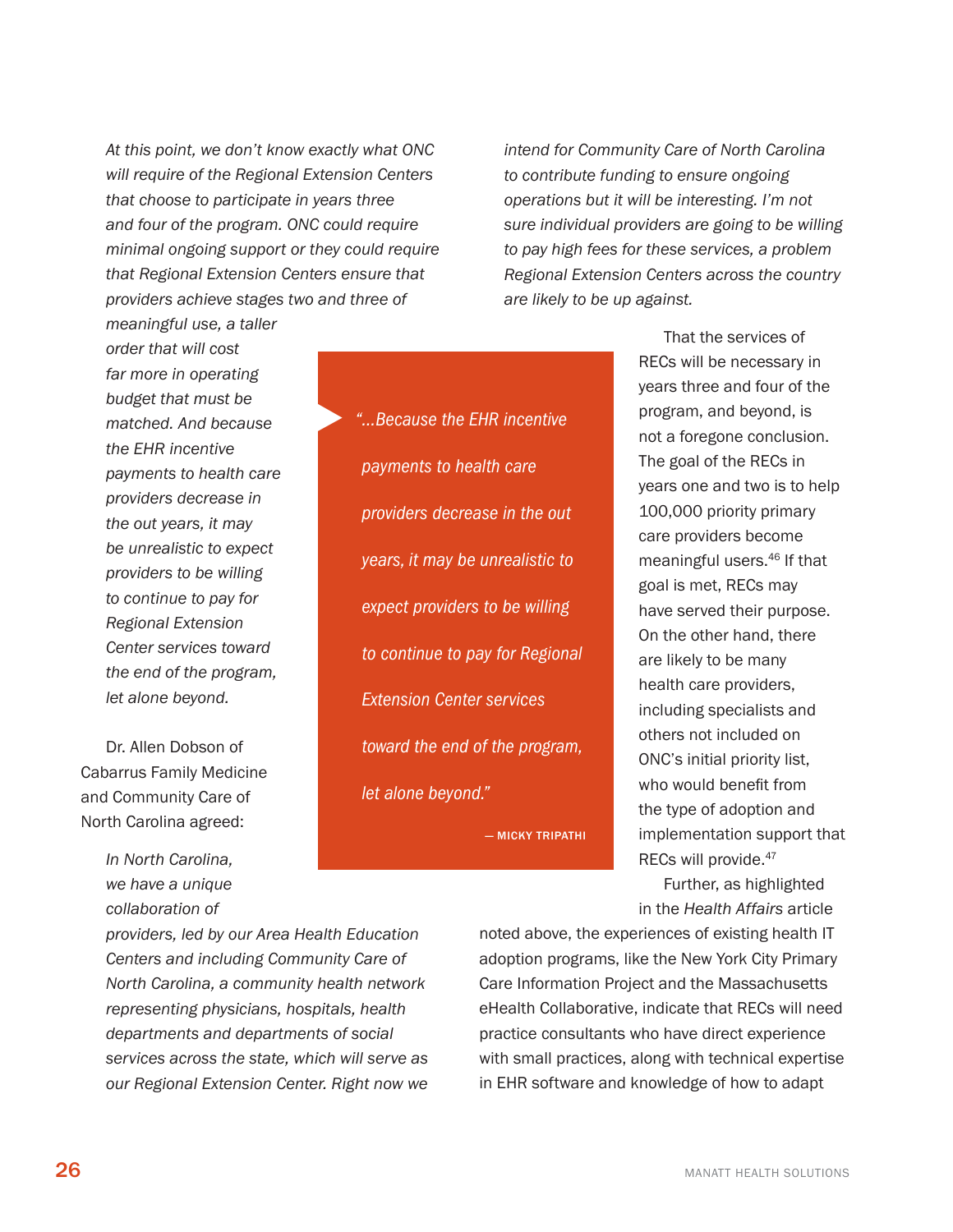provider workflow for successful EHR use. Individuals with these skill sets are currently in short supply, and health IT assistance programs are concerned about their ability to find qualified staff.

This problem is symptomatic of a larger challenge facing HITECH: lack of a trained health care workforce. While HITECH includes a number of workforce training provisions, there is concern that workforce training is happening during or after—as opposed to before—health care provider EHR adoption.48 According to Dr. Mark Leavitt:

*It is great that Congress included workforce development, EHR adoption support, HIE infrastructure development, and research and development, etc. But the timing under which they are being implemented/rolled out is wrong. We should start by training the workforce in use of health IT and researching the appropriate ways to develop and use IT tools, then move to development of HIE infrastructure and adoption support programs, then turn on the EHR adoption/use incentive spigot. We are turning on the incentive spigot now but we don't yet have a trained workforce nor research to inform us how to use EHRs more effectively.* 

Dr. Janet Corrigan concurred: "We need a trained health IT workforce now, but we won't have those people out of the pipeline for years to come."

In light of the operational and sustainability challenges RECs may face, and recognizing the critical nature of the services they were created to provide, it will be important to closely monitor implementation of the Health IT Extension Program to ensure that the needs of health care providers are being met in the most effective and efficient manner possible.

#### HITECH Was Only Half the Battle: The Need for Payment Reform

When Congress enacted HITECH, President Obama touted it as a "down payment on health reform"—an IT investment implemented specifically as an accelerator of health care delivery innovation and payment reform. In positioning it this way, the President recognized that health care reform requires an IT infrastructure that can collect, analyze, and share actionable health care data to support improved clinical decisions and outcomes, greater efficiencies, and real care coordination.

A necessary precursor to paying for quality care and improved health outcomes is the ability to aggregate data across an entire episode of care, an effort on which a number of states are already working. According to Dr. Jim Figge, Medical Director in the Office of Health Insurance Programs at the New York State Department of Health, "If you want to have really robust quality metrics… you need to follow the patient. Patients go to more than one place to get care. You have to be able to synthesize all that data together. We need the infrastructure and backbone in place to do that a very tall order."

While health IT infrastructure is critical to achieving the goal of truly patient-centric care, interviewees agreed that it is not enough. For HITECH's investment to yield transformative results, they suggested, fee-for-service payment systems and disaggregated, uncoordinated care must be replaced by organized systems of care that are reimbursed based on health outcomes.

National Coordinator for Health IT David Blumenthal recognized this in an April 2009 *New England Journal of Medicine* article, in which he stated that "Realizing the full potential of health IT depends in no small measure on changing the health care system's overall payment incentives so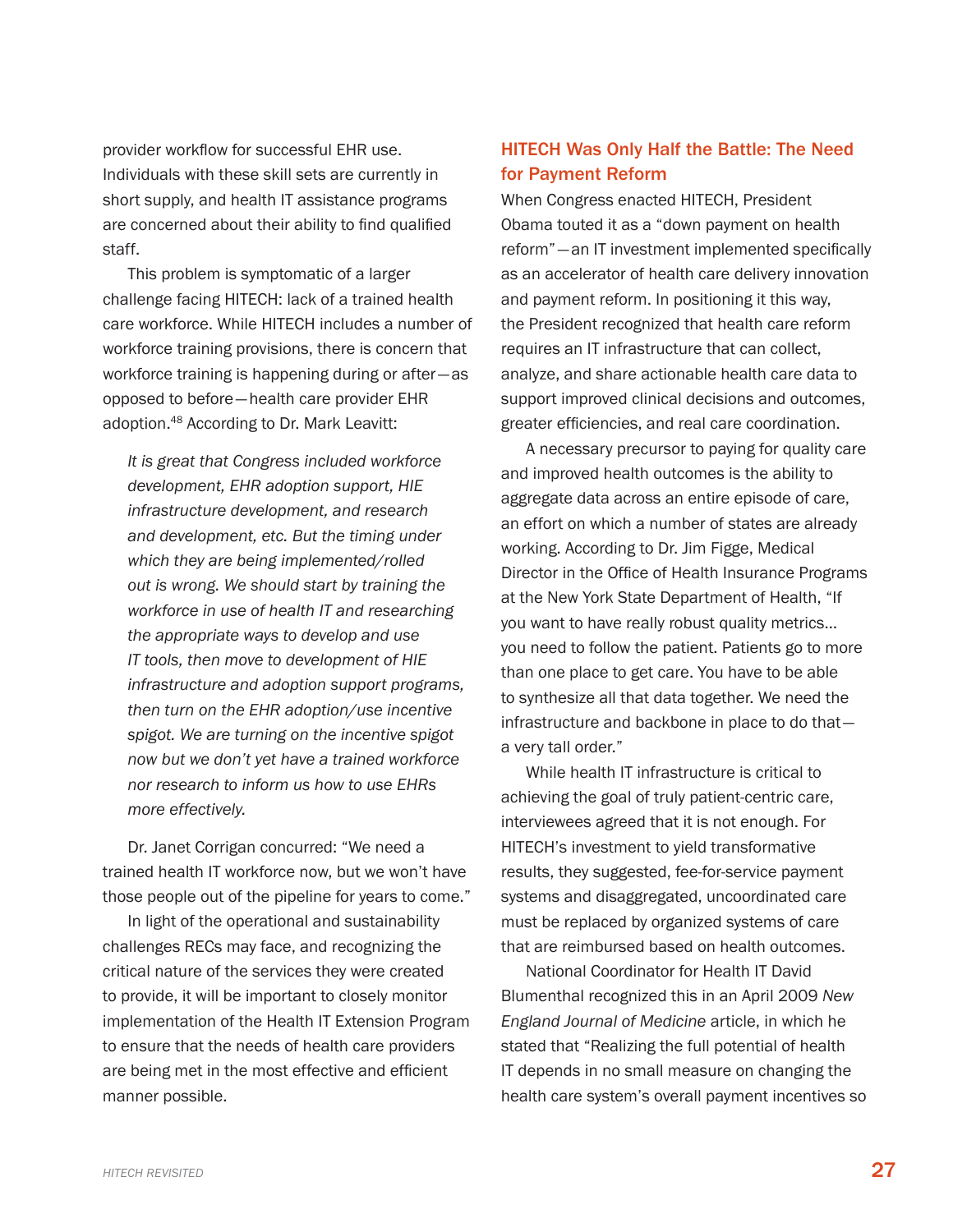that providers benefit from improving the quality and efficiency of the services they provide."<sup>49</sup>

According to Deven McGraw of the Center for Democracy and Technology, "In the health care advocacy community writ large, at least those of us who focus on the quality pieces in addition to access, we always thought health IT was one leg of a stool… that would include greater transparency, more public reporting, and payment reform."

Historically, the health care system has rewarded volume rather than value of services.

▶

This has created little or no demand for health IT tools, HIE, or care coordination and improvement. HITECH began to address this barrier by helping health care providers adopt health IT tools and by imposing payment penalties should they fail to do so. According to Dr. Mark Leavitt, retired Chairman of the Certification Commission for Health IT, that gets a provider only so far. HITECH, he said, is an "uncomfortable orphan"

*"We always thought health IT was one leg of a stool… that would include greater transparency, more public reporting, and payment reform."* 

— Deven McGraw

financial incentives for the continued adoption and use of health IT. 50

The Patient Protection and Affordable Care Act and the Health Care and Education Reconciliation Act—together the "Health Reform Package"—build on the investments of HITECH by promoting new care delivery and payment models, such as accountable care organizations, medical homes, and others, that could encourage health care providers to use health IT to coordinate and improve care.<sup>51</sup>

> The Health Reform Package's payment and delivery reform provisions, as well as its other health IT and quality improvementrelated provisions, are a significant step in the right direction. However, they are targeted largely to Medicare and Medicaid. Interviewees agreed that comprehensive payment reform, coordinated among public and private insurers, is needed to give strong, consistent incentives to

when separated from true quality- and outcomesbased payment reform.

Indeed, the relationship between health IT and payment reform is a symbiotic one. The result of the combination of comprehensive payment reform and HITECH could be what the Center for American Progress describes as a "virtuous cycle," in which the adoption and use of truly effective health IT enables care delivery improvements that are rewarded by value-based provider payment systems, which in turn provide strong, sustainable

providers and to yield greater improvements in care. For example, according to John Rother, Executive Vice President, AARP, physicians in small practices do not reap the benefits of health IT adoption because they are not part of an integrated system. "That's the hard nut here: identifying the business case… that makes sense to the solo practitioner. Otherwise, I'm not sure that HITECH's incentive payments will really be that helpful. That leads you back to payment reform. Until we change fee-for-service, HITECH will be insufficient to drive change alone."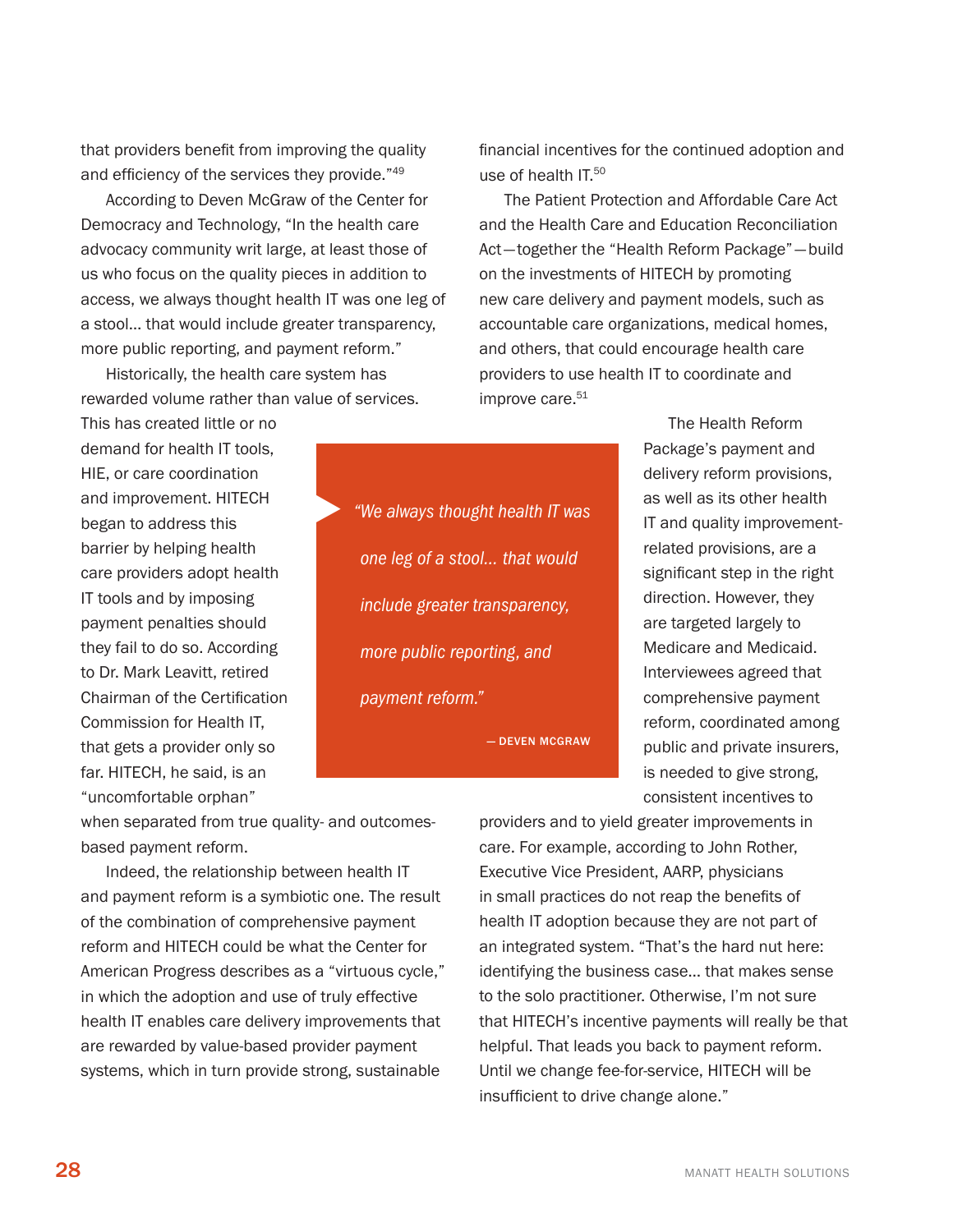Similarly, Kevin Kearns of Health Choice Network noted that " As long as the hospital's financial health depends on how many surgeries are performed, for example, HITECH will not make as big a difference in health care as it could. We have to focus on primary care, providing a medical home for patients, and managing disease effectively… [ B]ut most importantly, providers, including health centers and primary care physicians, have to be able to benefit from savings

where they haven't in the past."<br>Other interviewees took up the same call. Helen<br>Darling, President of the National Business Group on Health, said, " Even with more comprehensive health reform than what was passed, we would still have had to take our own steps to make change. Both the government and private payers have to do everything they can to tie change to reimbursement. That will be the only thing that motivates everyone." And Dr. Amanda Parsons, Assistant Commissioner to the Primary Care Information Project, New York City Department of Health and Mental Hygiene, asserted that the role of private payers in payment reform is an integral one. Said Parsons, " Right now the private payer community is not as strategic about rewarding adoption and use of health I T, and the improvements in health outcomes that can result, as they need to be for us to achieve real improvements in the quality and efficiency of our health care system. Many don't seem to hear the call to arms. We have to engage the collective private payer community in order to achieve our goals."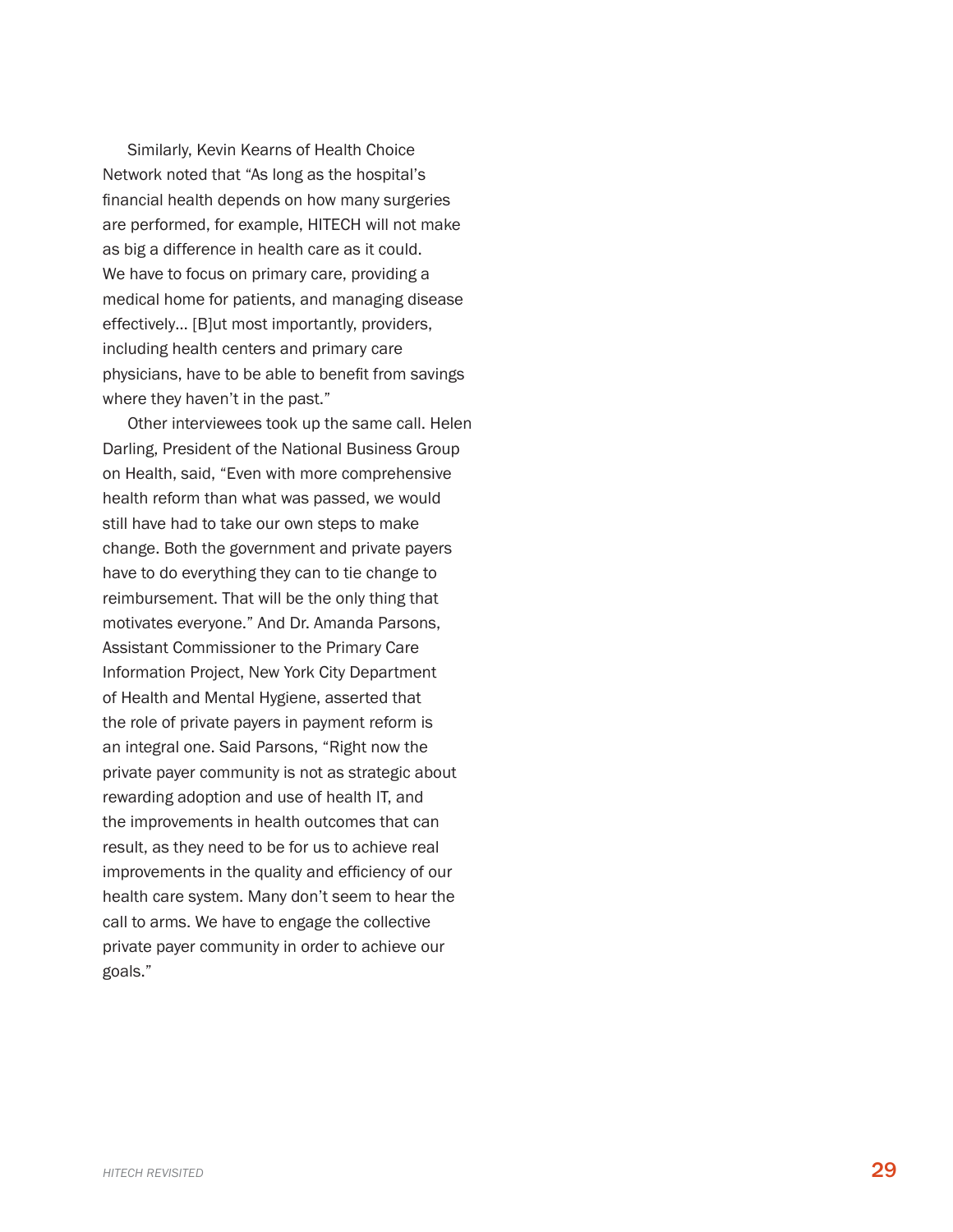<span id="page-33-0"></span>*"The ultimate measure of HITECH's success will be if we create a health care system characterized by true integration—if we succeed in changing the organization of how we deliver care. The biggest flaw in today's system is that we're not* 

*all working together in the* 

*interest of the patient."* 

— Carol Raphael

## Conclusion

Few disagree that the quality and efficiency of the U.S. health care system could be improved. The Agency for Healthcare Research and Quality, the nation's lead federal agency for research on health care quality, costs, outcomes, and patient safety, has reported on the progress for improving health care quality each year since 2003, and according to last year's report, "quality is improving, but the pace is slow."<sup>52</sup>

One of the primary purposes of HITECH is to help improve the quality and efficiency of health care. However, according to Carol Raphael, President and CEO of the Visiting Nurse Service of New York, "The ultimate measure of HITECH's success will be if we create a health care system characterized by true integration—if we succeed in changing the organization of how we deliver care. The biggest flaw in today's system is that we're not all working together in the interest of the patient."

While the efforts of the federal government, states, and other stakeholders to implement HITECH are worthy of high praise, there are course corrections that must be made to ensure that HITECH can meet the vision Raphael describes. These corrections must occur at both the legislative and regulatory levels, and the time to make them is now. Among the changes worthy of consideration are those designed to:

- $\blacktriangleright$  Ensure that the requirements and timing of meaningful use better reflect the existing capabilities of health care providers;
- ▶ Develop a coherent federal strategy to create a truly interoperable nationwide health information network; and
- ▶ Expand eligibility for EHR incentives to all providers.

The nation is at the beginning of an exciting journey that could lead to the dramatic transformation of the health care delivery and payment system, anchored by new ways to exchange information to support better, more timely decision-making by providers and patients alike. Success will depend on the ability of everyone involved to learn from each other and to adapt and change policies and strategic direction to meet shared objectives.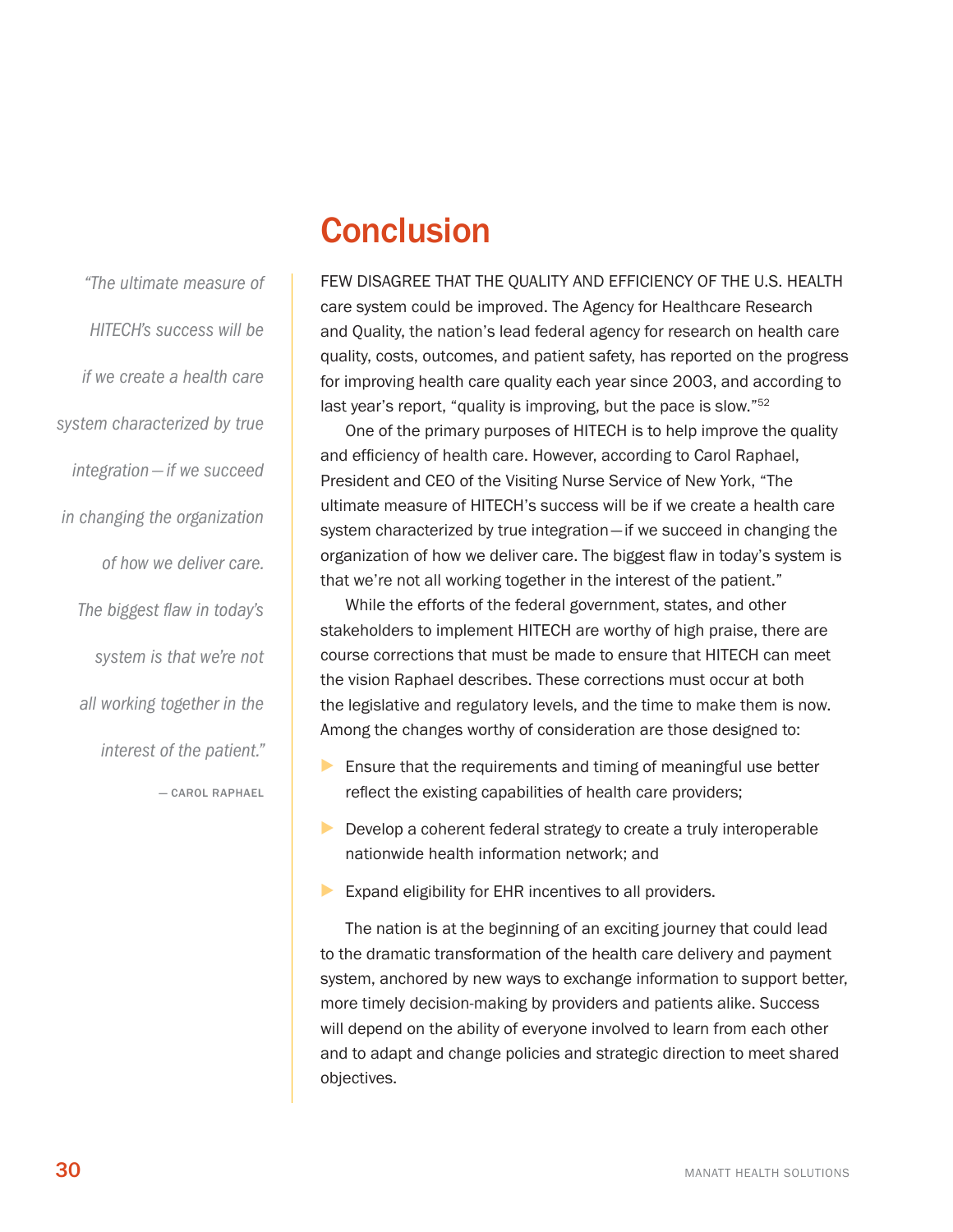### <span id="page-34-0"></span>Appendix A: Report Interviewees

- Brent Antony, Chief Information Officer, Bureau of TennCare, State of Tennessee
- Rachel Block, Deputy Commissioner, New York State Department of Health, Office of Health Information Technology Transformation
- Pamela Brier, President and CEO, Maimonides Medical **Center**

David Cohen, M.D., Senior Vice President, Clinical Affairs, Senior Vice Chairman, Department of Medicine, Maimonides Medical Center

- Janet M. Corrigan, Ph.D., M.B.A., President and Chief Executive Officer, National Quality Forum
- Helen Darling, President, National Business Group on **Health**
- Allen Dobson, M.D., Vice President, Carolinas Health Care System, President, Community Care of North Carolina, and President, Cabarrus Family Medicine
- Toby Douglas, Chief Deputy Director, Health Care Programs, California Department of Health Care **Services**
- James Figge, M.D., M.B.A., Medical Director, New York State Department of Health, Office of Health Insurance Programs
- Jonah Frohlich, Deputy Secretary for Health IT, California Health & Human Services Agency
- John Glaser, Ph.D., Vice President and Chief Information Officer, Partners HealthCare

Dave Goetz, Commissioner of Finance and Administration, State of Tennessee

- Robert J. Henkel, F.A.C.H.E., President, Healthcare Operations and Chief Operating Officer, Ascension Health
- Kevin Kearns, M.B.A., President and CEO, Health Choice Network
- David Kibbe, M.D., M.B.A., Senior Advisor to the American Academy of Family Physicians
- Michael Lardiere, Director of Health IT and Senior Advisor for Behavioral Health, National Association of Community Health Centers
- Mark Leavitt, M.D., Ph.D., Chair (retiring), Certification Commission for Health IT
- Deven McGraw, J.D., M.P.H, L.L.M., Director, Health Privacy Project, Center for Democracy & Technology
- Susan Nestor Levy, Chief Advocacy Officer, Ascension Health
- Amanda Parsons, M.D., M.B.A., Assistant Commissioner to the Primary Care Information Project, New York City Department of Health and Mental Hygiene
- Carol Raphael, M.P.H., President and CEO, Visiting Nurse Service of New York
- John Rother, Executive Vice President, Policy & Strategy, AARP
- Bill Spooner, Senior Vice President and Chief Information Officer, SHARP HealthCare
- Micky Tripathi, President and CEO, Massachusetts eHealth Collaborative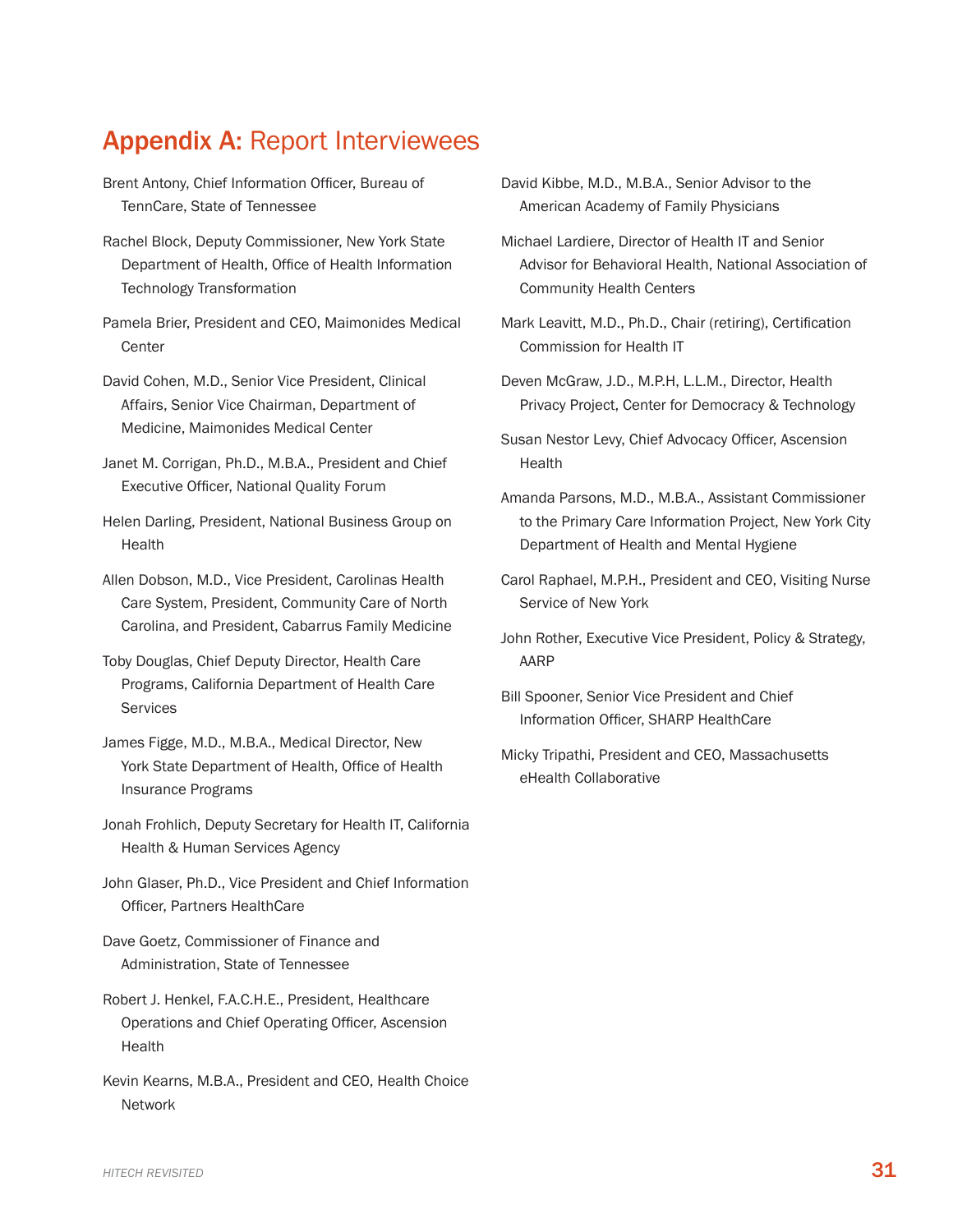## <span id="page-35-0"></span>Appendix B: Glossary

#### American Recovery and Reinvestment Act of 2009

(ARRA): The \$787 billion economic stimulus package enacted in February 2010. Pub. L. No. 111-5 (2009).

- Centers for Medicare and Medicaid Services (CMS): The federal agency within the United States Department of Health and Human Services that administers the Medicare program and works in partnership with state governments to administer Medicaid and the Children's Health Insurance Program (CHIP).
- Certification Commission for Health IT (CCHIT): The federally recognized certification body for electronic health records that was originally established by the American Health Information Management Association, the Healthcare Information and Management Systems Society, and the National Alliance for Health Information Technology.
- Certified Electronic Health Record and/or Electronic Health Record (EHR): An electronic record of healthrelated information on an individual that includes patient demographic and clinical health information, such as medical histories and problem lists, that has the capacity to provide clinical decision support; to support physician order entry; to capture and query information relevant to health care quality; and to exchange electronic health information with, and integrate such information from, other sources, as defined by HITECH.
- Clinical Decision Support: Provides clinicians, patients or individuals with knowledge and person- or population-specific information, intelligently filtered or presented at appropriate times, to foster better health processes, better individual patient care, and better population health. Clinical decision support interventions include alerts, reminders, and order sets, as well as other techniques for knowledge delivery, including reference information and education (delivered with or without context sensitivity), health/clinical protocol and workflow

orchestration support, display of context-relevant data, topic-oriented documentation forms, and others.

- Health Information Exchange (HIE): The electronic movement of health-related information among organizations according to nationally recognized standards.
- Health Information Technology (Health IT): Hardware, software, integrated technologies or related licenses, intellectual property, upgrades, or packaged solutions sold as services that are designed for or support the use by health care entities or patients for the electronic creation, maintenance, access, or exchange of health information, as defined by HITECH.
- Health Information Technology for Economic and Clinical Health Act (HITECH): The health information technology provisions included at Title XIII of Division A and Title IV of Division B of the ARRA.
- Health IT Extension Program: The federal grant program to provide health IT implementation assistance to health care providers under HITECH.
- Healthcare Information Technology Standards Panel (HITSP): A multi-stakeholder collaborative led by the American National Standards Institute and contracted by the Office of the National Coordinator for Health IT to harmonize relevant standards to enable and advance interoperability of health care applications and the exchange of health care data. HITSP was awarded a contract by the federal government in October 2005 to perform its work.
- Interoperability: The ability of health information systems to work together within and across organizational boundaries in order to advance the effective delivery of health care for individuals and communities.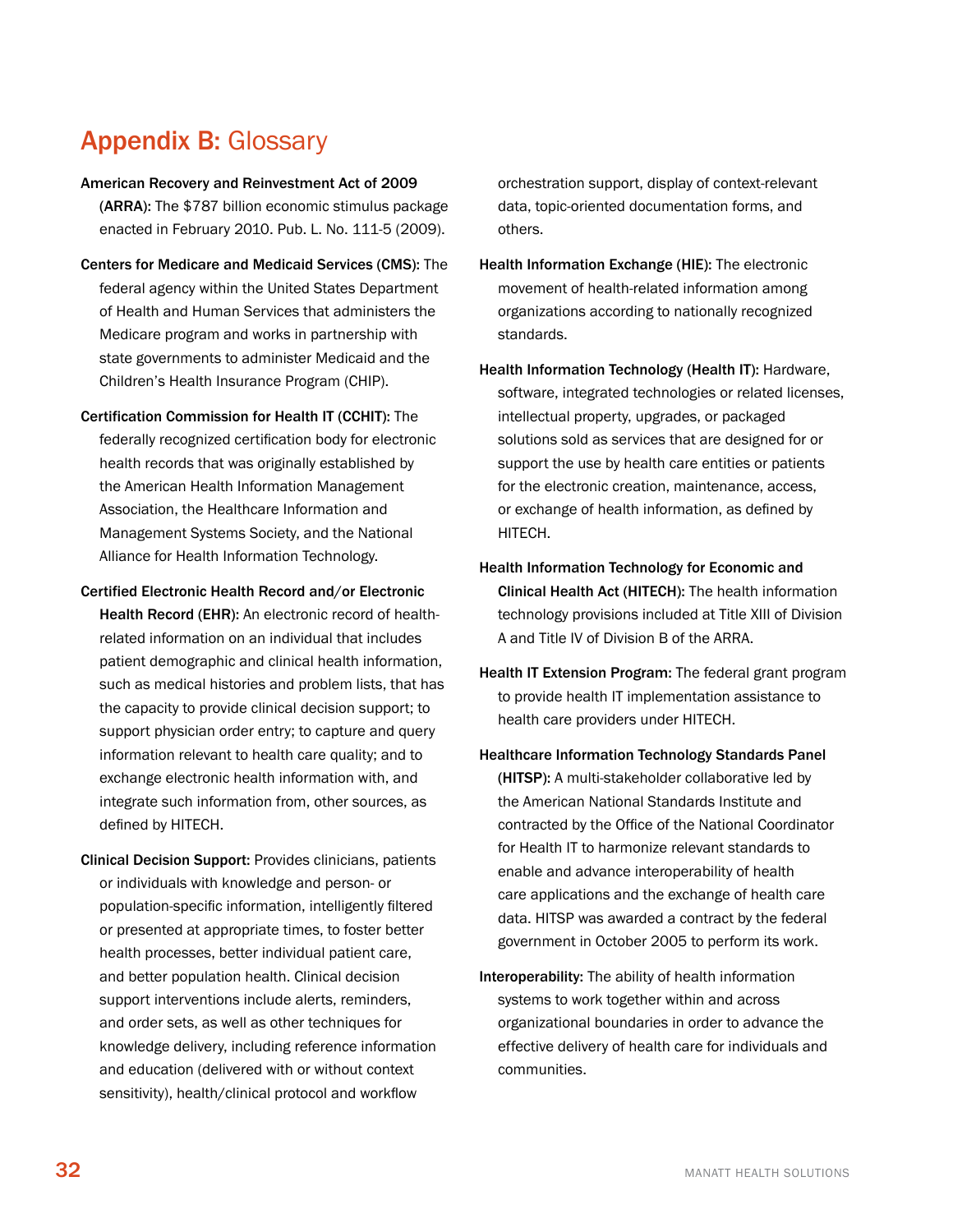Meaningful EHR User: A health care provider that uses certified EHR technology in a manner consistent with criteria established by the federal government, including but not limited to electronic prescribing through an EHR (for eligible professionals), the electronic exchange of information for the purposes of quality improvement, and the submission of clinical quality and other measures to the U.S. Department of Health and Human Services.

#### Office of the National Coordinator for Health IT (ONC):

The federal agency that serves as principal advisor to the Secretary of HHS on the development, application, and use of health IT, among other responsibilities. ONC was established within the Office of the Secretary of HHS in 2004 by Executive Order 13335.

- Regional Extension Centers: Organizations that provide EHR adoption assistance to health care providers under HITECH's Health IT Extension Program pursuant to cooperative agreements with ONC.
- State-Designated Entities (SDEs): Organizations designated by states as eligible to receive federal funding under HITECH's State HIE Cooperative Agreement Program.
- State HIE Cooperative Agreement Program: The federal grant program to states to promote health IT under HITECH.
- Statewide HIE Coalition: A coalition of states with advanced health information exchange plans or capacity that are working to build the infrastructure necessary for nationwide adoption and meaningful use of health IT.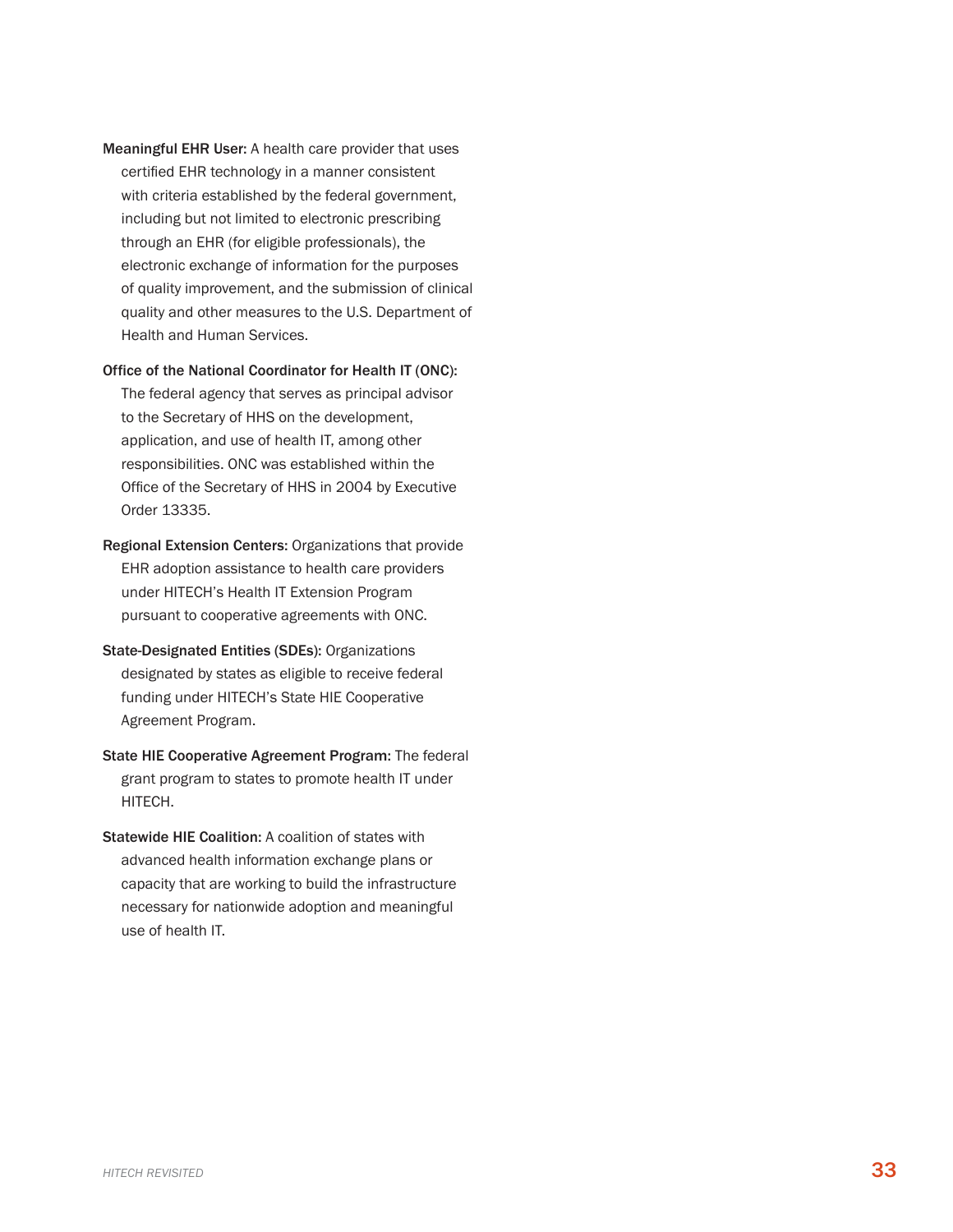### <span id="page-37-0"></span>**Endnotes**

- 1. By statute, "meaningful use" must include electronic prescribing through an EHR (for eligible professionals), the electronic exchange of information for the purpose of quality improvement, and the submission of clinical quality and other measures to the U.S. Department of Health and Human Services. CMS released a proposed rule setting forth detailed meaningful use criteria on January 13, 2010.
- 2. Medicare and Medicaid Programs: Electronic Health Record Incentive Program, 75 Fed. Reg. 1844-2011 (proposed January 13, 2010). *See also* the Continuing Extension Act of 2010, Pub. L. No. 111–157, 124 Stat. 116 (2010).
- 3. Medicare and Medicaid Programs: Electronic Health Record Incentive Program, 75 Fed. Reg. 1844–2011 (proposed January 13, 2010).
- 4. 42 U.S.C.A § 1396(b)(a)(3)(F)(ii). *See also* Rick Friedman and Jessica Khan. CMS Draft Guiding Principles for the Use of the 90/10 HITECH Administrative Funds & Implementation Issues, CMS Multi-State Collaborative HIT Conference, February 9, 2010.
- 5. In the recently-enacted health reform package, Congress took a first step toward extending the federal government's support for health IT adoption to HITECH-excluded providers by including grants to long-term care facilities to adopt EHRs. *See* Pub. L. No. 111–148 § 6703 (2010). Pub. L. No. 111–152 (2010).
- 6. National Association of Community Health Centers. Comments on Medicare and Medicaid Programs: Electronic Health Record Incentive Program, 75 Fed. Reg. 1844–2011 (proposed January 13, 2010) submitted March 15, 2010.
- 7. 42 U.S.C.A. § 1396b(t)(2)(A).
- 8. 75 Fed. Reg. at 1930.
- 9. AHA. Comments on Medicare and Medicaid Programs: Electronic Health Record Incentive Program, 75 Fed. Reg. 1844-2011 (proposed January 13, 2010) submitted March 8, 2010.
- 10. Vermont's Blueprint for Health is a coordinated statewide health reform initiative featuring three community pilots programs in which health care providers receive incentive payments for serving as patient centered medical homes supported by community health teams. These pilot programs are undergirded by a statewide health IT infrastructure that supports evidence-based care, population reporting, and health information exchange. Vermont Blueprint for Health. Smart Choice. Powerful Tools. 2009 Annual Report. Vermont Department of Health. January 2010.
- 11. Vermont Blueprint for Health. Smart Choice. Powerful Tools. 2009 Annual Report. Vermont Department of Health. January 2010.
- 12. AHA, [www.aha.org/aha/resource-center/Statistics](http://www.aha.org/aha/resource-center/Statistics-and-Studies/fast-facts.html)[and-Studies/fast-facts.html](http://www.aha.org/aha/resource-center/Statistics-and-Studies/fast-facts.html) (last visited April 13, 2010).
- 13. 75 Fed. Reg. at 1852.
- 14. Id.
- 15. 42 U.S.C.A. § 300jj-11(b)(10).
- 16. Email from David Blumenthal, ONC, to ONC list-serv, The HITECH Foundation for Health Information Exchange (November 12, 2009).
- 17. 75 Fed. Reg. at 1932, 1933, 1934.
- 18. Email from David Blumenthal, ONC, to ONC list-serv, There Is No 'One-Size-Fits-All' in Building a Nationwide Health Information Network (May 14, 2010).
- 19. Id.
- 20. Id.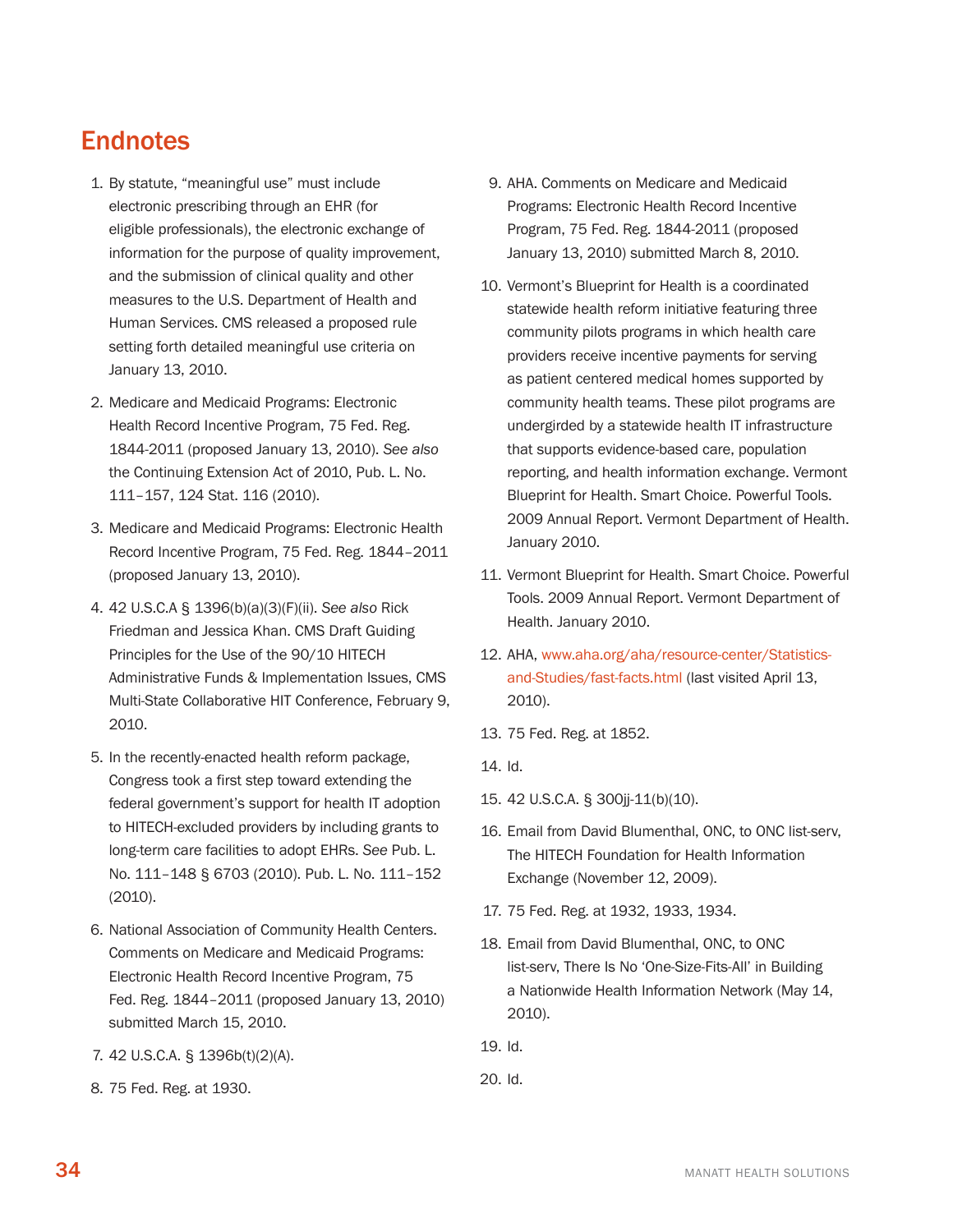- 21. The Statewide HIE Coalition's comments are described in an April 8, 2010 Health Data Management article. State HIEs Weigh in on MU Rule. Health Data Management, April 8, 2010, [www.healthdatamanagement.com.](Http://www.healthdatamanagement.com)
- 22. 42 U.S.C.A. § 300jj-11(b)(4).
- 23. American Medical Informatics Association, "A Roadmap for National Action on Clinical Decision Support," June 13, 2006.
- 24. "Challenges and Barriers to Clinical Decision Support (CDS) Design and Implementation Experience in the Agency for Healthcare Research and Quality CDS Demonstrations." Agency for Healthcare Research and Quality National Resource Center for Health Information Technology. AHRQ Publication No. 10-0064-EF. March 2010.
- 25. 75 Fed. Reg. at 1863.
- 26. David W. Bates and Asaf Bitton. "The Future of Health Information Technology in the Patient-Centered Medical Home," 29.4 *Health Affairs.* 614-621 (2010).
- 27. While not mandated by statute, this decision was influenced by HITECH provisions directing CMS to avoid duplicative requirements for meaningful use from federal and state governments. 42 U.S.C.A. § 1395w-4(o)(1)(D)(iii); 42 U.S.C.A. § 1396b(t)(8).
- 28. 75 Fed. Reg. at 1851, 1852.
- 29. 75 Fed. Reg. at 1943.
- 30. H. 627, 2009-2010 Leg. Sess. (Vt. 2010).
- 31. 42 U.S.C.A. § 1396b(t)(8); 75 Fed. Reg. 1852.
- 32. 42 U.S.C.A. §§ 1396b(t)(3)(B)(i)-(v); 42 U.S.C.A. §§ 1396b(t)(2)(B)(i)–(ii).
- 33. 42 U.S.C.A. § 1395w-4(o)(5)(c); 42 U.S.C.A. § 1395ww(n)(6)(B).
- 34. HITECH Extension for Behavioral Health Services Act of 2010, H.R. 5025, 111th Cong. (2010).
- 35. Pub. L. No. 111–148 § 6703 (2010). Pub. L. No. 111–152 (2010).
- 36. 42 U.S.C.A. § 1395w-4(o)(1)(C)(ii); 42 U.S.C.A. §§ 1396b(t)(3)(D). The only exception to this rule is that Medicaid eligible professionals practicing predominantly in a federally qualified health center or rural health clinic are not subject to the hospitalbased exclusion. 42 U.S.C.A. § 1396b(t)(2)(A)(iii).
- 37. 75 Fed. Reg. at 1985.
- 38. Medicare and Medicaid Programs: Electronic Health Record Incentive Program, 75 Fed. Reg. 1844–2011 (proposed January 13, 2010). Manatt Health Solutions analysis of information reported in Tables 36, 37, 39, 40, 45, and 46.
- 39. Hing E, Hall MJ, Xu J. National Hospital Ambulatory Medical Care Survey: 2006 Outpatient Department Summary. National Health Statistics Reports; No 4. Hyattsville, MD: National Center for Health Statistics. 2008.
- 40. Continuing Extension Act of 2010, Pub. L. No. 111–157, 124 Sat. 116 (2010).
- 41. 42 U.S.C.A. § 300jj-32.
- 42. Each cooperative agreement under the Health IT Extension Program will consist of a four-year project period with two separate two-year budget periods. Non-competing continuations for the second two-year budget period will be contingent upon performance and a determination by HHS that continuation by a Regional Extension Center is in the best interest of the program.
- 43. Health Information Technology Extension Program: Regional Centers Cooperative Agreement Program Funding Opportunity Announcement and Grant Application Instructions. Office of the National Coordinator for Health Information Technology, Department of Health and Human Services. 2009.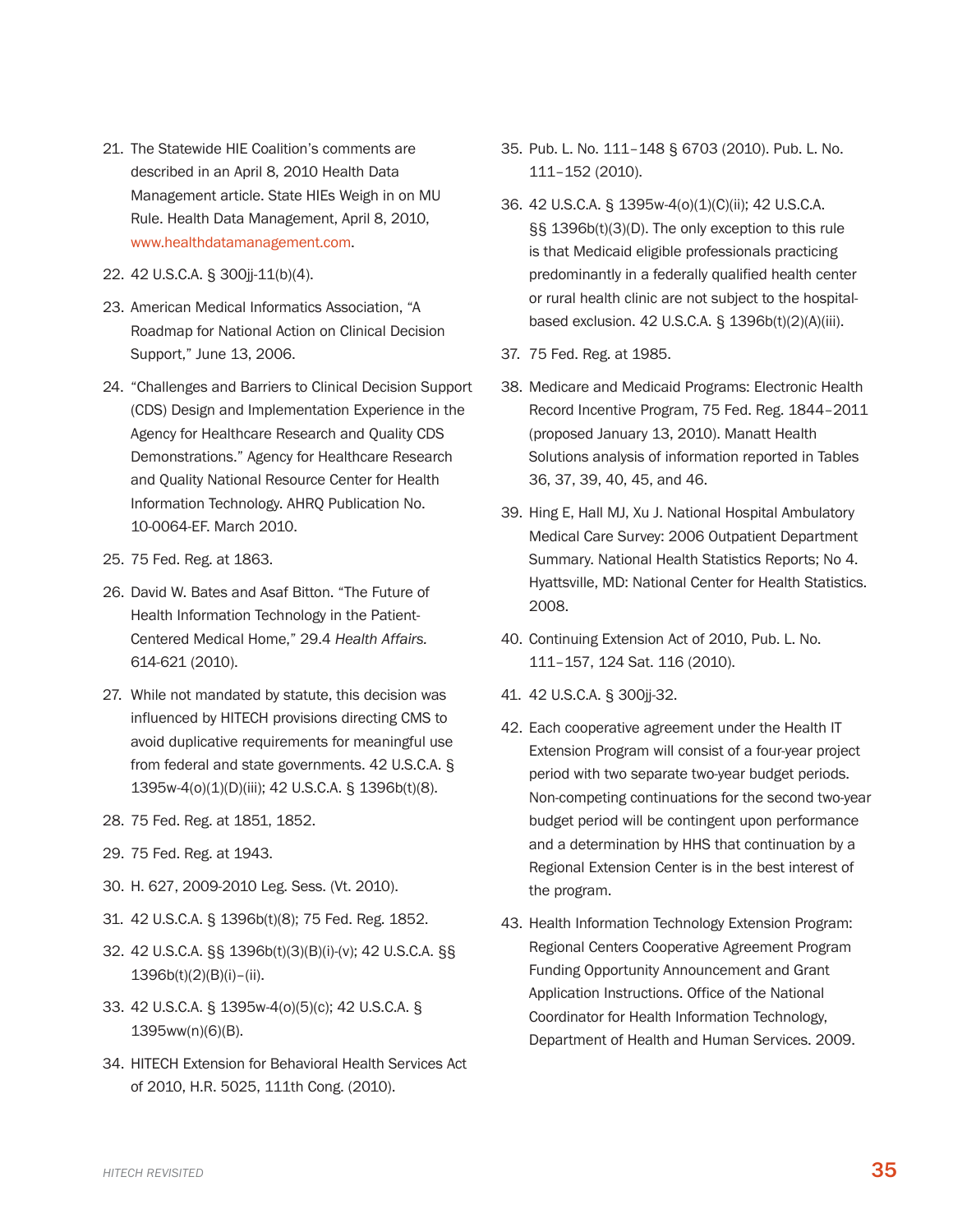- 44. Phyllis Torda, Esther S. Han, and Sarah Hudson Scholle. "Easing the Adoption and Use of Electronic Health Records In Small Practices," 29.4 *Health Affairs,* 669–675 (2010).
- 45. 42 U.S.C.A. § 300jj-32(c)(5).
- 46. Health Information Technology Extension Program: Regional Centers Cooperative Agreement Program Funding Opportunity Announcement and Grant Application Instructions. Office of the National Coordinator for Health Information Technology, Department of Health and Human Services. 2009
- 47. By statute, RECs must prioritize their assistance to public, not for profit, or critical access hospitals, FQHCs, entities in rural or other areas that serve the uninsured, underinsured, and medically underserved individuals, and individual or small group practices (or consortia thereof) focused on primary care. 42 U.S.C.A. § 300jj-32(c)(4)(A)–(D).
- 48. Among other things, HITECH requires the Secretary of the U.S. Department of Health and Human Services, in consultation with the Director of the National Science Foundation, to provide assistance to higher-education institutions to expand or establish medical health informatics education programs, including certification, undergraduate, and master's degree programs. The types of activities eligible for support include developing and revising curricula, recruiting and retaining students, acquiring instructional equipment, and establishing or enhancing bridge programs between community colleges and universities. Priority funding will be given to existing programs and those that can be completed in six months. On April 2, 2010, ONC announced \$84 million in support through cooperative agreements to 16 universities and junior colleges to support training and development of more than 50,000 new health IT professionals. ONC has reportedly set aside a total of \$120 million for health IT workforce development. See Press Release. U.S. Department of Health and Human Services,

HHS Awards \$144 Million in Recovery Act Funds to Institutions of Higher Education and Research to Address Critical Needs for the Widespread Adoption and Meaningful Use of Health IT (April 2, 2010). See also "Selected Health Funding in the American Recovery and Reinvestment Act of 2009," Congressional Research Service. March 17, 2010. Report Number R40181.

- 49. David Blumenthal, "Stimulating the Adoption of Health Information Technology." 360 *New England Journal of Medicine,* 1477–1479 (2009).
- 50. Todd Park and Peter Basch, *A Historic Opportunity: Wedding Health Information Technology to Care Delivery Innovation and Provider Payment Reform,* Center for American Progress. May 2009.
- 51. Pub. L. No. 111–148 (2010). Pub. L. No. 111–152 (2010).
- 52. Agency for Healthcare Research and Quality. U.S. Department of Health and Human Services. National Health Care Quality Report 2009. AHRQ Publication No. 10-0003 (March 20010).